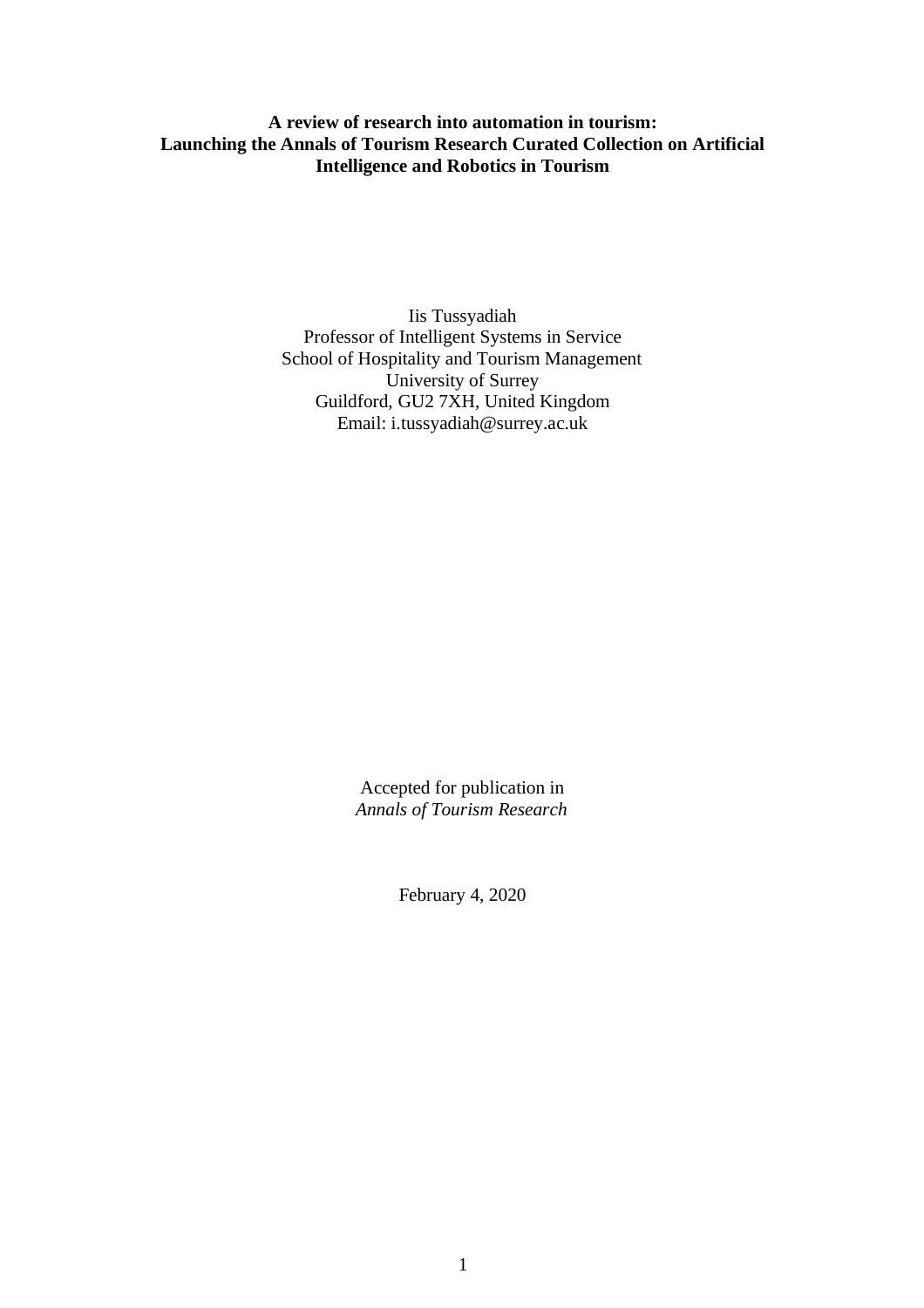# **A review of research into automation in tourism: Launching the Annals of Tourism Research Curated Collection on Artificial Intelligence and Robotics in Tourism**

## **Abstract**

Driven by the advancements in artificial intelligence (AI) and its related technologies, the application of intelligent automation in travel and tourism is expected to increase in the future. This paper unpacks the need to shape an automated future of tourism as a social phenomenon and an economic activity, hence contributes to theory and practice by providing directions for future research in this area. Four research priorities are suggested: designing beneficial AI, facilitating adoption, assessing the impacts of intelligent automation, and creating a sustainable future with artificial intelligence. Research in these areas will allow for a systematic knowledge production that reflects a concerted effort from the scientific community to ensuring the beneficial applications of intelligent automation in tourism. The article also launches the Annals of Tourism Research Curated Collection on Artificial Intelligence and Robotics. The Collection contains all past articles published in Annals of Tourism Research on the topic, and continues to grow as new articles are added. *Keywords:* artificial intelligence; intelligent automation; automated tourism; service robots; research agenda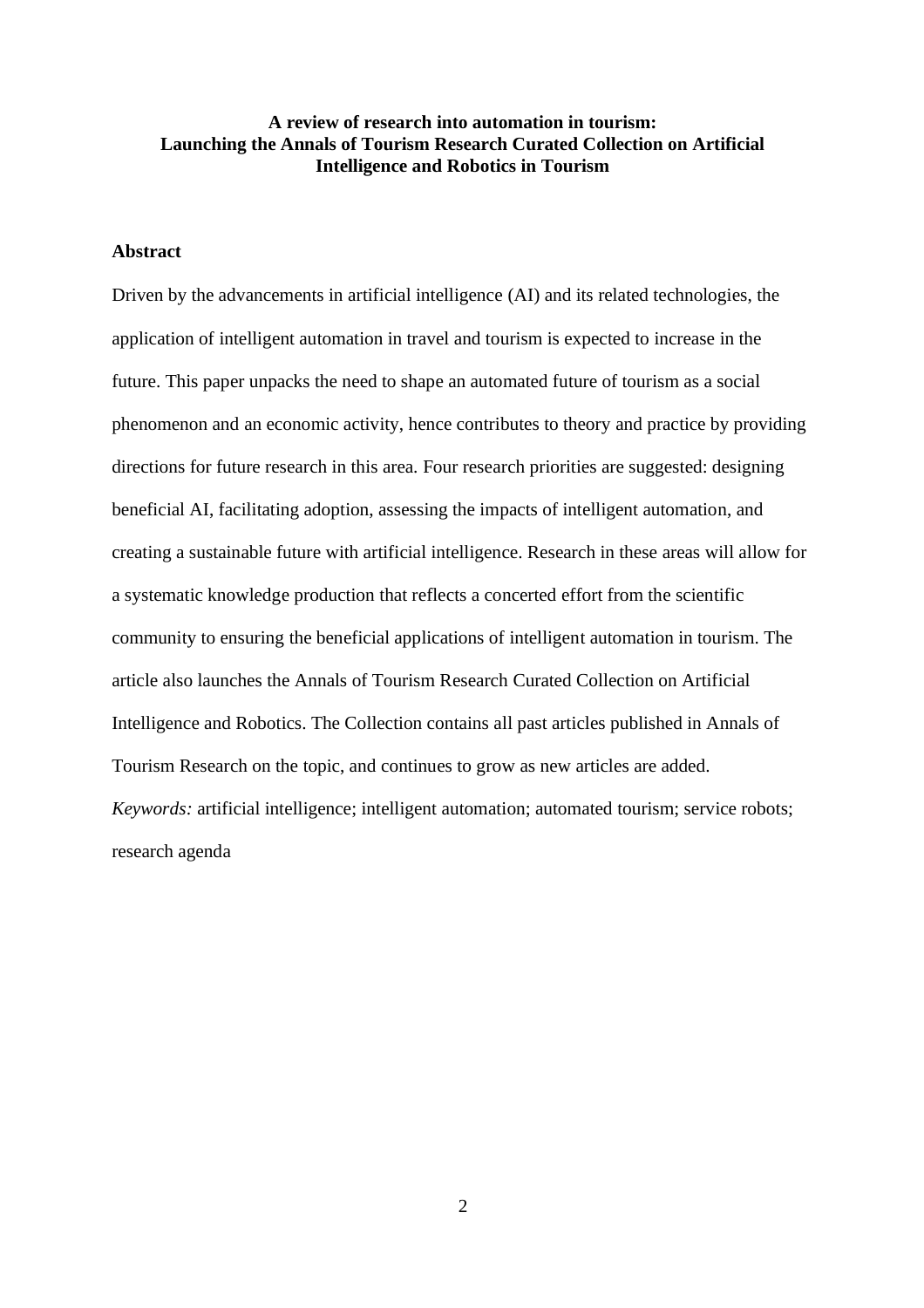# **A review of research into automation in tourism: Launching the Annals of Tourism Research Curated Collection on Artificial Intelligence and Robotics in Tourism**

# **Highlights**

- A research agenda on preparing tourism for a more automated future is proposed
- First: to explore requirements to design beneficial artificial intelligence
- Second: to find ways to facilitate adoption of intelligent automation in tourism
- Third: to fully assess the impacts of intelligent automation in tourism
- Last: to leverage artificial intelligence to create pathways to sustainable tourism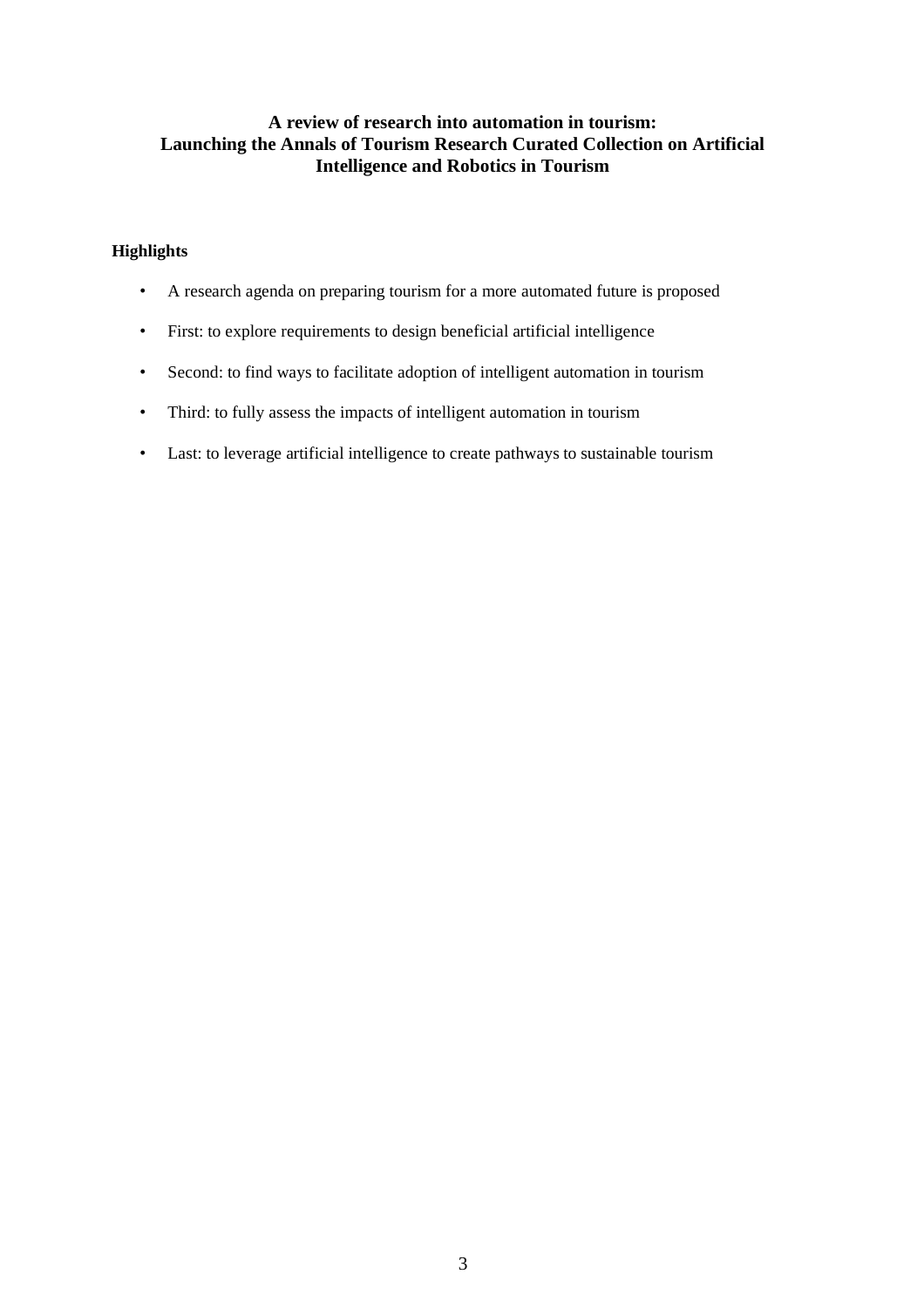### **Introduction**

According to Schwab (2016), we are undergoing the fourth industrial revolution, an era characterized by breakthroughs in emerging technologies in such fields as robotics, artificial intelligence (AI), nanotechnology, quantum computing, the internet-of-things, fifthgeneration wireless technologies, and fully autonomous vehicles, all of which will affect how we create and distribute value, and will change the way we live, work, and interact (Schulze, 2019). Whereas the third industrial revolution was marked by disruption through adoption of smart and autonomous systems fueled by data and machine learning, in the fourth industrial revolution, machines are connected and communicate with one another, allowing systems to make decisions without human involvement. As a result, automation has become the key ingredient of the digital transformation occurring in many sectors. Automation does not imply simple replacement of human labor by machines, but the integration of machines into a self-governing system that can accomplish a process without human assistance (Addo & Yagci, 2015).

Like any other sector, tourism too is facing a more automated future. Tourism suppliers have started using intelligent machines in their operations. After introducing an android robot called Spencer to guide passengers at Amsterdam Airport Schiphol in 2015 (KLM, 2015; 2016), KLM Royal Dutch Airlines' new robot, Care-E, an intelligent selfdriving trolley, was tested and rolled out in 2018 to help flight passengers haul their luggage to the gate (CNN, 2018). The first robot hotel, Henn na Hotel, opened in Huis Ten Bosch, an amusement park in Japan, in 2015 (Guardian, 2015). It has since expanded its operation to various locations elsewhere. The hotel properties employ dinosaur receptionists, robot porters, a cloakroom robot, and in-room personal assistants, to name a few. Although a fully robotic hotel such as this may still be a rare case today, hotels around the world have implemented intelligent automation for some of their customer-facing operations, such as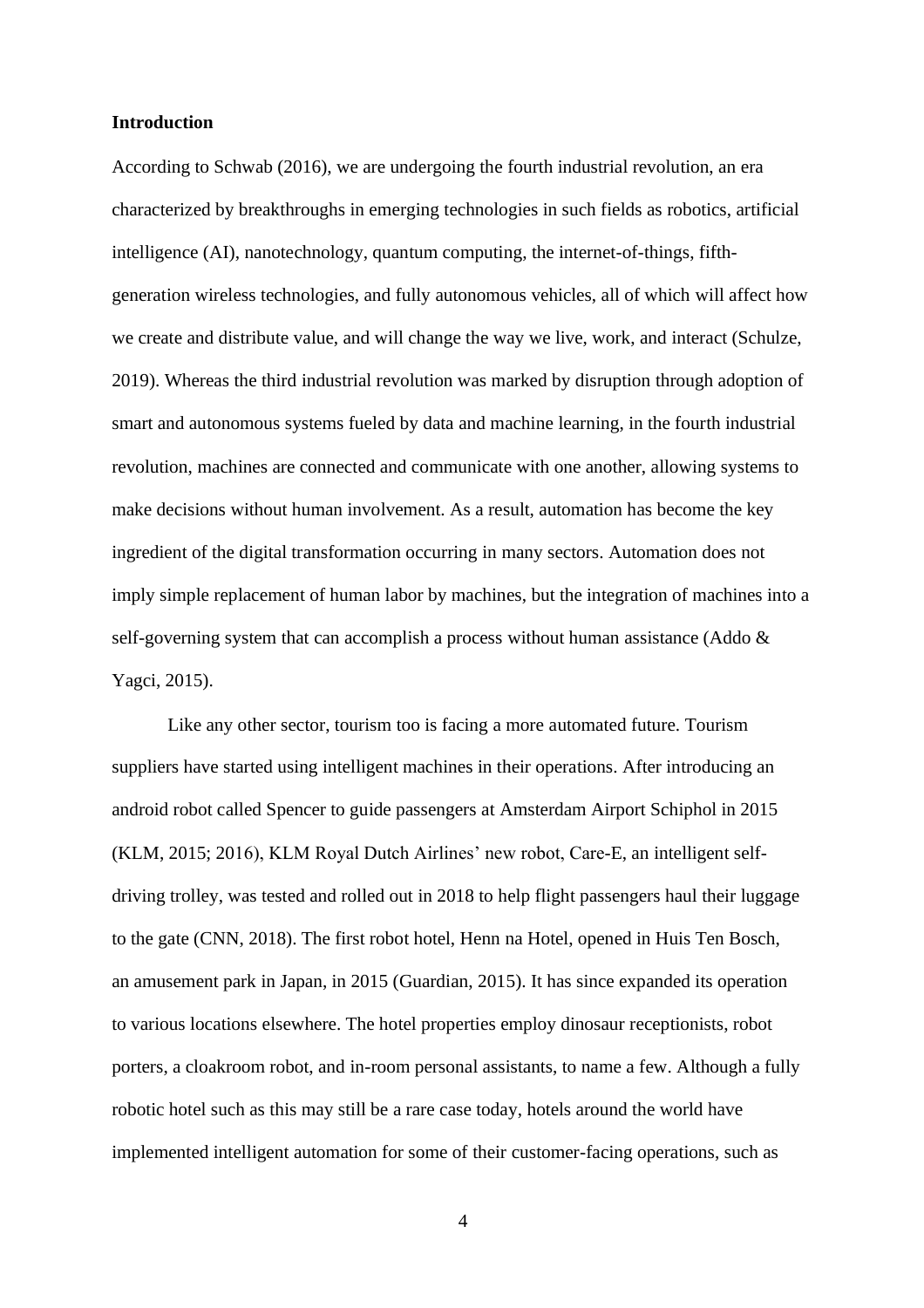autonomous check-ins, virtual personal assistants, and room delivery robots. Indeed, Ivanov and Webster (2019a; 2019b) suggested that with advancements in robotic technologies comes tremendous potential for various aspects of tourism services to be automated.

Some of the benefits of intelligent automation in travel and tourism are apparent (e.g., comfort, convenience, savings), but so are the concerns surrounding the transformation it would bring to people and society in general (Gurkaynak, Yilmaz, & Haksever, 2016). An important realization emerging from the automation of tourism services is the (potential) loss of human contact throughout the tourism experience. This has significant implications for tourism and tourism studies on many levels. Tourism has been studied for its capacity to bring two entities together: the self and the others, and the hosts and the guests, albeit briefly. Critical to tourism studies is the dynamics of the two actors—tourists are influenced by the allure of destination qualities, often projected through marketing, and destinations long to be visited by curious tourists. Interactions between tourists and destinations, including guesthost relationships and, at times, conflicts, have been central to tourism research (Bimonte & Punzo, 2016; Lin, Chen, & Filieri, 2017). It is believed that meaningful tourist–host interactions, be they with local residents or tourism workers, are a source of tourist endearment, leading to tourist satisfaction and a positive attitude toward tourism destinations (Pizam, Uriely, & Reichel, 2000; Prentice, Witt, & Wydenbach, 1994). As new technologies have been developed for and implemented in tourism, research has shown how technologies can mediate and, to some extent, enhance tourism experiences by transforming tourist activities in—and interactions with—tourism destinations (Tussyadiah & Fesenmaier, 2009). However, when automation enters the realm of tourism experiences and replaces interpersonal contact, the transformation will go beyond what has been theorized in the tourism literature thus far.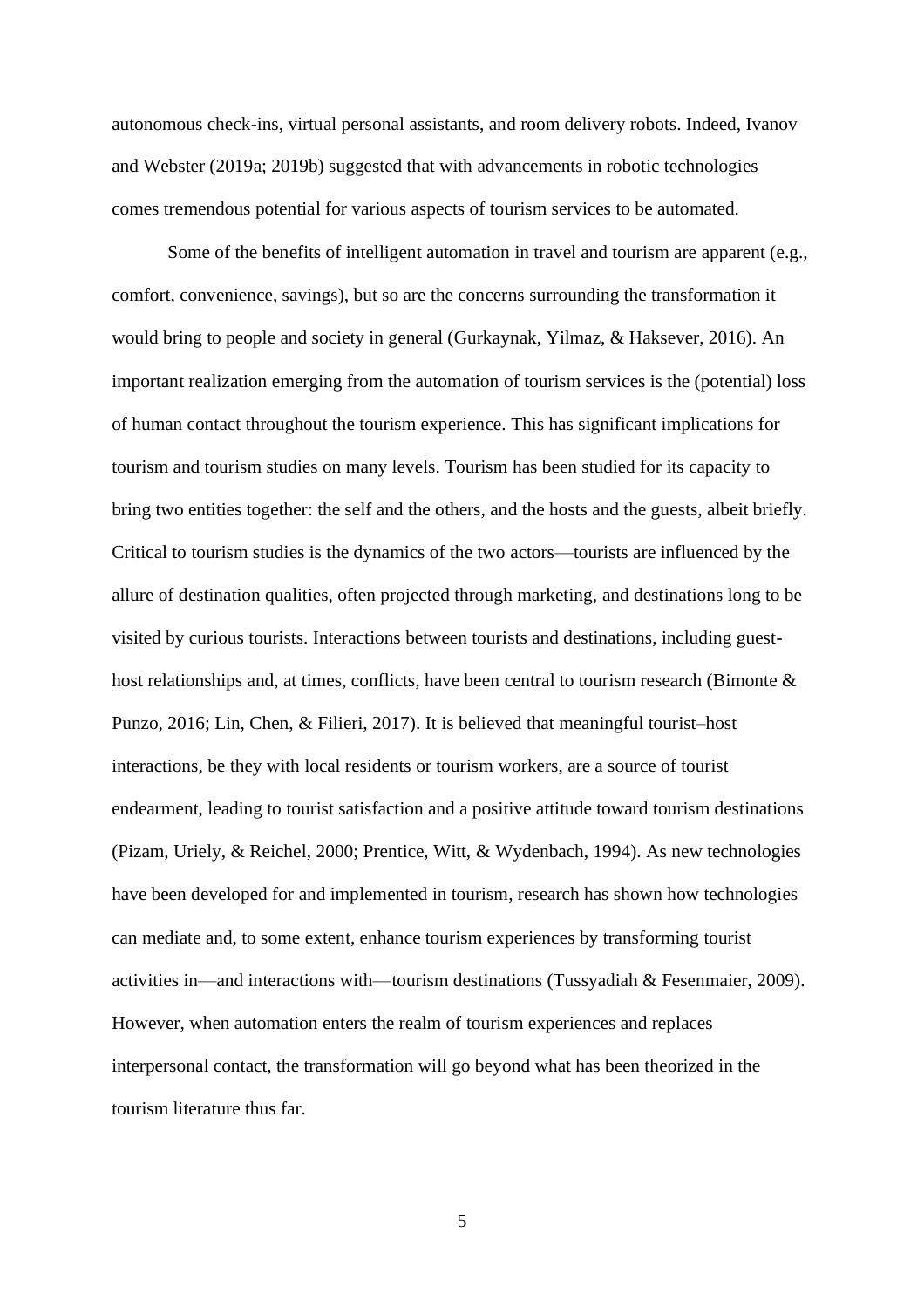Tourism researchers have started showing interest in the areas of artificial intelligence, robotics, and automation, although their contributions are still limited to descriptions of current applications and potential future implementations and impacts (Ivanov & Webster, 2019a; 2019b; 2019c; Murphy, Gretzel, & Pesonen, 2019; Murphy, Hofacker, & Gretzel, 2017; Tung & Law, 2017; Yeoman & Mars, 2012). Specifically, because of the limited scope of implementation of intelligent automation in tourism and hospitality thus far, empirical studies are limited to analysis of online reviews (Tung & Au, 2018) and experiments with second-hand experience of robots (Lu, Cai, & Gursoy, 2019; Tussyadiah & Park, 2018). Studies that more deeply explore the transformation that occurs in the ways tourism is performed, from the perspectives of those involved in the production and consumption of tourism, are still scant. Therefore, this paper calls for further research on intelligent automation in tourism by proposing key research priorities based on a review of the relevant literature and the trends in the integration of artificial intelligence and its related technologies in tourism. This paper unpacks the need to shape the (automated) future of tourism as a social phenomenon and an economic activity, hence contributing to providing directions for future research in this area. The sections that follow will first provide the definitions of artificial intelligence, robotics, the internet-of-things, and intelligent automation. These will be followed by a discussion about the benefits and challenges of intelligent automation application. Then, an agenda to guide future research on intelligent automation in tourism will be presented.

### **Intelligent Automation in Tourism**

To delineate the scope of intelligent automation in this paper, definitions of artificial intelligence, robotics, and the internet-of-things will be provided before discussing intelligent automation and its applications in tourism. Although the fields of artificial intelligence and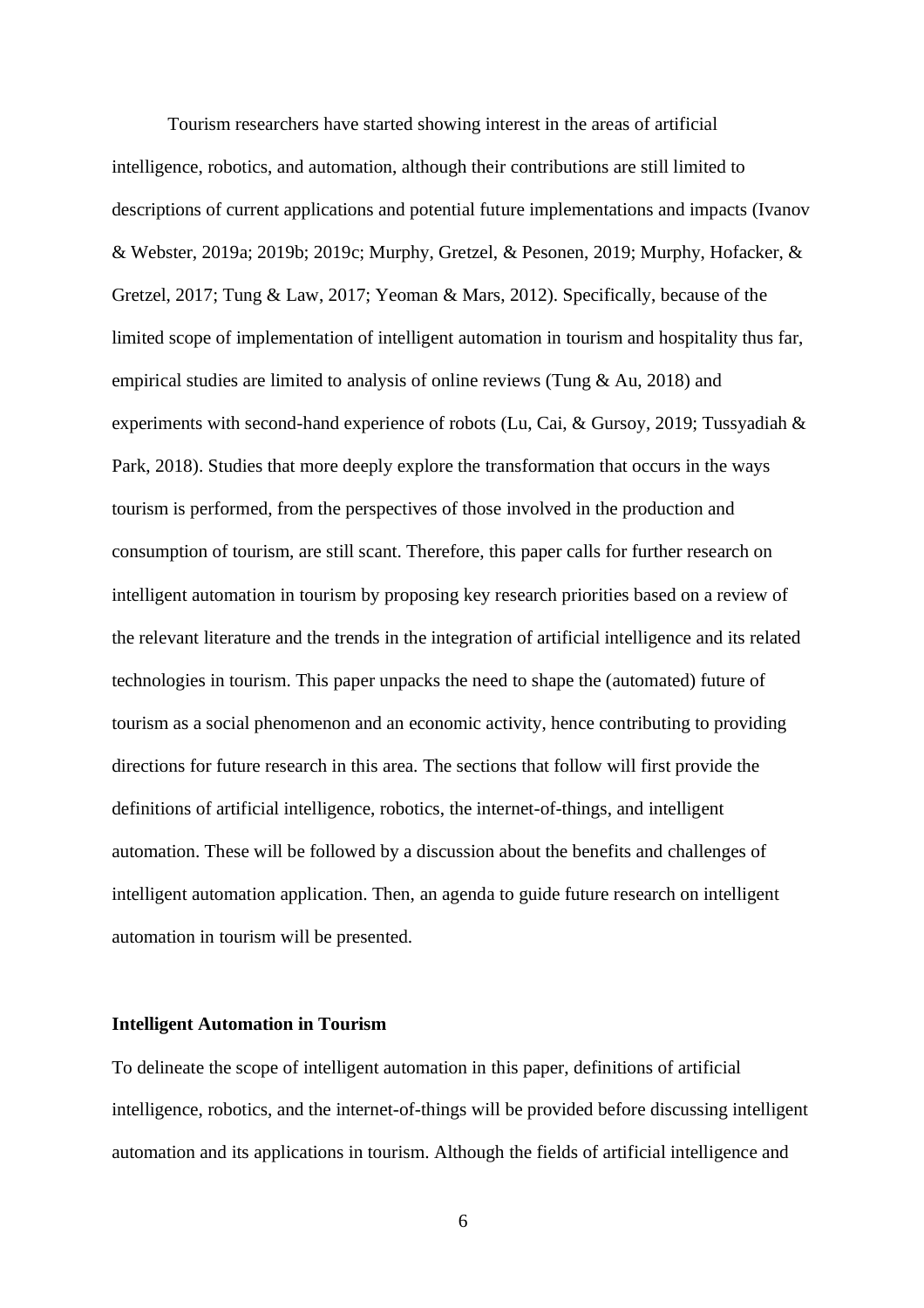robotics were strongly connected at first, the two have diverged into separate streams of research, both of which have achieved enormous progress (Rajan & Saffiotti, 2017). Most AI researchers are driven by top-down reasoning and ignore the physicality and embodiment of automation, leading to the development of 'disembodied AI' (e.g., Watson, Siri). Meanwhile, roboticists, generally from mechanical or electrical engineering backgrounds, adopt a more bottom-up approach, focusing on embodiment and sensorimotor functions. Efforts to reunite the two fields have resulted in innovative products requiring a combination of artificial intelligence and robotics, such as autonomous vehicles and service robots. To elucidate this development, separate definitions of artificial intelligence and robots, alongside relevant technological concepts around the internet-of-things, will be discussed.

## *Definition and Classification*

Most definitions of artificial intelligence focus on it as a subfield of computer science or in terms of how machines can mimic human intelligence. The term "artificial intelligence" was first introduced in the 1950s by John McCarthy, who referred to it as "the science and engineering of making intelligent machines, especially intelligent computer programs" (McCarthy, 2007, n.p.). The *Encyclopedia Britannica* (n.d.) defines artificial intelligence as "the ability of a digital computer or computer-controlled robot to perform tasks commonly associated with intelligent beings" (n.p.). As suggested by Russell and Norvig (2010), the different approaches to defining artificial intelligence are based on two dimensions: thought-process–behavior and humanperformance–rationality. Artificial intelligence is thus defined as a system that thinks humanly, acts humanly, thinks rationally, or acts rationally. Six capabilities are required for machines to exhibit human behavior (act humanly), and these six capabilities represent the sub-disciplines of artificial intelligence: natural language processing (to communicate), knowledge representation (to store information), automated reasoning (to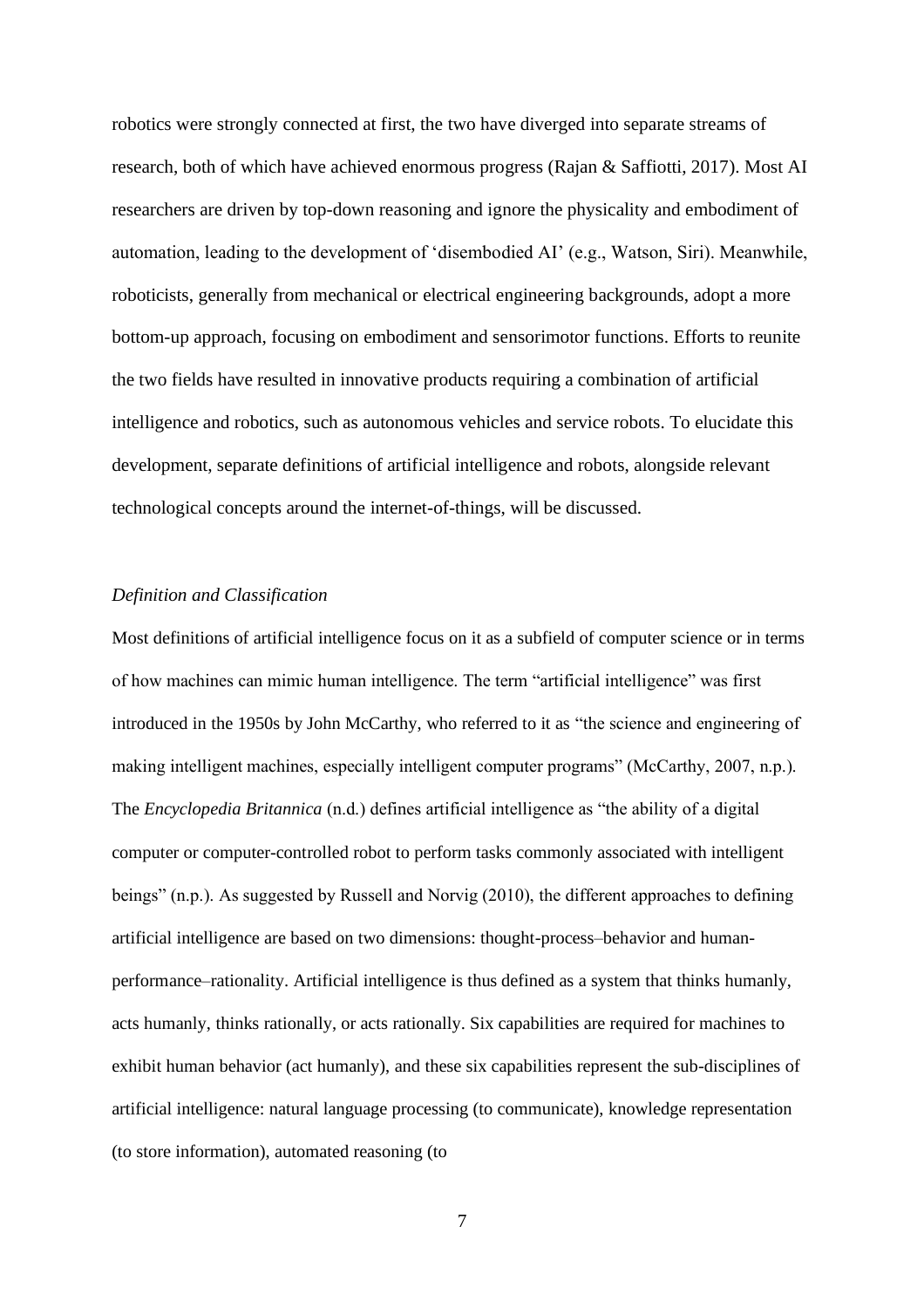use stored information to draw conclusions), machine learning (to extrapolate patterns), computer vision (to perceive objects), and robotics (to manipulate objects and move about; Russell & Norvig, 2010). Russell and Norvig preferred the rational-agent approach to defining AI systems (i.e., a system that acts rationally) because it is more amenable to scientific development than basing it on human performance.

Different capabilities of artificial intelligence have been suggested based on the human skills they can replicate. Huang and Rust (2018) suggested four different skills in service jobs: mechanical, analytical, intuitive, and empathetic intelligence. They further asserted that service automation can replace human labor because AI systems manage to do better than humans at tasks requiring these skills, starting from mechanical tasks and moving all the way up to empathetic tasks. 'Mechanical AI' deals with repetitive tasks, relies on observation to act and react repetitively, and thus ensures extreme consistency because it responds reliably to the environment. 'Mechanical AI' is typically considered 'weak AI' or 'narrow AI' in the literature (Nilsson, 2006). 'Analytical AI' performs complex, yet systematic, consistent, and predictable tasks, often involving processing a massive amount of data and learning from them (e.g., machine learning and data analytics). 'Intuitive AI' performs tasks that are complex, creative, chaotic, experiential, holistic, and contextual, requiring intuitive intelligence (e.g., personal travel concierge, life coach). Hence, it is considered 'strong AI.' Last, the most advanced artificial intelligence is 'empathetic AI,' which is often designed to look and act like a human and is able to provide psychological comfort for the well-being of its (human) users (e.g., Robot Sophia; Huang & Rust, 2018).

The International Federation of Robotics (IFR) differentiates robots into industrial and service robots. According to the definitions from ISO 8373, an industrial robot is an "automatically controlled, reprogrammable multipurpose manipulator programmable in three or more axes," whereas a service robot is a robot "that performs useful tasks for humans or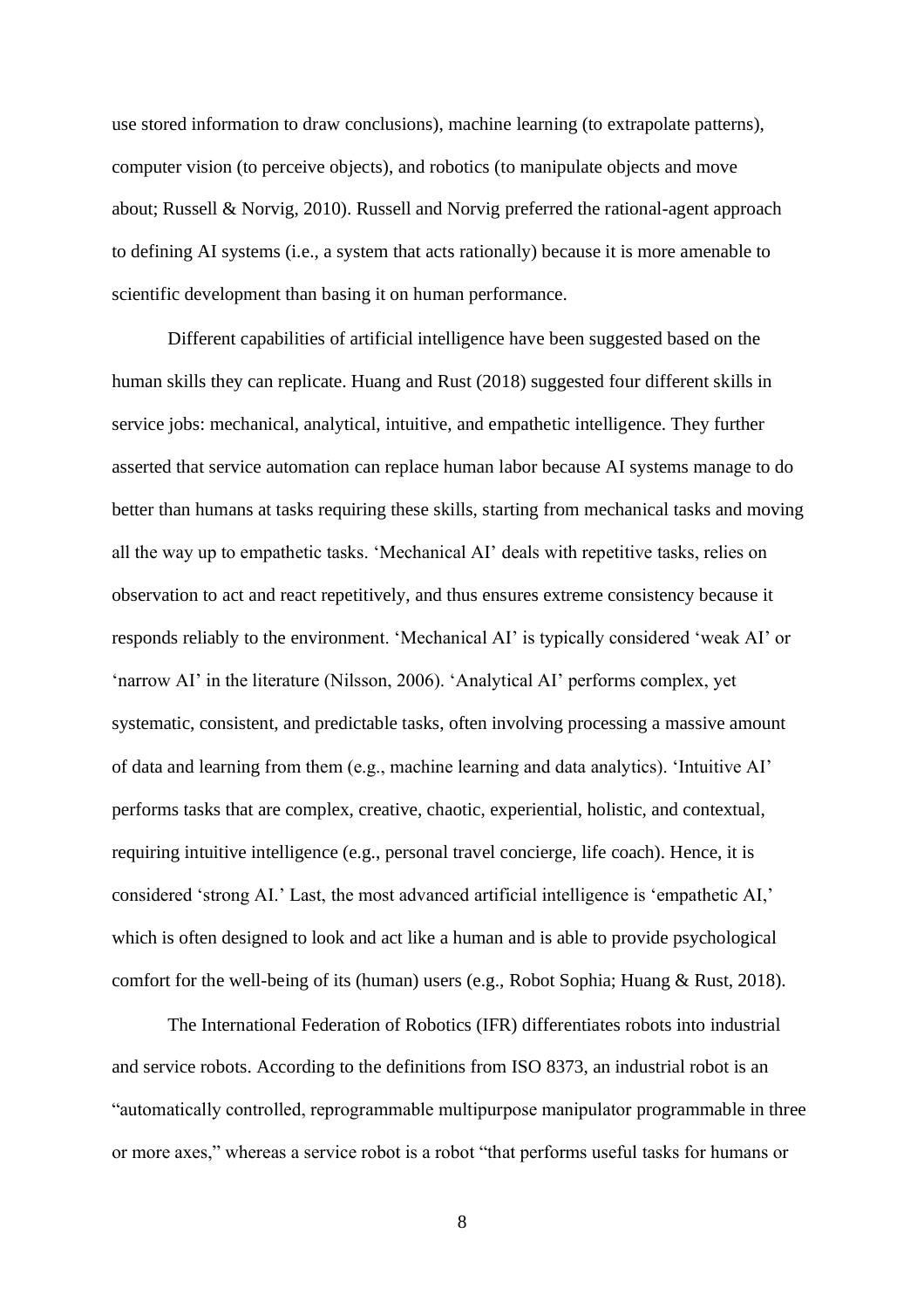equipment excluding industrial automation applications" (International Federation of Robotics, 2018, n.p.; International Organization for Standardization, 2012, n.p.). A robot manipulator is also known as a robotic arm. Inherent to robots is a degree of autonomy, which, according to ISO 8373, refers to the ability to perform intended tasks without human intervention based on current state and sensing (the immediate environment) (International Organization for Standardization, 2012). In the services management literature, a service robot is defined as technology that can perform physical tasks, operate autonomously without needing instruction, and [is] directed by computers without help from people (Colby, Mithas, & Parasuraman, 2016). Thrun (2004) differentiated between professional service robots and personal service robots; the former assist people in the pursuit of professional goals, whereas the latter do so in domestic or recreational settings. In addition to service robots, Robotic Industries Association (2009) recognized collaborative robots (cobots) as a type of robot intended to physically interact with humans in a shared workspace.

Concerning intelligence, Lai, Lin and Wu (2018) defined an intelligent robot as a robot that "has its own environment perception ability and can connect perception and action through independent thinking and can make appropriate actions according to the external environment" (p. 450). Three elements distinguish intelligent robots from ordinary robots: sensory, movement, and thinking elements. First, the sensory element allows robots to recognize the state of the surrounding environment. This includes using noncontact sensors to sense vision, proximity, distance, and so on, and using contact sensors to sense force, pressure, and touch. Second, the movement element allows robots to move in response to external changes and adapt to different geographical environments such as flat ground, stairs, ramps, and walls. Last, the thinking element allows robots to consider actions to be taken based on the information obtained from the sensory element. This includes intellectual activities such as judgment, analysis, understanding, and learning. Based on these elements,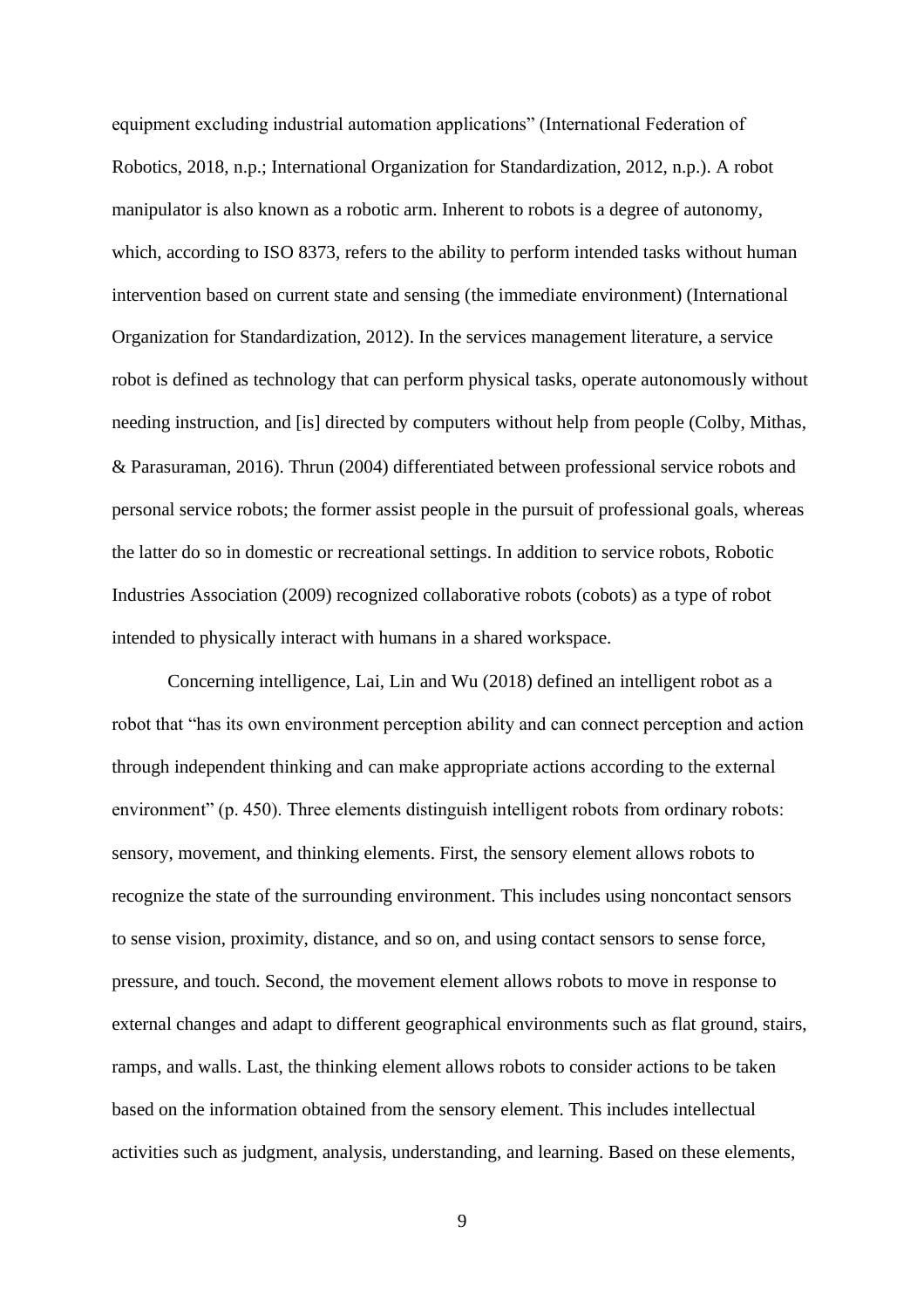intelligent robots can be classified into sensor robots, interactive robots, and autonomous robots. A sensor robot only uses and processes information obtained from the sensory elements to perform operations controlled by an external operator. An interactive robot has the simple ability to think and judge, and it relies on the dialogue between computer system and human operators for its control and operation. An autonomous robot can engage in correct thinking and judgment and can complete various anthropomorphic tasks without human intervention.

Another technological system relevant to intelligent automation in tourism is the internet-of-things, which is often simply understood as a (digital) network of physical objects, machine-to-machine communications, or things that are wirelessly connected via smart sensors (Atzori, Iera, & Morabito, 2010; Li, Xu, & Zhao, 2015). The core concept of the internet-of-things is that "everyday objects can be equipped with identifying, sensing, networking, and processing capabilities that will allow them to communicate with one another and with other devices and services over the internet to achieve some useful objective" (Whitmore, Agarwal, & Xu, 2015, p. 261). This idea, however, has evolved over time and is continuing to undergo transformations as it is affected by the advent of new concepts and enabling technologies such as cloud computing, big data, and informationcentric networking (Atzori et al., 2017). Atzori et al. (2017) identified three generations of the internet-of-things: (1) tagged objects; (2) things interconnected through web technologies; and (3) social objects, semantic data representation, and cloud of things. Furthermore, the use of AI techniques to add intelligence to interconnected things (i.e., giving everyday objects the ability to comprehend their surroundings and make decisions autonomously) has been considered the next chapter in the internet-of-things, which will lead to the creation of a system called the internet of intelligent things or smart internet-of-things (Arsénio et al., 2014). The consequence of the merging of artificial intelligence, robots, and the internet-of-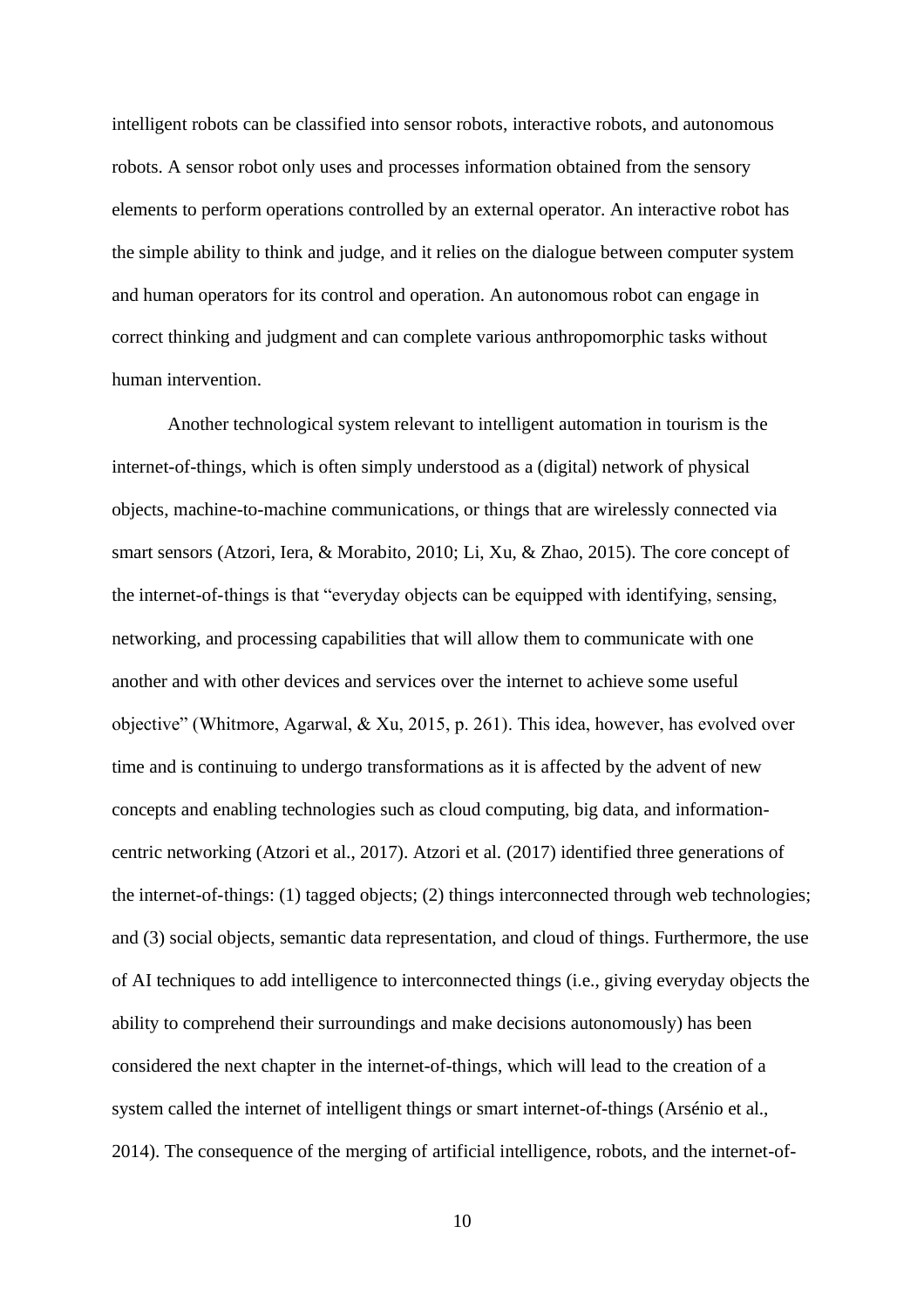things is pervasive robotics, where robots are present everywhere (in environments with interconnected smart things) and can perform a variety of tasks without human intervention. An example is an automated supermarket run by collaborative robots (cobots) working without human supervision (Özdemir & Hekim, 2018).

The aforementioned technologies are key elements of intelligent automation in tourism where devices and services are created and deployed in pervasive environments on the way to and within tourism destinations (see Figure 1). As emphasized by Groover (n.d.), automation refers to a system of technologies capable of operating without human intervention performing a process by means of programmed commands combined with automatic feedback control to ensure proper execution of the commands. Applying intelligent automation in tourism can thus be understood as the implementation of an integrated system of next-generation technologies, including artificial intelligence, robotics, and the internet-ofthings, to autonomously operate service tasks within tourism environments without human intervention.



**Figure 1.** Technological Framework of Intelligent Automation in Tourism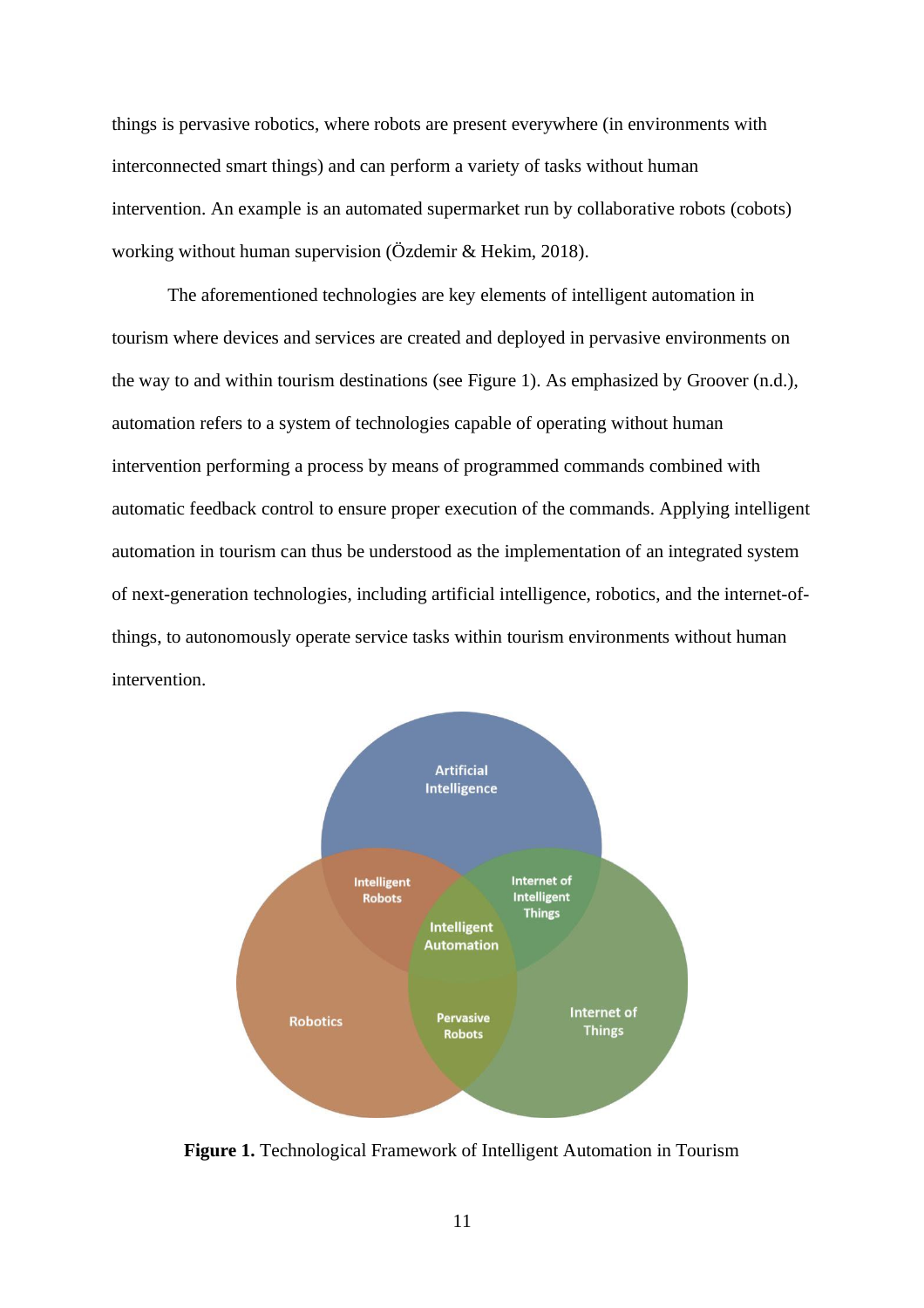## *Applications of Intelligent Automation in Tourism*

The applications of automation in tourism, including benefits and risks for tourists (consumers) and destinations (authorities and service providers), can be mapped into the tourism experience, although some applications are programmed to provide services and assistance throughout the travel journey. Intelligent automation can be applied at the pre-trip stage to provide tourists with travel inspiration and assist them in the processes of information search, booking, and pre-arrival experiences. For service providers, deploying artificial intelligence is critical for omni-channel marketing automation to scale marketing content globally, provide personalized offers and a more straightforward path-to-purchase to customers, and generate and nurture leads. Marketing automation relies on predictive analytics and personalization engines that collect and process relevant customer data, develop customer profiles through identity matching (i.e., based on biographic information; social media profiles, devices, and locations; and so on), and identification of key attributes of customers. With predictive analytics and adaptive modelling, service providers can predict customers' response likelihood and propensity to purchase, leading to prediction of customer lifetime value. This often requires behavioral insights from pattern detection, augmented with such information as credit, risk, and loyalty status. In turn, the use of artificial intelligence techniques allows for faster purchase (booking) rates. Applications such as natural language generation, including text-to-speech combined with automated translation, are used to scale up digital content to a global audience. These systems are then linked to user interfaces that nurture ongoing dialogue, facilitate path-to-purchase, and guide in prearrival experience, such as personal travel assistants (e.g., American Express's Mezi), chatbots, messenger applications with chat service, and provider-specific virtual hosts (e.g., Edwardian Hotel's Edward). At this stage, applications are dominated by 'analytical AI' (cognitive intelligence) tools that collect and process massive amounts of customer data. Some of these interfaces can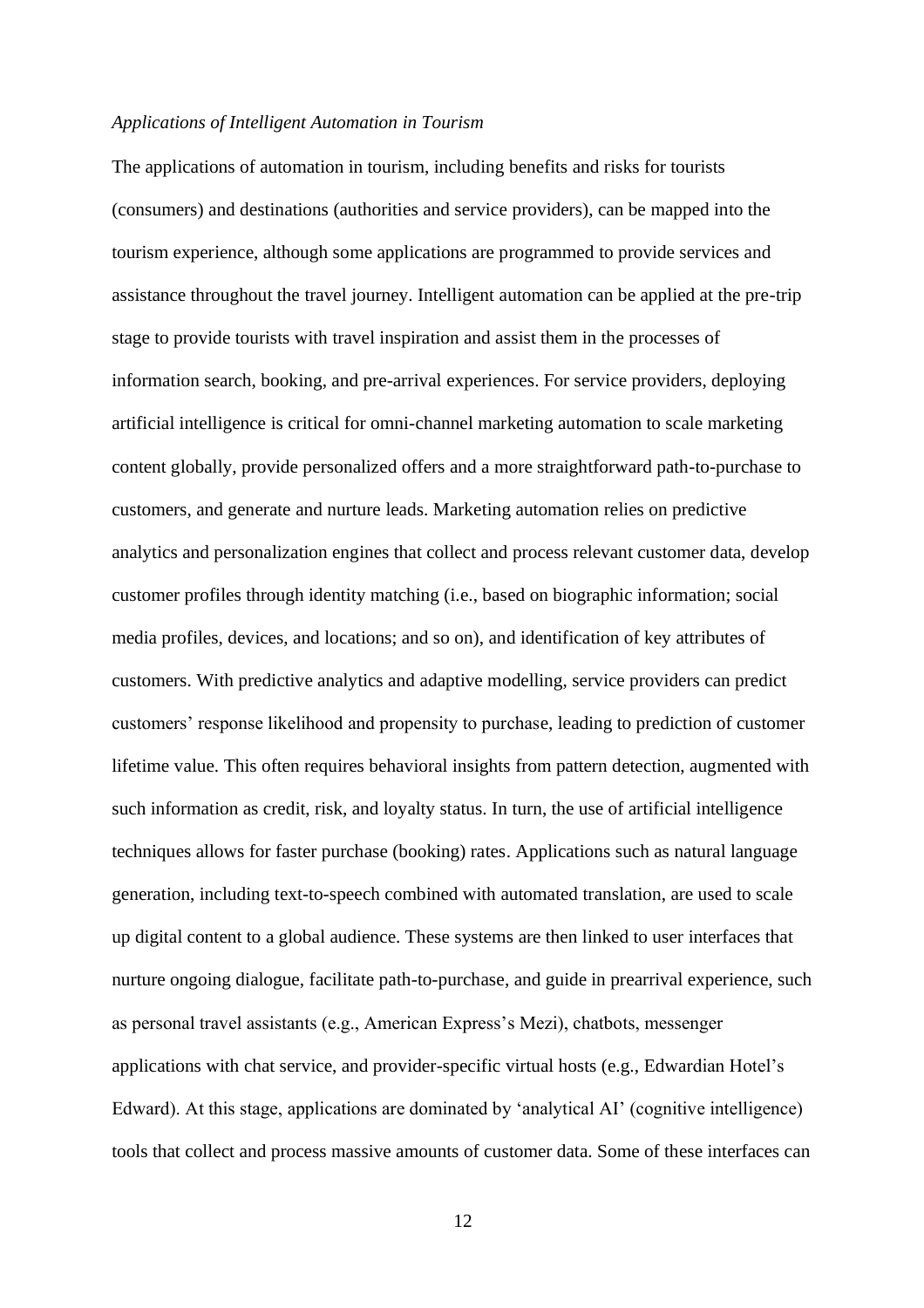guide tourists throughout their journey, including the post-trip stages of sharing, reminiscing, and follow-up experiences of their travels.

When traveling to and returning from a destination, tourists are faced with challenges around navigation and wayfinding, transport mode choice, and transit experience (e.g., in airports). For service providers and authorities, this is a critical stage for security reasons and requires balancing between travel facilitation and identity verification as tourists cross borders. Airlines have implemented self-service check-in and bag drop. Automated border control system has been pilot tested by airport authorities, airlines, and government agencies in different parts of the world. For example, the US Customs and Border Protection utilizes a system relying on machine learning to flag suspicious people and cargo at border crossings using data such as passenger manifests and information from immigration agencies and Interpol (Melendez, 2018). The iBorderCtrl (Intelligent Portable Control System), an AI border control agent that uses a combination of biometric verification, automated deception detection, document authentication, and risk assessment, was rolled out in Hungary, Latvia, and Greece in 2018. Travelers with a low level of security risk can breeze through security and customs without needing to repeatedly produce proofs of identification, making travel and border crossing a seamless experience. Again, 'analytical AI' tools dominate this area, with intuitive AI starting to gain importance, especially for automated judgment of risk and deception.

This stage also sees the use of 'embodied AI' (integrated with robotics) for mobility and customer service. The last decade has witnessed tremendous progress in self-driving vehicles and autonomous mobility systems, such as people-moving pods and drones. Interactive robots with a classic mobile type, including autonomous trolleys (e.g., KLM's Care-E) and customer service robots (e.g., Munich Airport's Josie Pepper), are deployed to assist travelers at airports. Customer service robots are equipped with real-time question-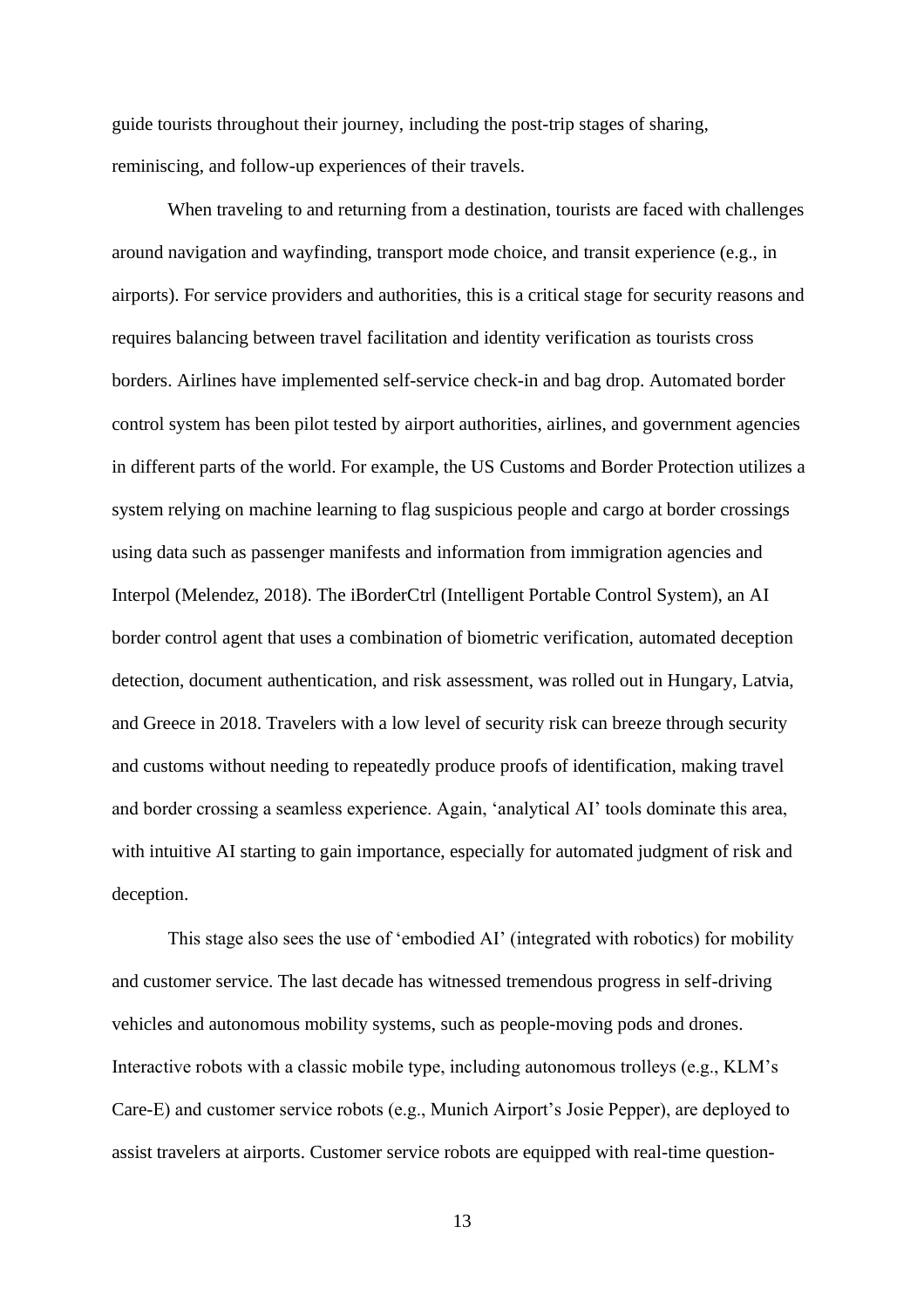answering and self-learning capabilities; they learn from frequent interactions to continuously refine answers to customer queries. Furthermore, airports are home to retail and hospitality establishments where mechanical and interactive robots are used to serve travelers. Digital travel companions and chatbots on smartphones play an important role in assisting with information for navigation and wayfinding at this stage.

The on-site experience is where various robots, from industrial to android, are adopted to automate service processes in hotels, tourist attractions, and entertainment venues. Intelligent service robots (i.e., interactive robots enhanced with artificial intelligence) are adopted mainly as robot concierges (e.g., Mariott's Mario and Hilton's Connie) designed to deliver on-the-spot answers to questions, to suggest visit-worthy attractions, and to self-learn for improved performance. Intelligent mobile robots, which self-navigate in indoor environments around people and objects, are used to transport items to hotel rooms (e.g., Aloft's Botlr). In-room robot companions (e.g., Henn na Hotel's Tapia) or pervasive agents on headless devices (e.g., Wynn's Amazon Alexa), mostly operating on voice commands, assist hotel guests in controlling room ambience (lighting and temperature), arranging laundry services, making reservations, and so on. So far, front-desk robot receptionists do not have sophisticated interactive capacity. Their presence is mainly an add-on to self-service check-in and check-out systems (e.g., Henn na Hotel's Mirai dinosaur robot).

Stationary industrial robots ('mechanical AI') are implemented in automated locker and storage systems (e.g., Henn na Hotel's cloakroom robot), restaurants (e.g., Henn na Restaurant's robot chef), cafés (e.g., Café X coffee bar system), and bars (e.g., Makr Shakr robotic bartender). For touristic experiences such as sightseeing and tours, robotic tour guides have been adopted in museums and galleries, which mostly use humanoid robots. Multilingual mini humanoid robots equipped with AI, such as Sharp Co.'s RoBoHon, are used to accompany tourists in taxis in Kyoto, Japan, given the increasing interest in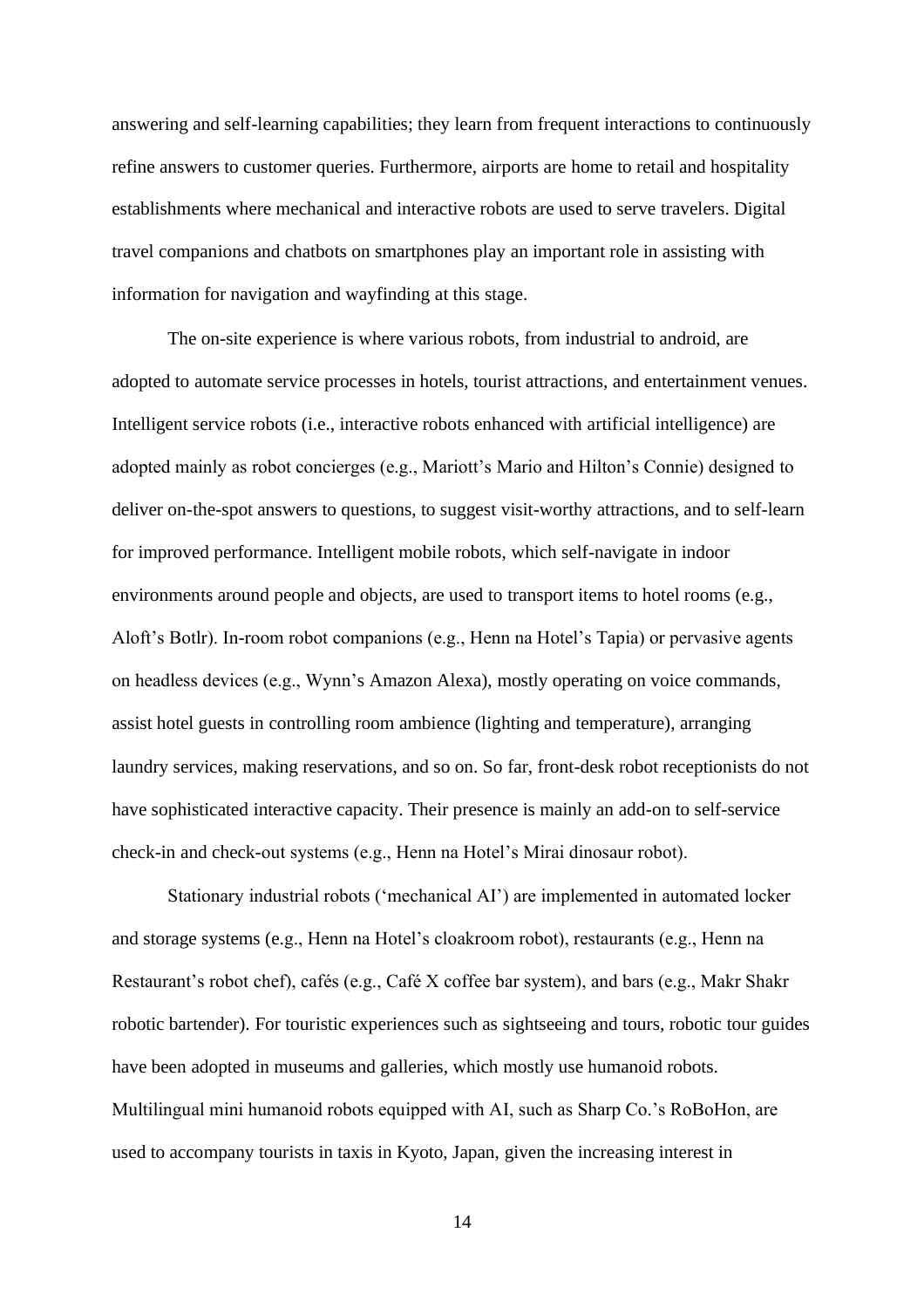sightseeing using taxis (Japan Times, 2018). For service providers, the implementation of industrial robots means operational efficiency through speed and endurance as well as consistent outcomes. For example, Café X coffee bar system is capable of producing 120 coffee cups in one hour. Furthermore, the ability to provide on-the-spot customer support through user-friendly human–machine interfaces with humanoid robots allows for enhanced customer experiences, leading to customer satisfaction.

'Disembodied AI' systems used for on-site experiences include digital assistants tied to location-based services that send push notifications and automated real-time translations to facilitate tourist–resident interactions and interpretations of attractions. In fact, digital assistants can guide tourists through post-trip experiences, helping with experience sharing (e.g., writing reviews, collating photographs, and planning for future trips). Supported by distributed ledger technologies such as blockchain, distributed artificial intelligence allows for more efficient analysis of a large volume of text data and training of chatbots to enhance the customer experience. Alongside consumer-facing applications, hotels and other venues are implementing AI systems and the internet-of-things to develop smart, connected buildings, especially for the purposes of energy optimization and facility management (i.e., preventative maintenance and fault detection).

In summary, the applications of intelligent automation in tourism reflect the information-intensive nature of tourism, where tourists' decision-making involves processing a large amount of information. These applications are dominated by the use of 'analytical AI' to automate the process of information retrieval and analysis for marketing and interpretation services. When coupled with customer service purposes, 'analytical AI' is implemented through interactive service robots and/or chatbot. The implementation of 'mechanical AI' (e.g., industrial robots) is still confined to hospitality and transit venues. The integration of artificial intelligence tools and the internet-of-things, together with the collection,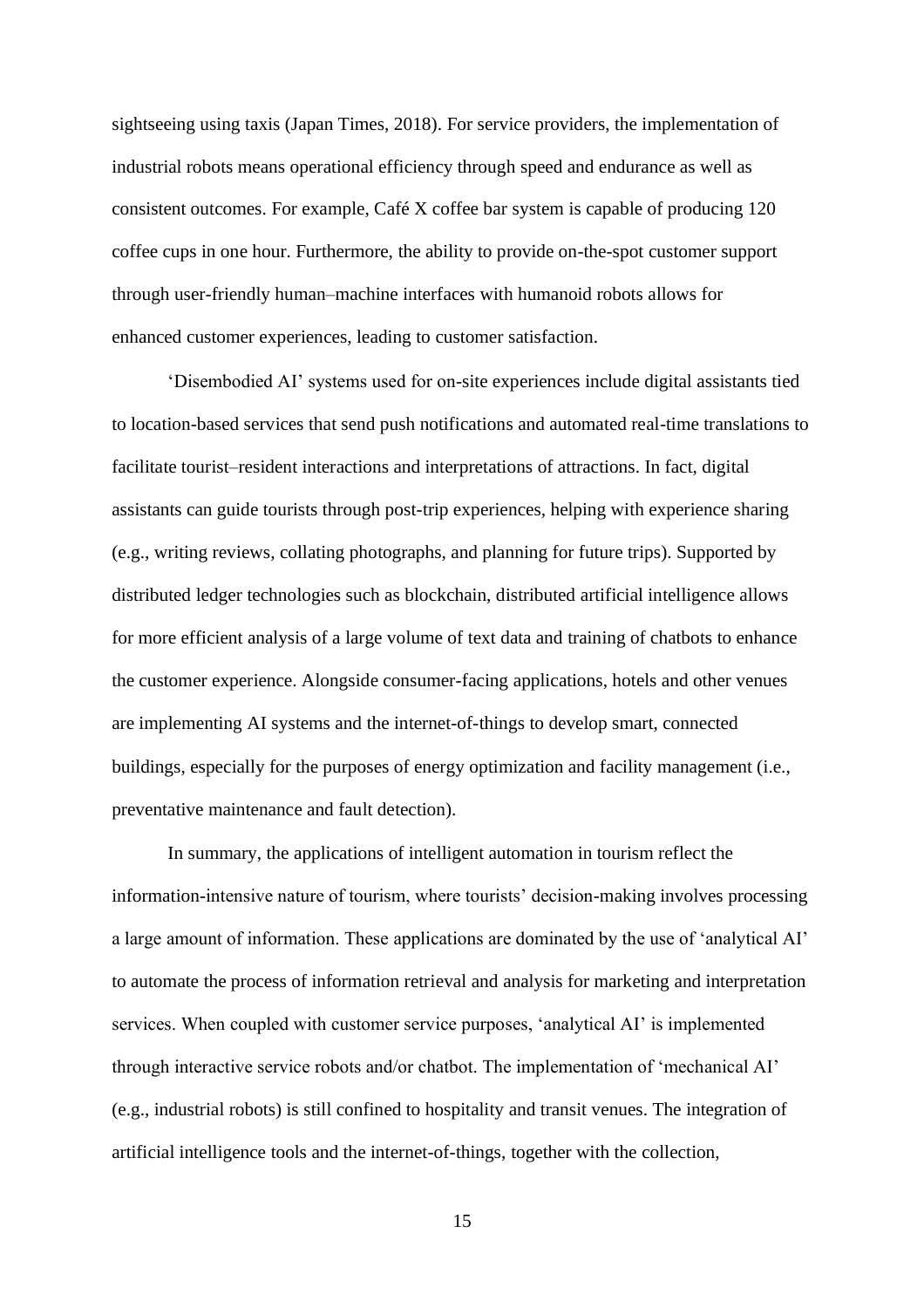distribution, and transformation of data in the tourism value chain, provides the necessary infrastructure to support the concept of smart tourism ecosystems (Gretzel, Sigala, Xiang, & Koo, 2015; Gretzel, Werthner, Koo, & Lamsfus, 2015). Figure 2 summarizes the aforementioned, illustrating how intelligent automation in tourism can be manifested in tourist-facing devices and interfaces (in blue), powered by various AI capabilities (in grey) to provide solutions to processes, functionalities, activities, and experiences (in green).



**Figure 2.** Applications of Automation in Tourism Experiences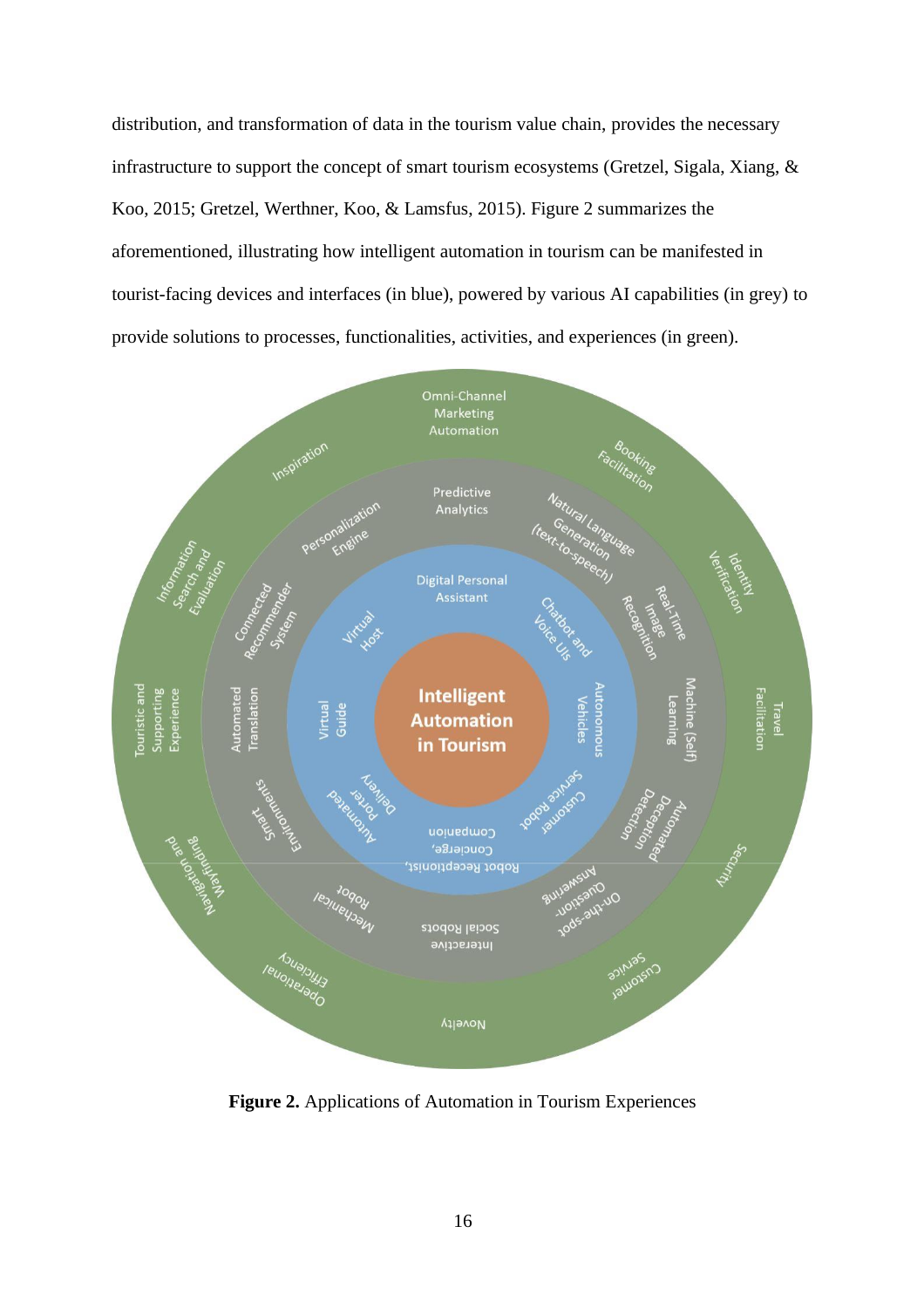### *Benefits and Risks of Intelligent Automation*

The applications of intelligent automation imply certain benefits and risks to tourists and destinations. From a service provider's point of view, they can increase productivity, increase efficiency and cost savings, improve support for tourists, make organizational decision-making more efficient, increase safety and security, create flexible workplaces with synergistic cooperation between employees and intelligent systems, and increase job satisfaction—thus increasing the overall well-being of employees (Huang & Rust, 2018; Kopacek, 2012). 'Mechanical AI' and stationary industrial robots increase productivity through speed and endurance, and customer service robots improve the quality of the customer experience (Kopacek, 2012). However, the dominant application of intelligent automation in tourism thus far is for analytical tasks supporting organizational decisions, leading to efficiency. Regarding efficiency, Huang and Rust (2018) suggested two dominant characteristics of artificial intelligence that are most relevant to services: (1) self-learning, allowing machines to automatically improve with experience; and (2) connectivity, allowing AI's self-learning ability to scale up significantly to the entire network instead of only one machine.

However, the implementation of intelligent automation also comes with risks, including loss of employment; loss of "low-tech" jobs; loss of control due to robot autonomy; and safety, security, and privacy challenges (Boyd & Holton, 2018; Huang & Rust, 2018; Jarrahi, 2018; Kopacek, 2012; Nedelkoska & Quintini, 2018). Mechanical tasks at service jobs are prone to labor replacement by machines (Huang & Rust, 2018), which in turn causes a shift in skill requirements for employment in the tourism and hospitality industry. Although breakthroughs in artificial intelligence, robotics, and the internet-of-things are expected to create new employment opportunities, 'low-tech' tourism workplaces will gradually disappear, obliterating employment opportunities for local residents. Furthermore, because of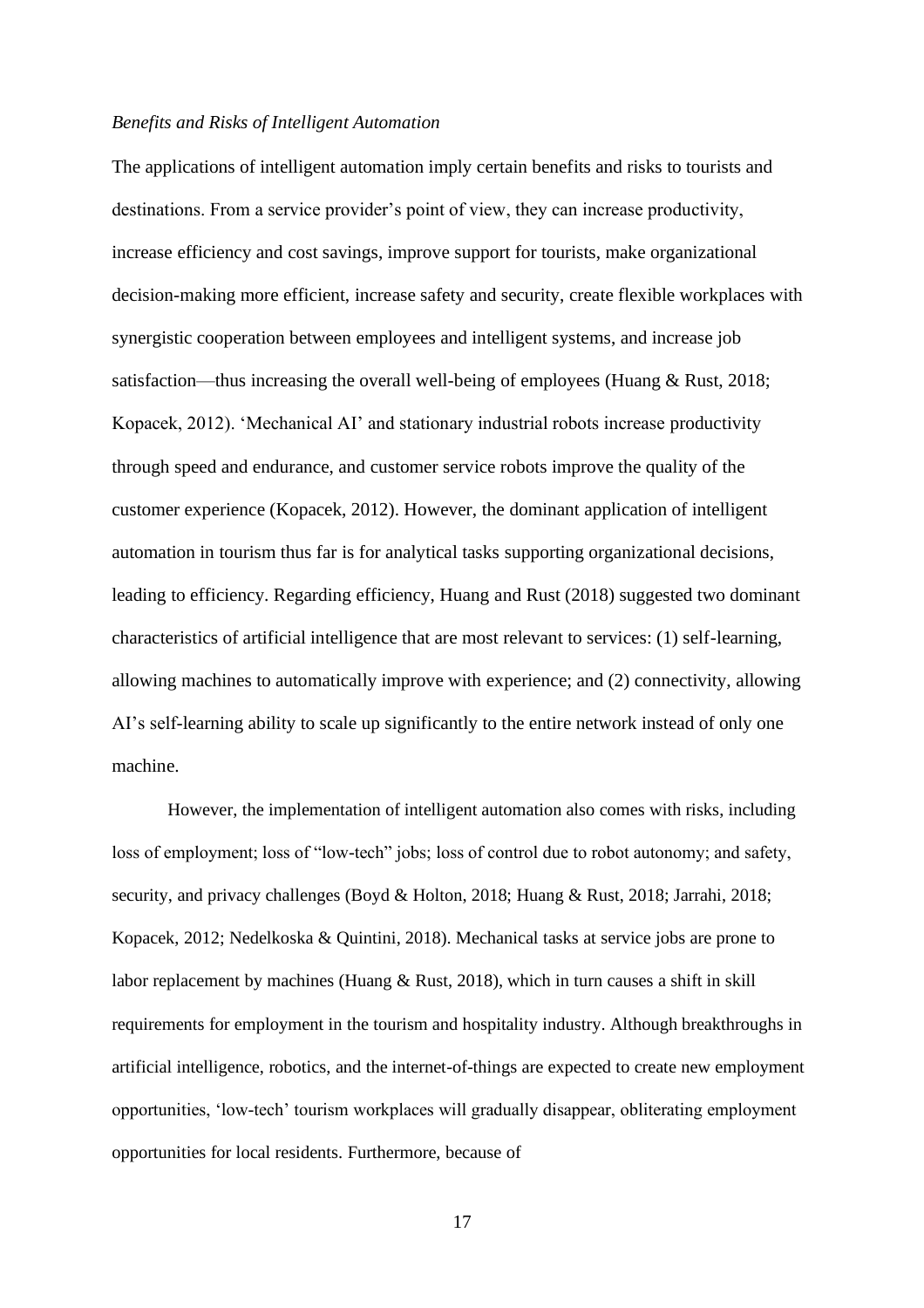the dominant implementation of 'analytical AI' tools, not only low-skilled jobs but also specialized jobs are prone to machine replacement. In a report by McKinsey Global Institute (2017), it is estimated that between 400 million to 800 million individuals around the world could be displaced by automation and could need to find jobs by 2030. Furthermore, it is reported that the risk of being replaced by a robot in the workplace is higher among women than men (Brussevich et al., 2018). Therefore, it has been advised that people need to use their (intrinsically human) talents more fully and to enjoy more leisure (McKinsey Global Institute, 2017). For tourism, an increase in leisure time and the convenience resulting from automating travel facilitation has the potential to drive demand for travel and tourism even higher. This may contribute to problems such as overtourism and an overall increase in pressure on destination ecosystems. Last, AI systems (including the internet of intelligent things) are vulnerable to security and privacy threats; for example, hackers can easily reverse engineer customer data from machine learning models (Gershgorn, 2016). The consequences of a security breach will not only affect tourism and hospitality companies and their customers but also other related industries, residents, and governments.

In an irregular (often unfamiliar) environment that is a tourism destination, when tourists interact mainly with machines in an automated environment, they risk losing human contact and thus social support. This could induce such psychological issues as loneliness and anxiety. Other risks are associated with constant collection of sensitive personal data, including biometric and behavior data, resulting in issues of privacy, in terms of both identifiability and surveillance, and security. Additionally, tourists may not be aware of the range of privacy and security threats associated with automated systems powered by artificial intelligence technologies (Tussyadiah, Li, & Miller, 2019), making them prone to making uninformed privacy decisions.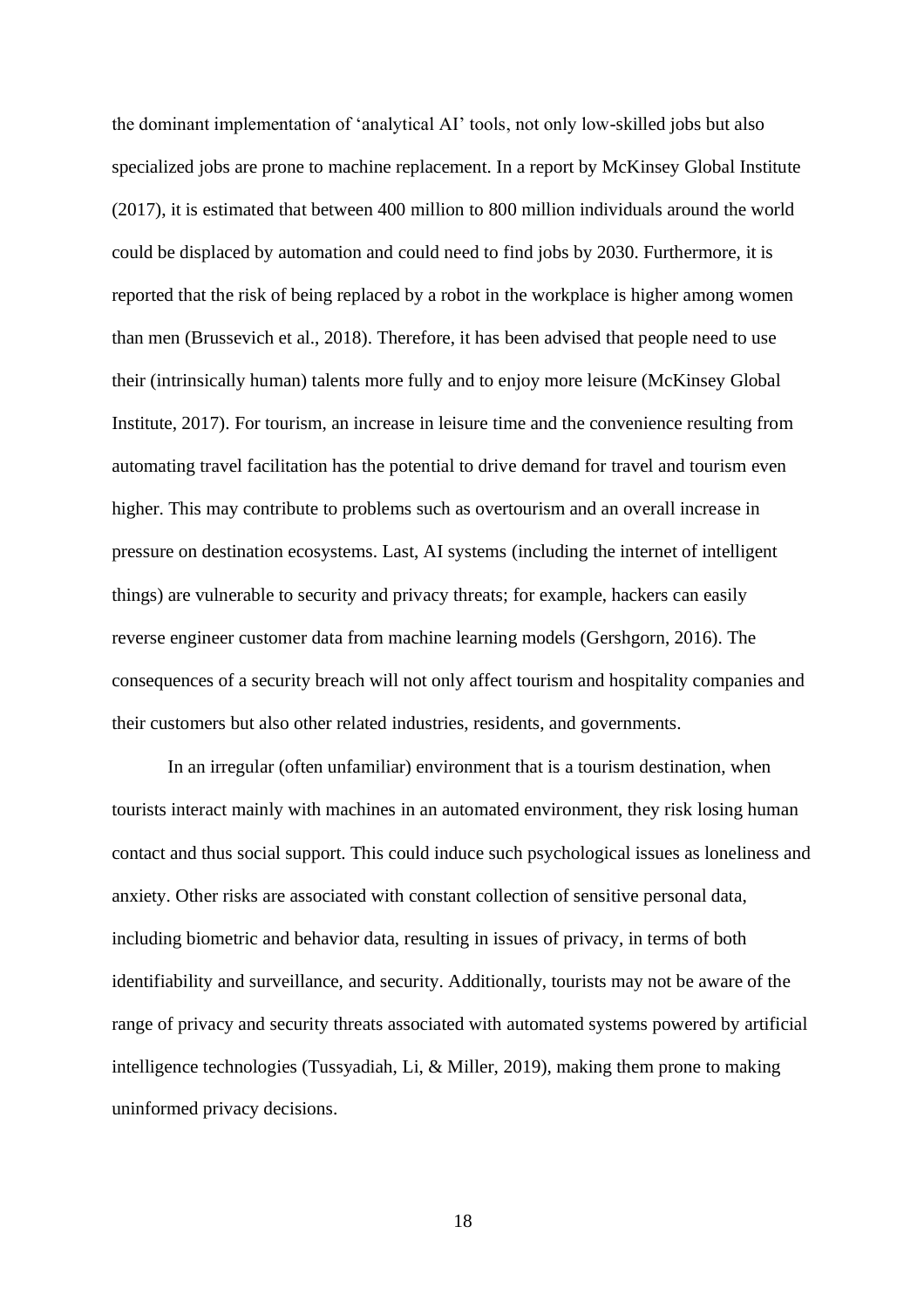The rapid development of artificial intelligence and its related technologies should be balanced with strategies and policies that endeavor to optimize the benefits and minimize the risks of intelligent automation in tourism. These might include training the current workforce in new skills, implementing educational reform, creating new safety and security standards for intelligent automation, informing tourists about privacy issues, and creating standards for transparent and responsible use of customer data. To arrive at these solutions, it is vital to develop comprehensive knowledge of issues around implementation of intelligent automation in tourism, including the range of impacts of this implementation. Research is thus needed to prepare the sector for a more automated future and, at the same time, thwart technological anxiety and unreasonable fear mongering that would stifle progress in research and development of artificial intelligence and its related technologies (Gurkaynak et al., 2016; McKinsey Global Institute, 2017).

## **A Research Agenda**

Based on the roles of intelligent automation in tourism and the potential benefits and risks of its related applications, priority should be given to research in the following areas: designing beneficial artificial intelligence, facilitating adoption, assessing impacts of automation, and creating a sustainable future with intelligent systems (see Table 1). Adoption of advanced technologies will be beneficial for the industry and society, but further research is needed to ascertain the requirements for robust artificially intelligent technological systems (herein called AI systems) and to apply them properly. This goes hand in hand with the assessment of impacts to ensure that the implementation of intelligent automation supports the attainment of sustainable development goals through tourism.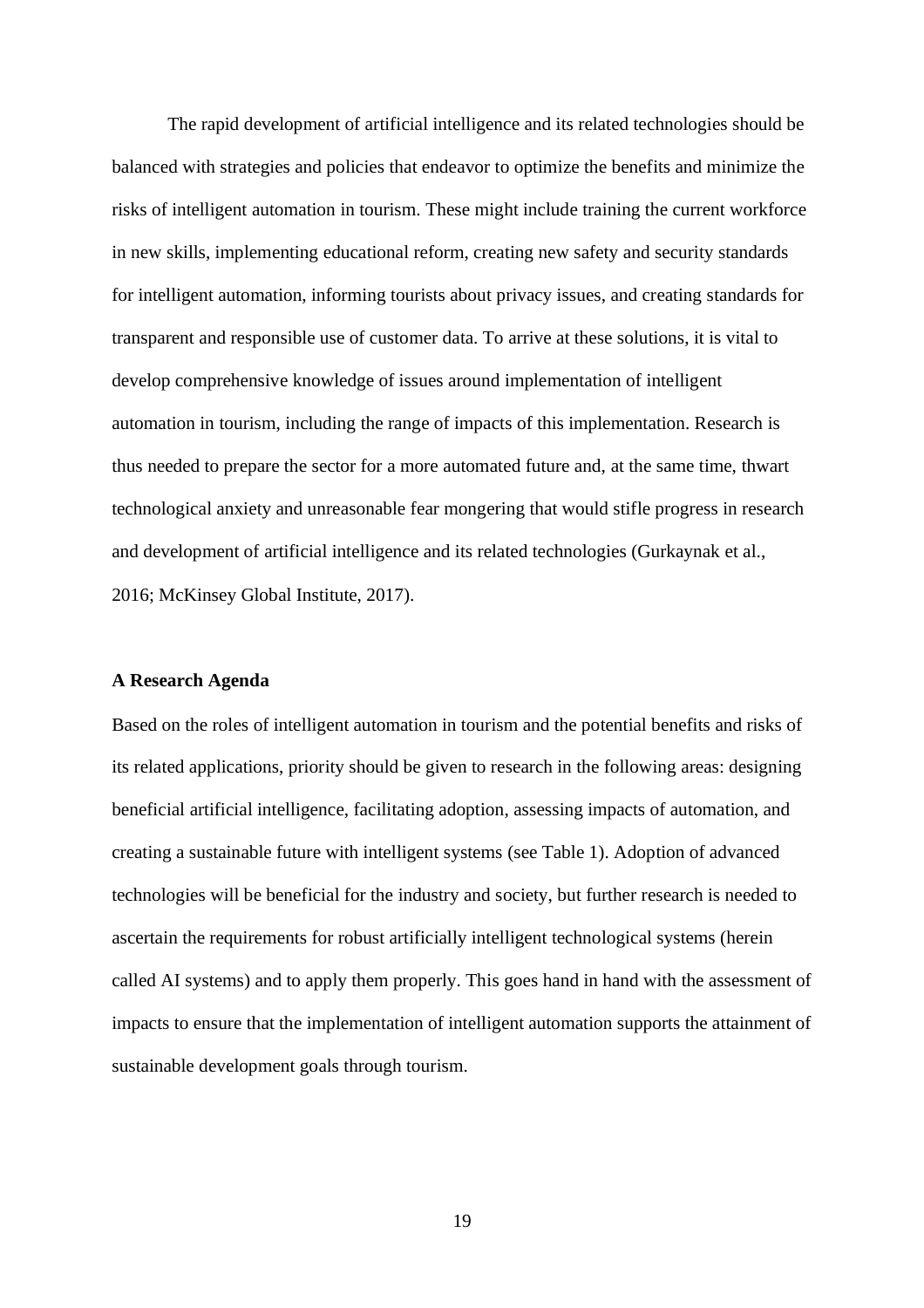| <b>Priorities</b>                                     | <b>Research Questions</b>                                                                                                                                                                                                                                                                                                                                                                                                                                                                                                                                                                                                                                                                                                                                    | <b>Conceptual and Methodological</b>                                                                                                                                                                                                                                                                                                                                                                                                                                                                                                                                                                                                                                                                                                                                                         |
|-------------------------------------------------------|--------------------------------------------------------------------------------------------------------------------------------------------------------------------------------------------------------------------------------------------------------------------------------------------------------------------------------------------------------------------------------------------------------------------------------------------------------------------------------------------------------------------------------------------------------------------------------------------------------------------------------------------------------------------------------------------------------------------------------------------------------------|----------------------------------------------------------------------------------------------------------------------------------------------------------------------------------------------------------------------------------------------------------------------------------------------------------------------------------------------------------------------------------------------------------------------------------------------------------------------------------------------------------------------------------------------------------------------------------------------------------------------------------------------------------------------------------------------------------------------------------------------------------------------------------------------|
|                                                       |                                                                                                                                                                                                                                                                                                                                                                                                                                                                                                                                                                                                                                                                                                                                                              | <b>Approaches</b>                                                                                                                                                                                                                                                                                                                                                                                                                                                                                                                                                                                                                                                                                                                                                                            |
| Designing<br>Beneficial<br>Artificial<br>Intelligence | • How can we use artificial intelligence<br>techniques to create value for tourism?<br>• Which aspects of tourism experience can<br>be enhanced with the application of<br>intelligent automation?<br>• On a scale from manual to full<br>automation, where is the optimum<br>implementation of artificial intelligence,<br>considering the domain-specificity of<br>tourism?<br>• How can we implement artificial<br>intelligence techniques to influence<br>tourist experience in user-facing                                                                                                                                                                                                                                                              | • Design thinking and design research<br>methods (Lindvall, Molin, & Löwgren,<br>2018; Tussyadiah, 2014) applied to<br>human-computer interaction, such as<br>LEGO® Serious Play® method (Tuomi,<br>Tussyadiah, & Stienmetz, 2019),<br>cybernetic thinking (Martelaro & Ju,<br>2018), speculation technique (Wong,<br>2018), and prototyping of autonomous<br>systems (van Allen, 2018)<br>· User experience design (Lindvall, Molin,<br>& Löwgren, 2018; Martelaro & Ju, 2018);<br>technological mediation (Tussyadiah,                                                                                                                                                                                                                                                                     |
|                                                       | services?<br>• Which desired user behaviors do we<br>want AI systems to facilitate/bring about<br>in tourists, residents, and other tourism<br>stakeholders?<br>• What are the persistent behavioral<br>problems of tourism stakeholders that<br>artificial intelligence techniques can help<br>address or change?<br>• What are the design requirements for AI<br>systems to target the aforementioned<br>issues? How can AI systems be robust<br>against these requirements?<br>• How can we make AI systems secure?<br>• How can AI systems be robust against<br>exploitation, threats of cyberattacks, and<br>privacy violation?<br>• When designing AI systems, how can<br>we retain some forms of meaningful<br>human control in light of the autonomy | 2014; Tussyadiah & Fesenmaier, 2009)<br>• Computers as persuasive technology<br>(Captology; Fogg, 2009); Nudge theory<br>(Thaler & Sunstein, 2008), including<br>digital nudging (Schneider, Weinmann, &<br>vom Brocke, 2018) (see, e.g., Tussyadiah,<br>Li, & Miller [2019] and Tussyadiah $\&$<br>Miller [2019] for application in tourism)<br>• Verification and validation of artificial<br>intelligence (Menzies & Pecheur, 2005;<br>Russell, Dewey, & Tegmark, 2015)<br>• Anonymization and de-identification of<br>personal data (Garfinkel, 2015; Khalil &<br>Ebner, 2016)<br>• Human-in-the-loop or human-on-the-loop<br>(Dautenhahn, 2011; Schirner et al., 2013)                                                                                                                  |
| Facilitating<br>Adoption                              | of these systems?<br>• What is the adoption rate of intelligent<br>automation in the sector and what is the<br>future trend?<br>• What are the determinants of and<br>impediments to adoption AI systems and<br>devices by tourists, employees,<br>residents, etc.?<br>• What are the drivers and barriers of<br>organizational adoption of intelligent<br>automation in the tourism sector?<br>• How can we facilitate responsible<br>adoption of intelligent automation in the<br>tourism sector?<br>• How can we increase trust in artificial<br>intelligence and intelligent systems?<br>• How can we better explain artificial<br>intelligence and increase its technical<br>transparency?                                                              | • Diffusion of Innovation Theory (Roger,<br>2003); Theory of Reasoned Action<br>(Fishbein & Ajzen, 1975); Theory of<br>Planned Behavior (Ajzen, 1991);<br>Technology Acceptance Model (Davis,<br>1989) and its extension; Unified Theory of<br>Acceptance and Use of Technology<br>(UTAUT) and UTAUT2 (Venkatesh et al.,<br>2003; Venkatesh, Thong, & Xu, 2012)<br>• Organizational adoption of innovation<br>(Frambach, 1993; Frambach &<br>Shillewaert, 2002; MacVaugh &<br>Schiavone, 2010)<br>• Transformational leadership (Bass, 1990)<br>• Negative Attitude towards Robots<br>(Nomura, Kanda, & Suzuki, 2006;<br>Nomura et al., 2006), Technophobia<br>(Brosnan, 1998); Uncanny Valley Theory<br>(Mori, 2012)<br>· 'Explainable AI' (Doran, Schulz, &<br>Besold, 2017; Monroe, 2018) |

# **Table 1.** Automating Tourism: A Research Agenda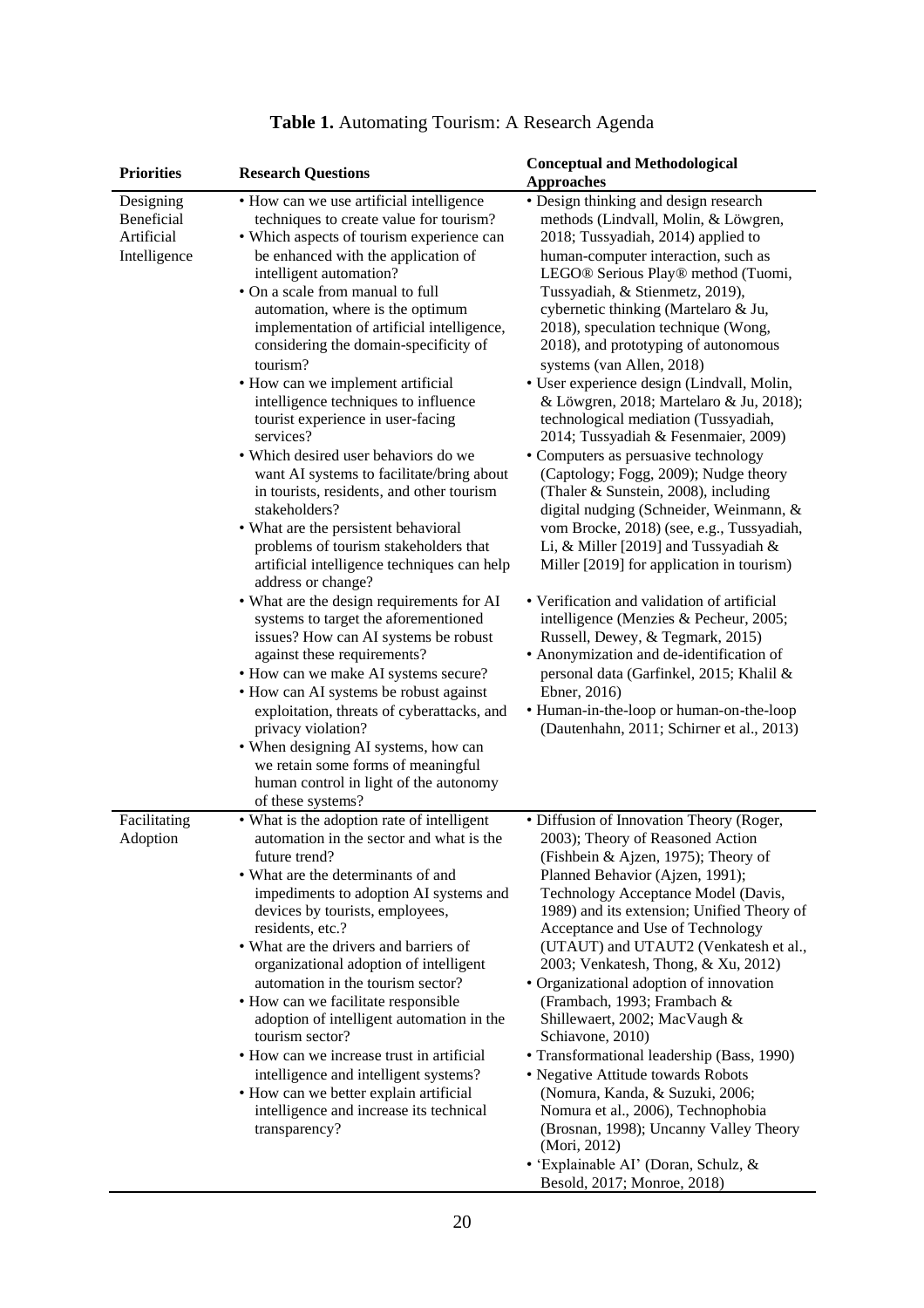| <b>Priorities</b>                                                      | <b>Research Questions</b>                                                                                                                                                                                                                                                                                                                                                    | <b>Conceptual and Methodological</b><br><b>Approaches</b>                                                                                                                                                                                                                                                                                                                                                 |
|------------------------------------------------------------------------|------------------------------------------------------------------------------------------------------------------------------------------------------------------------------------------------------------------------------------------------------------------------------------------------------------------------------------------------------------------------------|-----------------------------------------------------------------------------------------------------------------------------------------------------------------------------------------------------------------------------------------------------------------------------------------------------------------------------------------------------------------------------------------------------------|
| Assessing the<br>Impacts of<br>Intelligent<br>Automation in<br>Tourism | • What are the impacts of intelligent<br>automation in tourism on individuals,<br>such as tourists and tourism employees?<br>• How will intelligent automation change<br>the nature and quality of tourism<br>experience?                                                                                                                                                    | · Psychological impacts: concerns about<br>privacy (surveillance) and data protection<br>(Pagallo, 2016; Sanfeliu et al., 2009),<br>technostress (Ayyagari, Grover, & Purvis,<br>2011; Tarafdar, Gupta, & Turel, 2013;<br>Tarafdar et al., 2011), isolation and<br>loneliness (Lee et al., 2006)<br>• Organizational support theory (Kurtessis<br>et al., 2017)                                           |
|                                                                        | • What are the impacts of intelligent<br>automation on the travel and tourism<br>industry?<br>• What are the social and economic<br>impacts of automation on tourism<br>productivity and performance, labor<br>market and replacement, and skills<br>requirements of the industry workforce?<br>• What are the impacts of intelligent<br>automation on society and humanity? | · Service encounter 2.0 (Larivière et al.,<br>2017)<br>• AI in organizational decision making<br>(Jarrahi, 2018; Javelosa, 2017)<br>• 'Ethical AI' (Lin, Abney, & Bekey, 2011)<br>• Labor relations and organizational<br>psychology on jobless society or post-<br>work society, universal basic income, etc.<br>(Chessell, 2018; Ford, 2015; Pham et al.,<br>2018)<br>· Singularity (Eden & Moor, 2012) |
|                                                                        | • How can we predict these impacts more<br>accurately so we can optimize the<br>positive impacts and mitigate the<br>negative ones?                                                                                                                                                                                                                                          | · Futuring (Cornish, 2004; Hajer & Pelzer,<br>2018; Millett, 2006; Szántó, 2018)<br>• Machine learning techniques for<br>forecasting (Ahmed et al., 2010)                                                                                                                                                                                                                                                 |
| Creating a<br>Sustainable<br>Future                                    | • How do we utilize AI systems to achieve<br>sustainable development goals through<br>tourism?<br>• How do we integrate artificial<br>intelligence and its technologies<br>(including Internet of Intelligent Things                                                                                                                                                         | · Sustainability transitions (Markard,<br>Raven, & Truffer, 2012; Safarzyńska,<br>Frenken, & van den Bergh, 2012; Smith,<br>Voß, & Grin, 2010; Turnheim et al., 2015)<br>· Smart tourism ecosystems (Gretzel et al.,<br>2015a; 2015b)                                                                                                                                                                     |
|                                                                        | and intelligent robots) into a smart and<br>sustainable tourism ecosystem?<br>• How do we guide ethical research,<br>development, and implementation of<br>artificial intelligence and its<br>technologies in the tourism sector?                                                                                                                                            | • 'Ethical AI' and 'roboethics' (Gurkaynak,<br>Yilmaz, & Haksever, 2016; Lin, Abney, &<br>Bekey, 2011; Veruggio, 2005; Veruggio<br>& Operto, 2008)<br>· 'Explainable AI' (Doran, Schulz, &<br>Besold, 2017; Monroe, 2018); intelligible<br>AI (House of Lords, 2018)                                                                                                                                      |

# *Designing Beneficial Artificial Intelligence*

The key to implementing intelligent automation is defining, conceptualizing, designing, and delivering AI systems that are beneficial to the travel and tourism industry. Research needs to focus on knowing what we want the systems to do and ensuring that they perform as desired. Research effort should be spent on (1) identifying moments in or aspects of tourism experiences to enhance by implementing intelligent automation, (2) creating design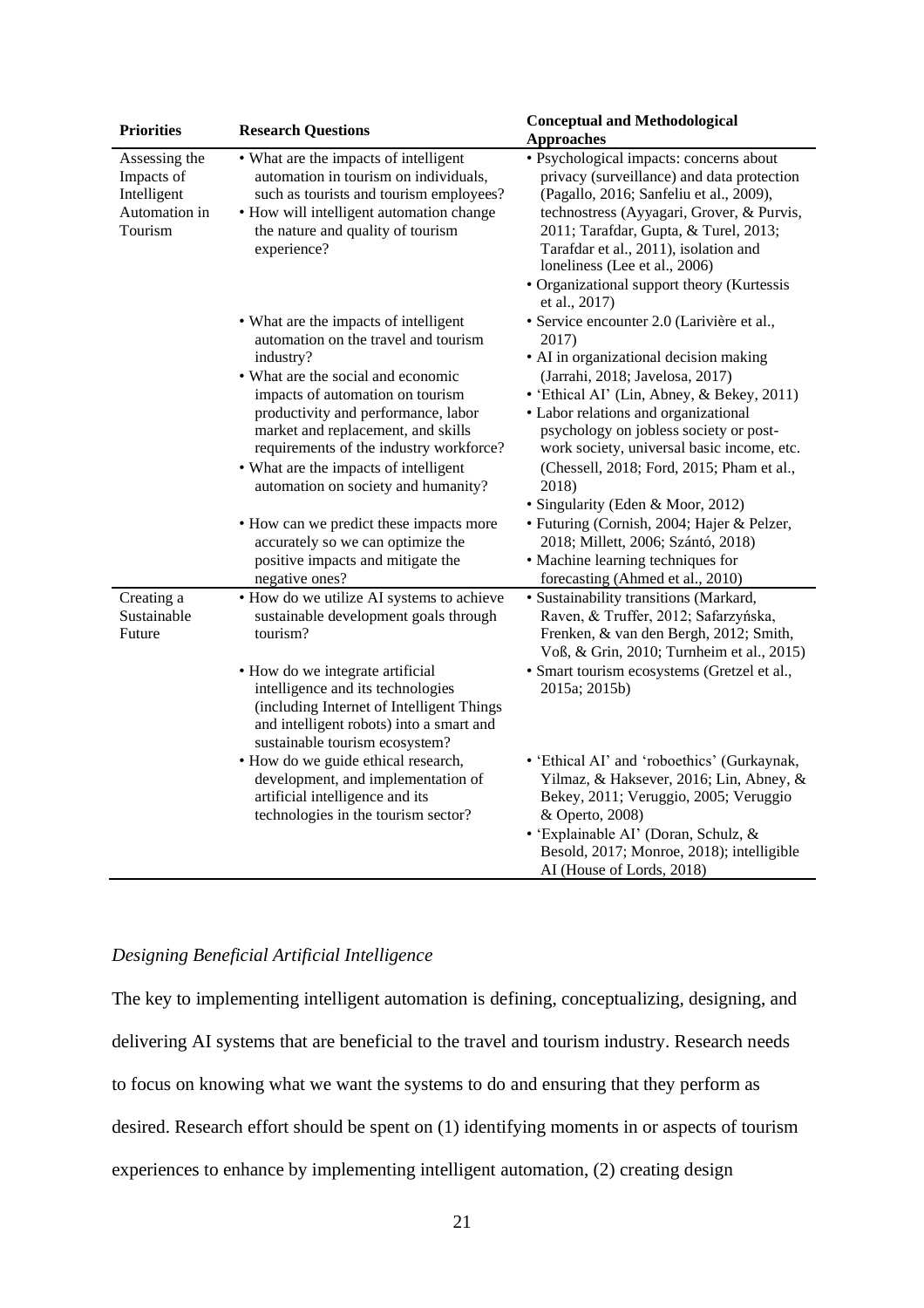requirements for beneficial AI systems, and (3) developing systems that are robust against these requirements.

To explore the desired behavior of these systems, it is important to identify how intelligent automation can enhance the various aspects of the tourism experience and the moments along the tourist's journey. This is where approaches to experience design, which is multidisciplinary in nature (e.g., design studies, psychology, anthropology, behavioral science, business studies, human–computer interaction), and design research methods, such as cybernetic thinking (Martelaro & Ju, 2018), LEGO® Serious Play® (Tuomi, Tussyadiah, & Stienmetz, 2019), speculation technique (Wong, 2018), and prototyping (van Allen, 2018), can be useful (Churchill, van Allen, & Kuniavsky, 2018). Designing tourism experiences requires an orchestration of various elements, developed based on in-depth understanding of tourist requirements, to ensure not only seamless but also memorable tourism experiences (Tussyadiah, 2014). The design of tourism experiences is expressed through a concept covering the entire journey from pre-trip to post-trip, paying particular attention to facilitating engagement and participation. The roles of artificial intelligence technologies should be explicated in terms of how systems can facilitate/mediate, augment, and/or substitute tourists' interactions (i.e., user experience; Lindvall, Molin, & Löwgren, 2018). A range of desired behaviors for systems targeting specific issues along tourism touch points will be helpful in building requirements for beneficial AI systems.

Designing beneficial artificial intelligence is also concerned with providing technological solutions to persistent design problems. To this end, perspectives from psychology, cognitive and behavioral sciences, and information systems will shed light on the persistent behavioral problems exhibited by tourists, such as lack of discipline, lack of attention, or lack of cognitive abilities. Requirements for AI systems should address these issues by, for instance, discouraging tourists from making uninformed decisions that result in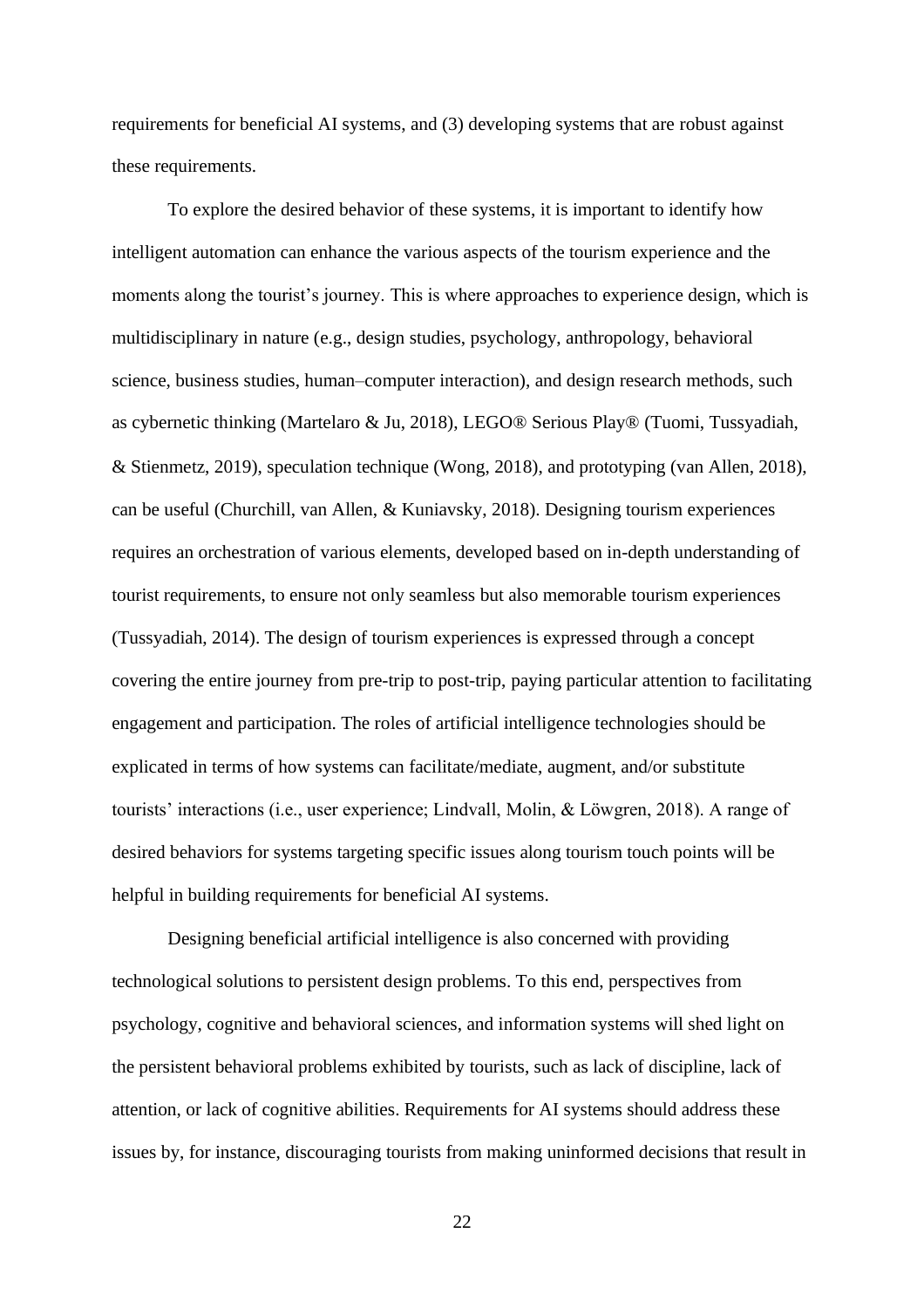suboptimal experiences. Nudge theory (Thaler & Sunstein, 2008), including digital nudging (Schneider, Weinmann, & vom Brocke, 2018), can be applied for this purpose (Tussyadiah et al., 2019, Tussyadiah & Miller, 2019, for examples from the tourism industry). AI systems can be deployed to tackle acute destination problems demanding effective realtime management of tourist flow (e.g., by sending push notifications and recommending alternative destinations). Research can use the lens of Captology (computers as persuasive technologies; Fogg, 2009), technological mediation (Tussyadiah, 2017; Tussyadiah & Fesenmaier, 2009), and human-computer interaction (Tung & Law, 2017).

Next, it is important to capture how tourism experiences change as a result of intelligent automation. Because of the interdependence between environmental dimensions of destination, implementation of AI systems may change the social (and physical) organization of tourism destinations. For example, a combination of predictive analytics and virtual tourism content may be able to sway tourists into visiting less popular attractions in a destination in an attempt to redistribute activities and impacts. This will transform the tourists' experience and create new touristic places in the destinations. Therefore, research exploring new tourism experiences due to intelligent automation will be necessary to arrive at the conceptualization of the "automated tourism experience." The concept can then inform design requirements for these systems as an integral part, dominant or otherwise, of the tourism experience.

From a technical perspective, designing beneficial artificial intelligence requires emphasizing the importance of robust artificial intelligence (Russell, Dewey, & Tegmark, 2015). This includes robustness against requirements, exploitation, bugs, and threats of cyberattacks. Russell et al. (2015) highlight the importance of verification (designing the system right) and validation (designing the right system) (also see Menzies & Pecheur, 2005). First, AI systems necessitate access to a large amount of data; in tourism, these data are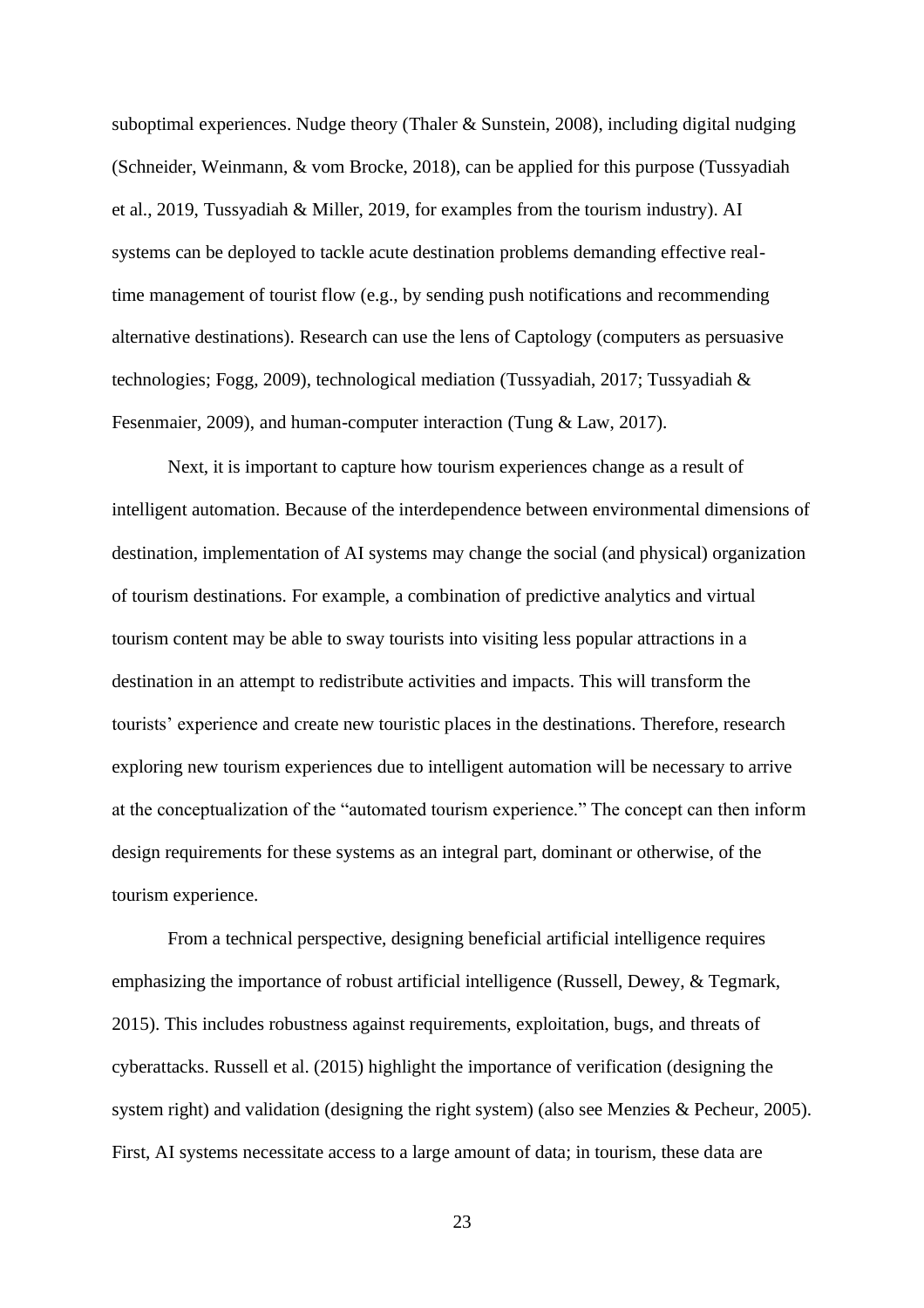largely tourists' personal data. They should be designed to make maximum use of data with minimum possible infringement on the privacy of individuals (House of Lords, 2018; Tussyadiah et al., 2019). Research can focus on addressing this issue through approaches to anonymization and de-identification of data (Garfinkel, 2015; Khalil & Ebner, 2016). Second, there is a need for designing intelligible artificial intelligence (House of Lords, 2018), making AI understandable and explainable to developers, users, and regulators (Monroe, 2018). Increasing the technical transparency of artificial intelligence and reducing bias should be another focus of research. Third, to address security issues, designing artificial intelligence requires standards to guide behaviors in safety-critical situations, to detect intrusion and potential exploitation, and to prevent harmful events (Russell et al., 2015). Last, research should be conducted on how to retain some form of meaningful human control in light of the autonomy of these systems. This includes implementation of ideas around human in the loop or human on the loop (Dautenhahn, 2011; Schirner et al., 2013).

### *Facilitating Adoption*

The next challenge is to facilitate the adoption of (beneficial) intelligent automation by tourism organizations, employees, and tourists. Research needs to identify the current adoption rate and future trends, as well as the relevant drivers and barriers to adoption. Theories and models behind adoption of technological innovation, such as those assessing innovation diffusion, acceptance, resistance, use, and (dis-)continuance of use will be beneficial in this area. These include diffusion of innovation theory (Roger, 2003), theory of reasoned action (Fishbein & Ajzen, 1975), and theory of planned behavior (Ajzen, 1991); the technology adoption model (TAM; Davis, 1989) and the extended TAM2 model (Venkatesh & Davis, 2000); the Unified Theory of Acceptance and Use of Technology (UTAUT) and UTAUT2 (Venkatesh et al., 2003; Venkatesh, Thong, & Xu, 2012).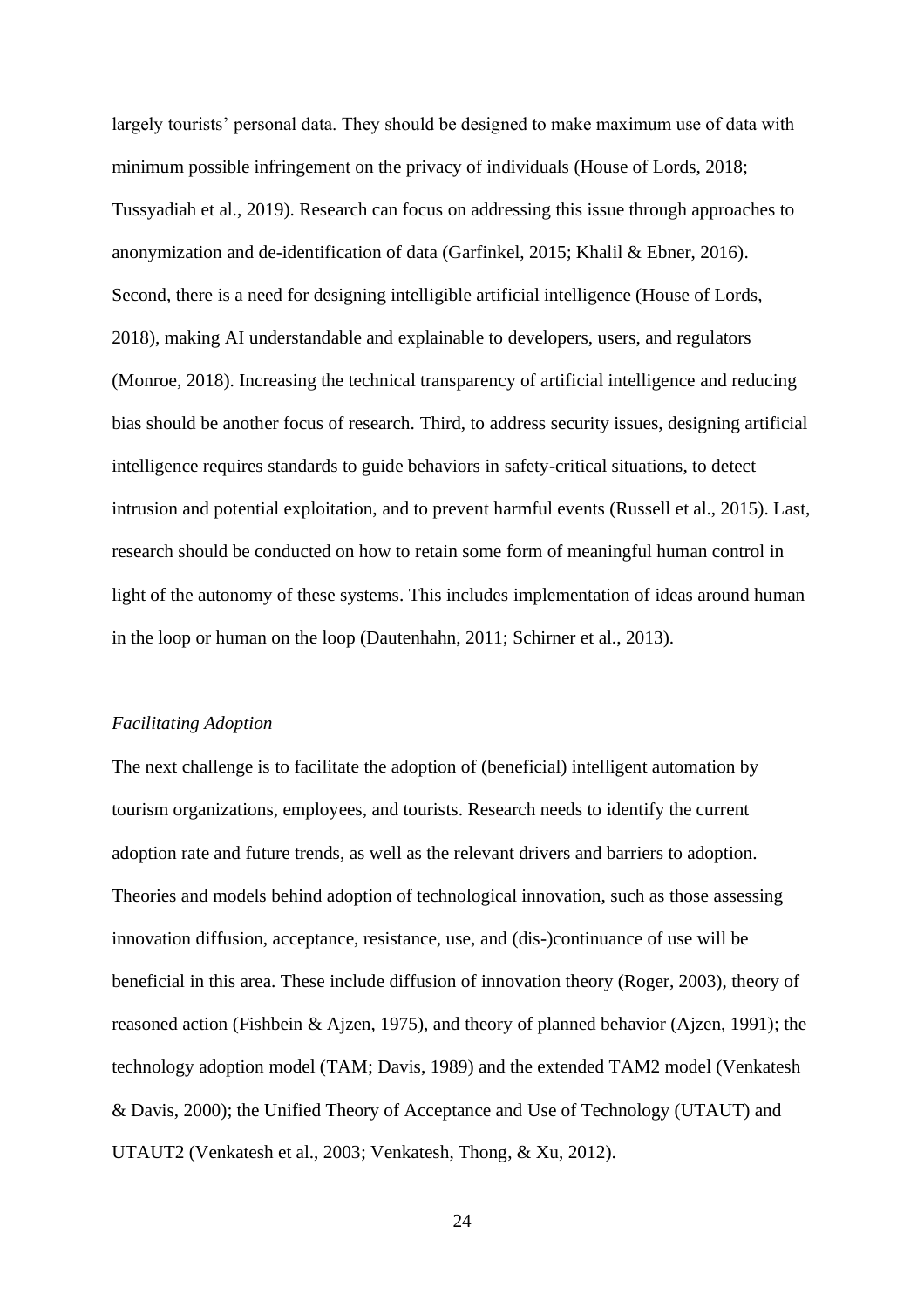At an individual level, in addition to the determinants and impediments to the adoption of general technology, such as ease of use, usefulness, and technology self-efficacy, research efforts should be spent on identifying factors unique to artificial intelligence, robotics, and the internet-of-things that influence adoption or rejection of innovation, including dimensions of trust and risks. For example, researchers have suggested a certain level of anxiety in society when it comes to interacting with robots, leading to a negative attitude toward robots (Nomura, Kanda, & Suzuki, 2006; Nomura et al., 2006). This attitude may be amplified by negative sentiments about AI and robotics in news media. Theories underlying technophobia (Brosnan, 1998) and the uncanny valley theory (Mori, 2012) should be consulted to better understand consumers' and employees' attitude toward intelligent machines in tourism service settings (Murphy et al., 2019). Management theories such as organizational support theory (Kurtessis et al., 2017) will assist in obtaining employees' support for the adoption of intelligent automation in the workplace. Attempts have been made to measure the attitude and intention to adopt intelligent machines by consumers (Lu, Cai & Gursoy, 2019; Tussyadiah & Park, 2018) and employees (Li, Bonn, & Ye, 2019) in hospitality.

Identifying factors influencing the adoption of innovation at an organizational level is important to facilitate and accelerate the application of intelligent automation in tourism. Similarly, understanding the limits to the diffusion of innovation in organizations will also help understand the barriers to adoption by the sector. The management literature offers information on concepts underlying organizational adoption and diffusion of innovation (Frambach, 1993; Frambach & Shillewaert, 2002; MacVaugh & Schiavone, 2010) and transformational leadership (Bass, 1990), a factor proven in the literature to accelerate technological innovation in organizations. Research should explicate how intelligent automation fits the strategic emphasis of tourism organizations, private and public, as well as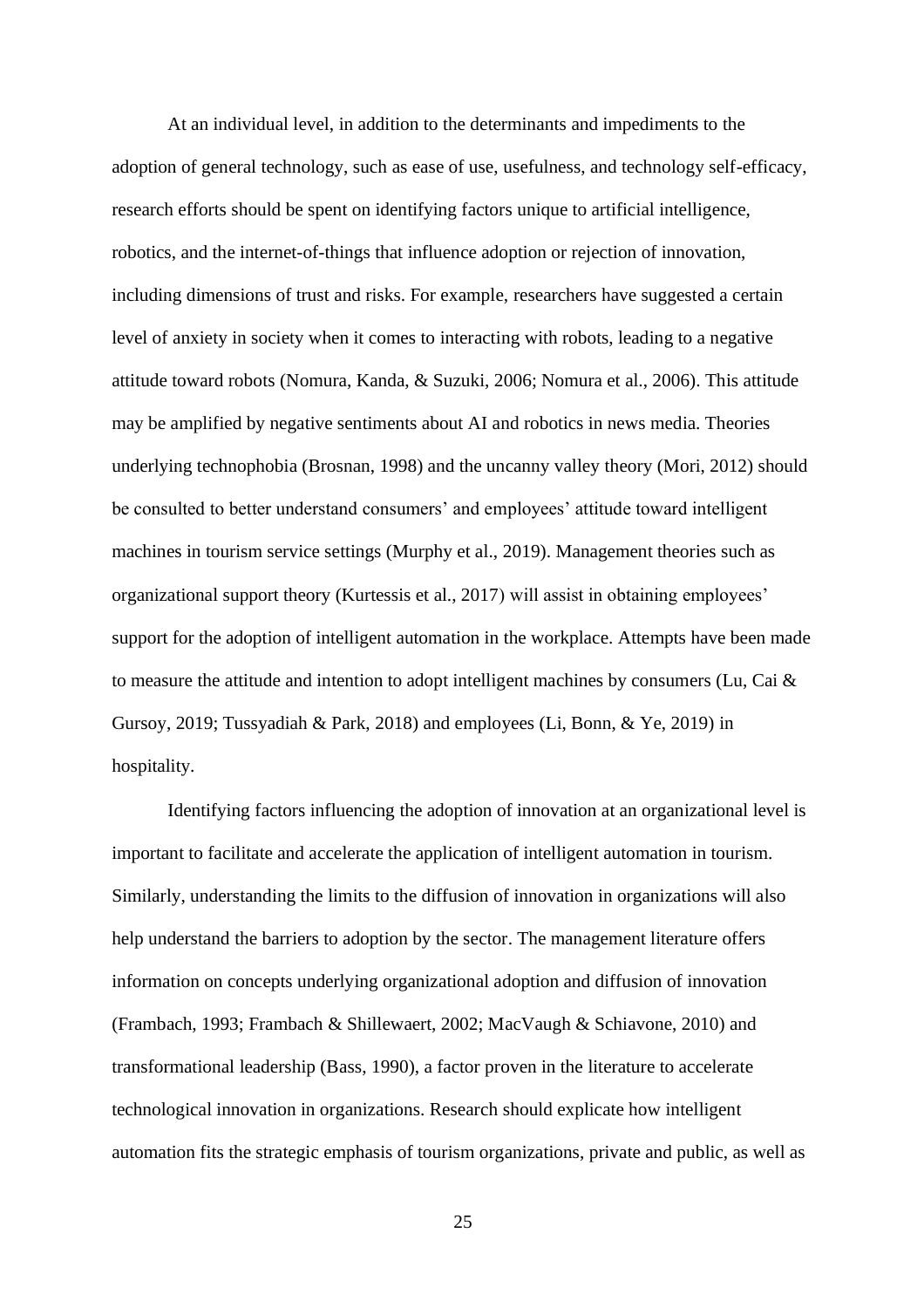the competitive environments within the sectors. Endeavors to remove barriers and encourage responsible adoption can then be suggested, including government initiatives to incentivize adoption (campaigns, grants) and/or organizational efforts to educate potential users.

#### *Assessing the Impacts of Intelligent Automation on Tourism*

To optimize the benefits of intelligent automation in tourism, it is critical to anticipate the range of positive and negative impacts of automation on individuals (tourists, employees), the industry, and society. Gretzel (2011) conducted a review of the roles and impacts of intelligent system in tourism, although the researcher did not focus solely on artificial intelligence. Further, Lin, Abney, and Bekey (2011) suggested three areas of ethical problems arising from the implementation of robots: safety and errors, law and ethics, and social impacts. An important aspect in the adoption of intelligent machines is anticipating service failure as a result of technological (programming) errors during human-robot interaction. Research thus needs to address how to minimize risk of harm from artificially intelligent agents in various service interaction situations. For users, psychological impacts of humanrobot interaction, such as issues of privacy (surveillance) and data protection (Pagallo, 2016; Sanfeliu et al., 2009), emotional responses to the closeness of robot appearance to that of humans (Mori, 2012; Walters et al., 2008), technostress (Ayyagari, Grover, & Purvis, 2011; Tarafdar, Gupta, & Turel, 2013; Tarafdar et al., 2011), and isolation (loneliness) due to reduced interpersonal interaction and increased solitary activities (Lee et al., 2006), are worthy of investigation. Assessing how these issues will further affect the structure and quality of tourism experiences is also essential.

Another important research area is the transformation intelligent automation will bring to organizations, including the changes to organizational decision-making process as artificial intelligence replaces portfolio managers (Javelosa, 2017) and the unintended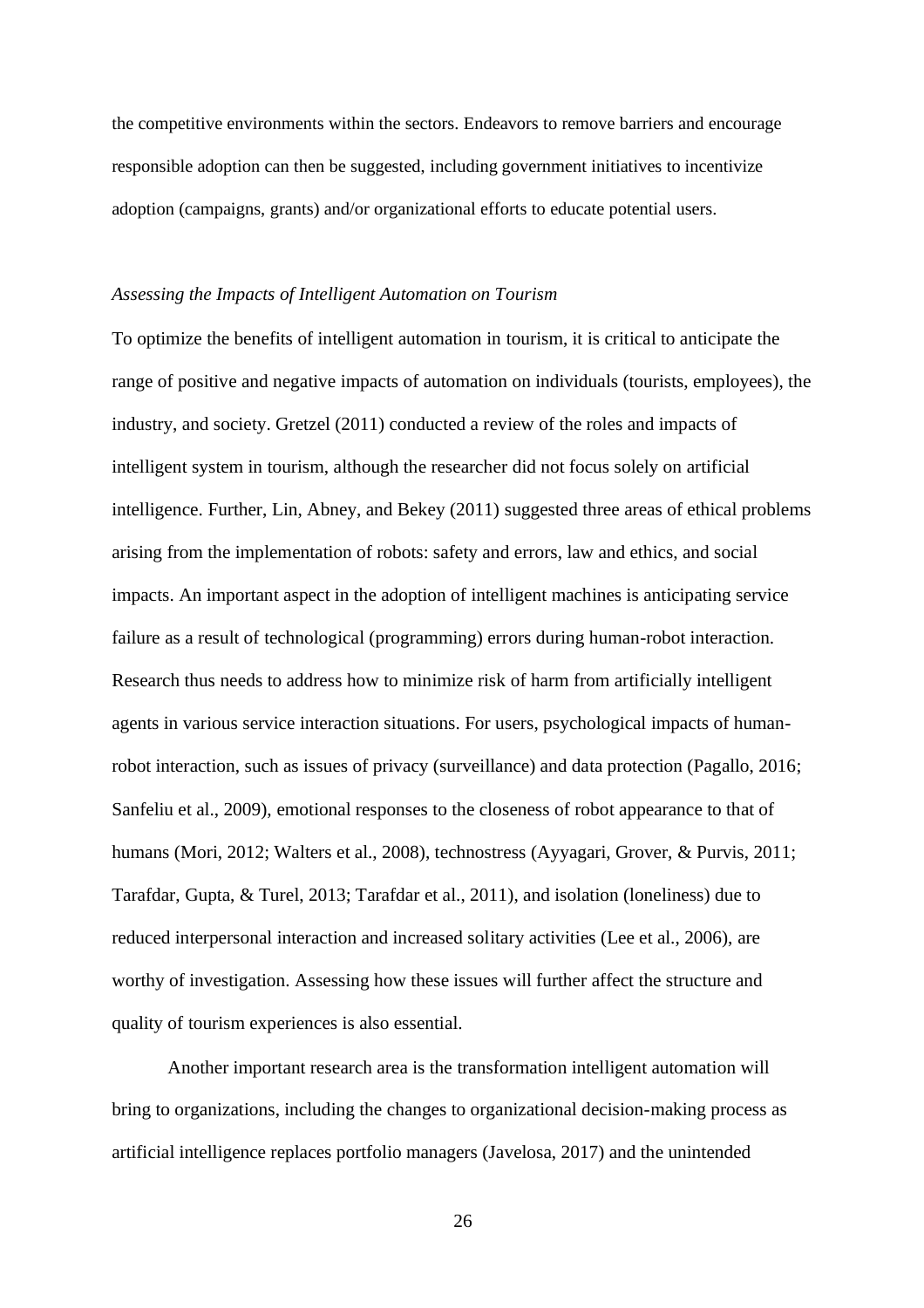consequences of AI (-assisted) decisions (Jarrahi, 2018). Research should explore the complementarity of humans and intelligent systems in collaborative decision-making and task allocations. Further, investigating the changing roles of employees and customers in automated services and the effect of working alongside intelligent systems on role performance is vital to (re)conceptualize the automated tourism and hospitality service experience's production and consumption in light of intelligent automation (see Larivière et al., 2017).

The socioeconomic impacts of intelligent automation on the tourism industry and local residents, as well as the economy on a broader level, have to do with changes in productivity, with when and to what extent tourism and hospitality service jobs are going to be replaced by intelligent machines, and with the consequences for wages, income distribution (inequality), gender issues, and overall wealth in tourism destinations. In regard to labor, automation also increases concerns of loss of skills and knowledge in society due to (over)dependence on technology (Lin et al., 2011) as well as the potential of a jobless society in the future (Chessell, 2018; Pham et al., 2018). Further impacts of the development of intelligent machines have been debated in the context of technological singularity, a phenomenon where technological growth becomes uncontrollable and irreversible and artificial intelligence becomes smarter than humans, leading to the end of human civilization (Eden & Moor, 2012).

Assessing these impacts necessitates new ways of measuring performance of the tourism sector as automation is applied to it. Research should be devoted to finding accurate measures of productivity that capture the full benefit of automation, and to labor market forecasting, in order to optimize the economic impacts of automation dominated by artificial intelligence (Brynjolfsson, Rock, & Syverson, 2018; Russel et al., 2015). The same goes for assessing social impacts, specifically with regard to guest–host relations and residents'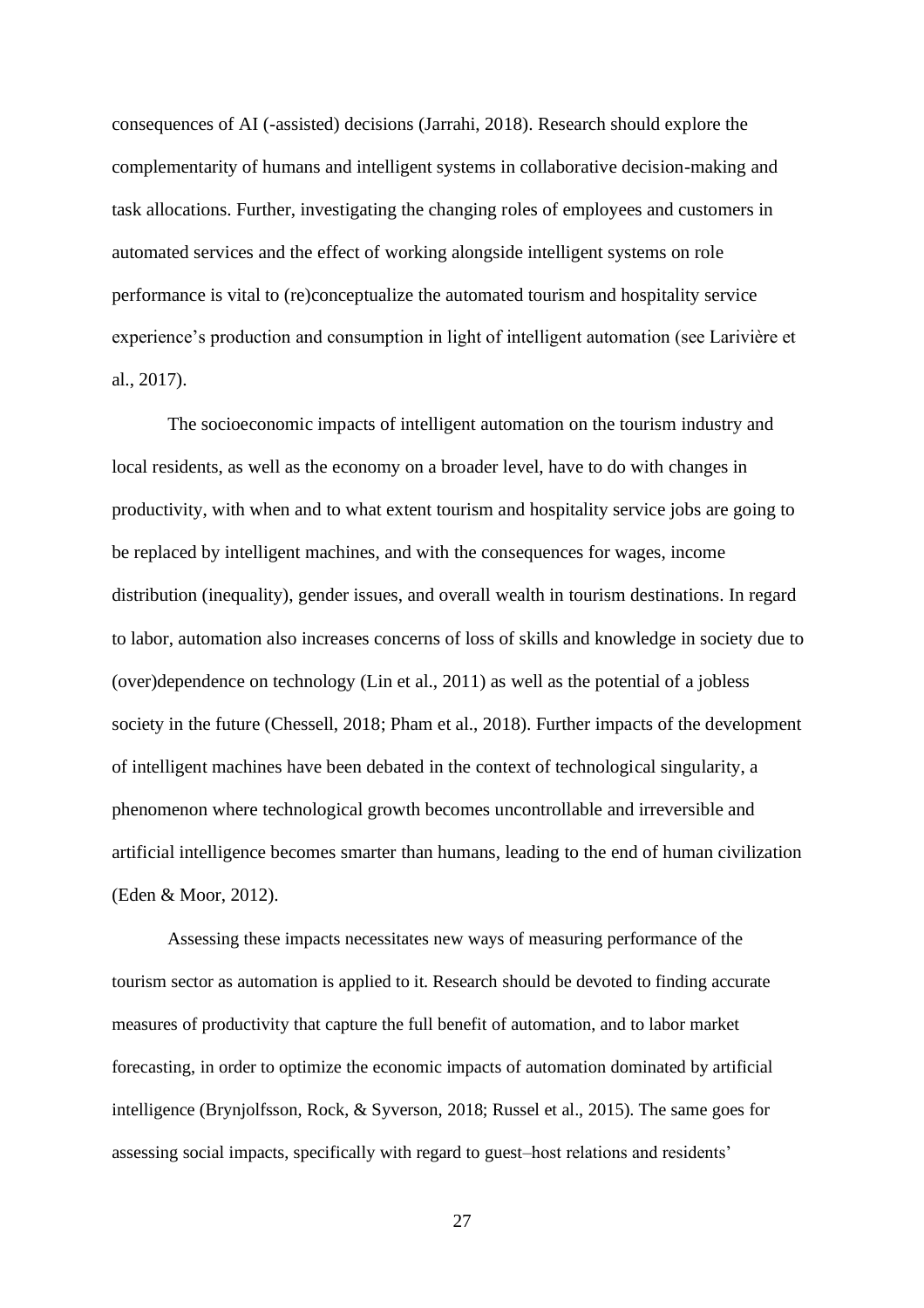support for tourism development. In addition to using machine learning techniques to improve accuracy of prediction and forecasting (Ahmed et al., 2010), techniques such as futuring (i.e., envisioning the futures) and future making (Cornish, 2004; Hajer & Pelzer, 2018; Millett, 2006; Szántó, 2018) should be applied to identify desired futures and ways to get there.

## *Creating a Sustainable Future*

Eventually, research endeavors should be devoted to determining how intelligent automation can help futureproof the tourism sector. The next step after obtaining knowledge of the range of benefits and problems resulting from implementation of intelligent automation is recognizing the range of approaches for mitigating negative impacts and optimizing the benefits of automation in tourism. The concept of sustainability transition (Markard, Raven, & Truffer, 2012; Safarzyńska, Frenken, & van den Bergh, 2012; Smith, Voß, & Grin, 2010; Turnheim et al., 2015) is critical to guide research in this area, and specifically to identify how AI systems can be leveraged to shape transition pathways to sustainable development through tourism. Government policy is fundamental in managing potential adverse effects of intelligent automation in the industry and in society. Examples include policy interventions through education and training programs to address gaps in the skills required for AI-related jobs or to prevent loss of skills due to dependence on automation, incentives to support labor-intensive sectors such as hospitality, and a universal basic income to address potential mass unemployment due to automation. Additionally, tourism organizations and other stakeholders can apply different intervention strategies to promote responsible use behaviors among tourists and employees.

In the foreseeable future, intelligent automation will start to dominate tourism and, as a consequence, reduce the need for personal, face-to-face interactions between tourists and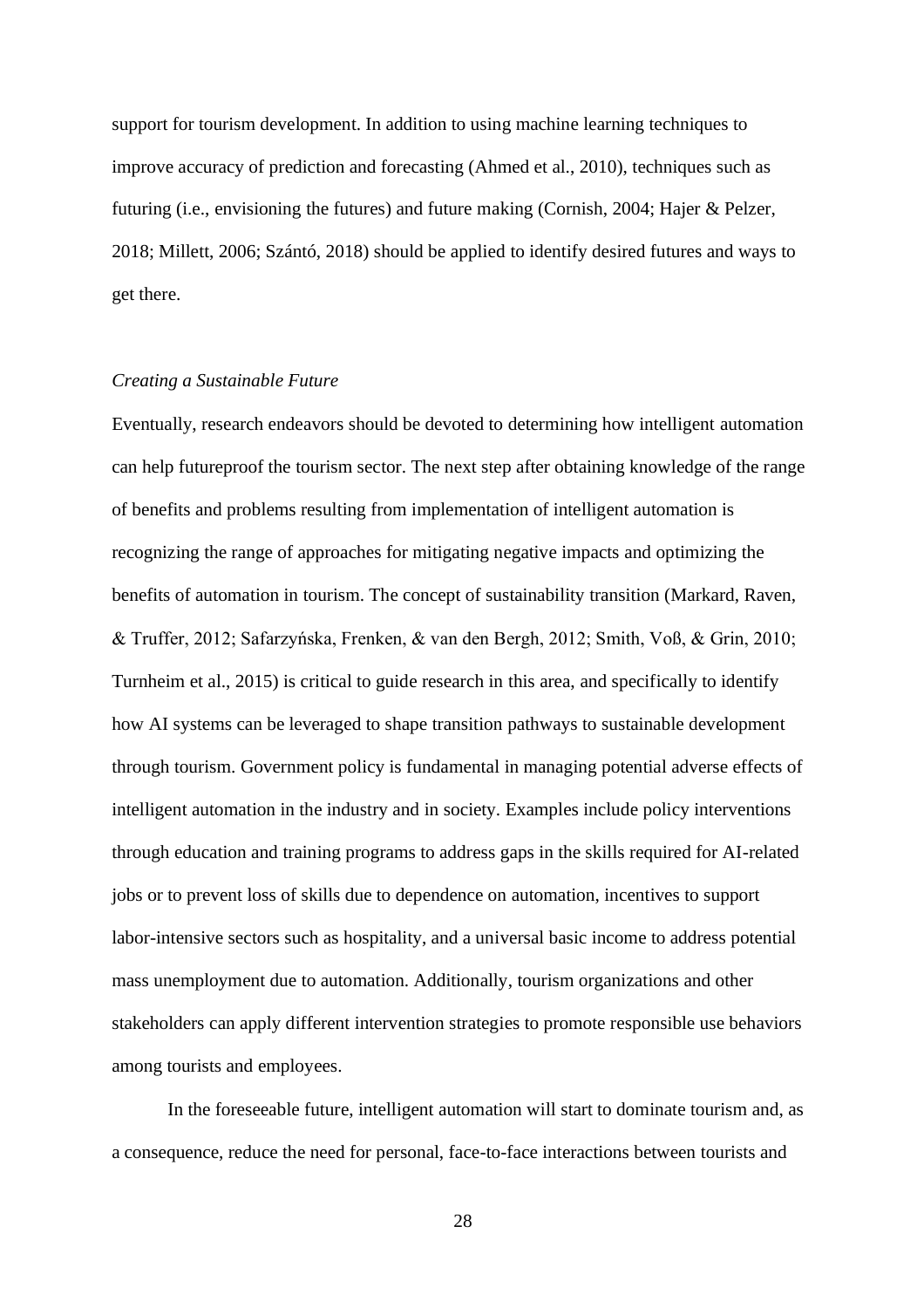residents (tourism employees) even more than it is doing today. Lack of socialization may lead to erosion of common values essential for an organized social life, such as concern for the welfare of others and for environmental conservation. The challenge is to assess the extent to which artificial intelligence and robots can be part of the solution for these nascent issues. As people increasingly use and rely on virtual assistants and robots to navigate their daily life and travel needs, it is necessary to fundamentally shift our perception about the role of intelligent agents in society from that of mere tools to large and complex social actors. Computational systems can be designed to guide, inform, and mentor humans by raising awareness of biophysical limits and human well-being and encouraging responsible and resource-efficient behavior. The key to effective human–robot cooperation to support a sustainable society lies with and around humans. Therefore, research is needed to address how we can humanize humans in the era of intelligent machines and contribute to the development of roboethics (Kopacek, 2012; Lin et al., 2011; Veruggio, 2005; Veruggio & Operto, 2008). That is, research should focus on creating scientific, cultural, and technical tools to promote and encourage the latest trends for the advancement of society and individuals and to help prevent overuse, misuse, disuse, and abuse of artificial intelligence and robots (Kopacek, 2012). The principles of roboethics should then be considered in designing requirements for robust artificial intelligence, creating a feedback loop to designing beneficial AI (the first research priority).

### **Concluding Remarks**

As intelligent automation has started to enter the realm of tourism experiences, it is important to anticipate and shape the automated future of travel and tourism. Research on intelligent automation, including automation applied to the services sectors, has been dominated by the technical aspect of intelligent systems, namely how to construct smarter, more useful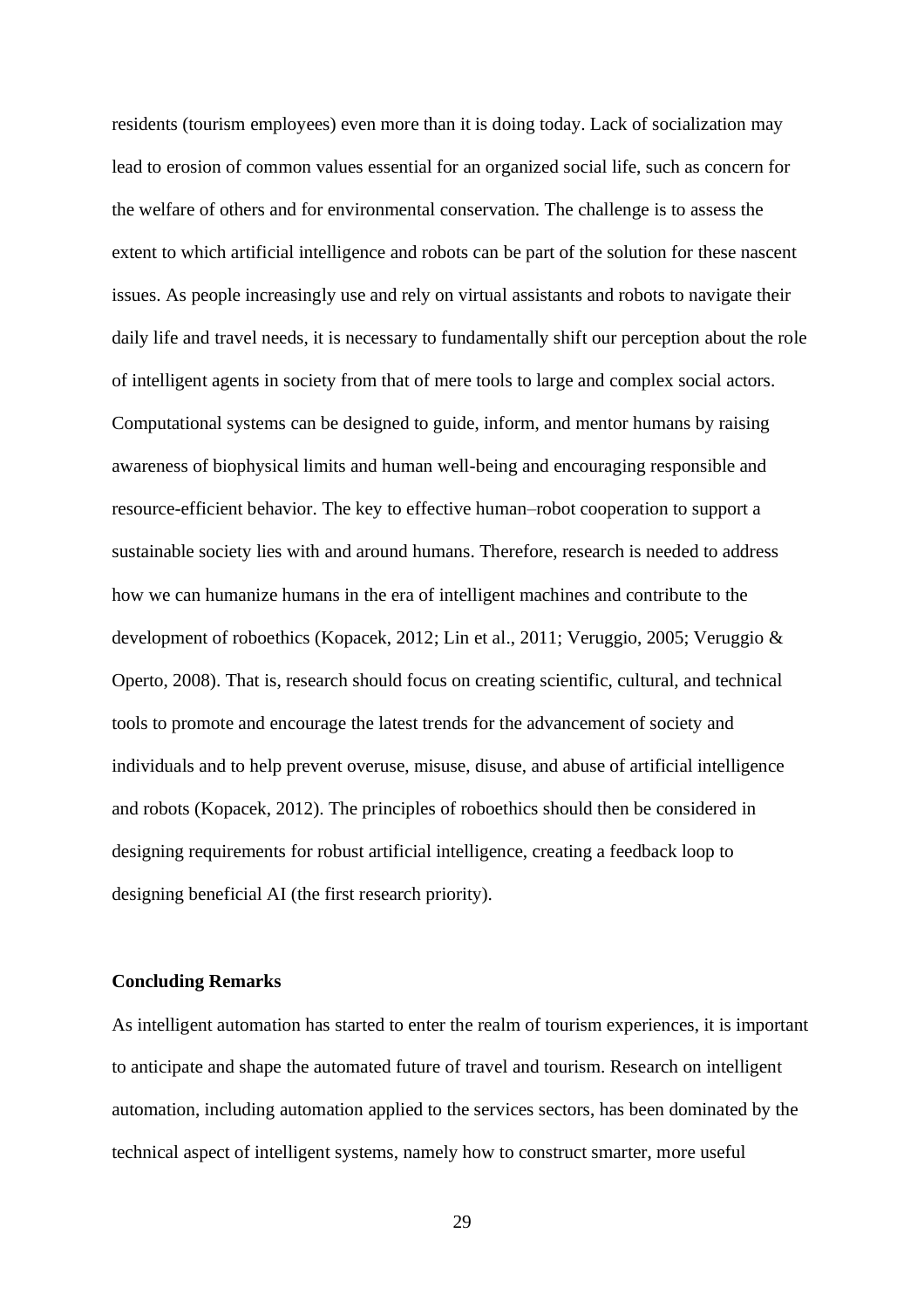artificial intelligence for service delivery (Nieto et al., 2014; Pinillos et al., 2016; Yu et al., 2012; Zalama et al., 2014). This is mostly due to the virtuous cycle of research and development of artificial intelligence. Artificial intelligence is expected to have significant positive impacts on the economy because of its dynamic efficiency, and it is rapidly becoming one of the priority areas in the industrial strategies of most developed nations in the world (Dutton, 2018; Rao, 2017). Consequently, research funds are being allocated to projects that would give these nations momentum in the race to find the next significant breakthrough in the development of AI and intelligent machines (Russell et al., 2015). The faster artificial intelligence technology advances, the more will be the resources available to invest in technical research.

Research on the social science aspects of intelligent automation, which are needed in light of the implications of intelligent automation for the processes underlying social interactions and governing society, is lagging behind. Most studies have concentrated on the ethical (and legal) aspects of artificial intelligence and its implementation (Gurkaynak et al., 2016; Kopacek, 2012; Veruggio, 2010; Veruggio & Operto, 2008) and its potential implications for social transformation of work and skills (Huang & Rust, 2018; Jarrahi, 2018), as well as the early adoption of intelligent automation in services (Colby et al., 2016). Research needs to prioritize the social science aspects of intelligent automation as much as the technical aspects (Russell et al., 2015).

This paper provides an overarching research agenda to systematically build knowledge in this area from the social science perspectives and to pursue rigorous scientific research that will guide policy interventions and efforts from various stakeholders, such as governments and tourism organizations, to ensure the responsible adoption of intelligent automation in tourism. By asking key research questions around artificial intelligence, its related technologies, and their applications in tourism, this paper suggests four research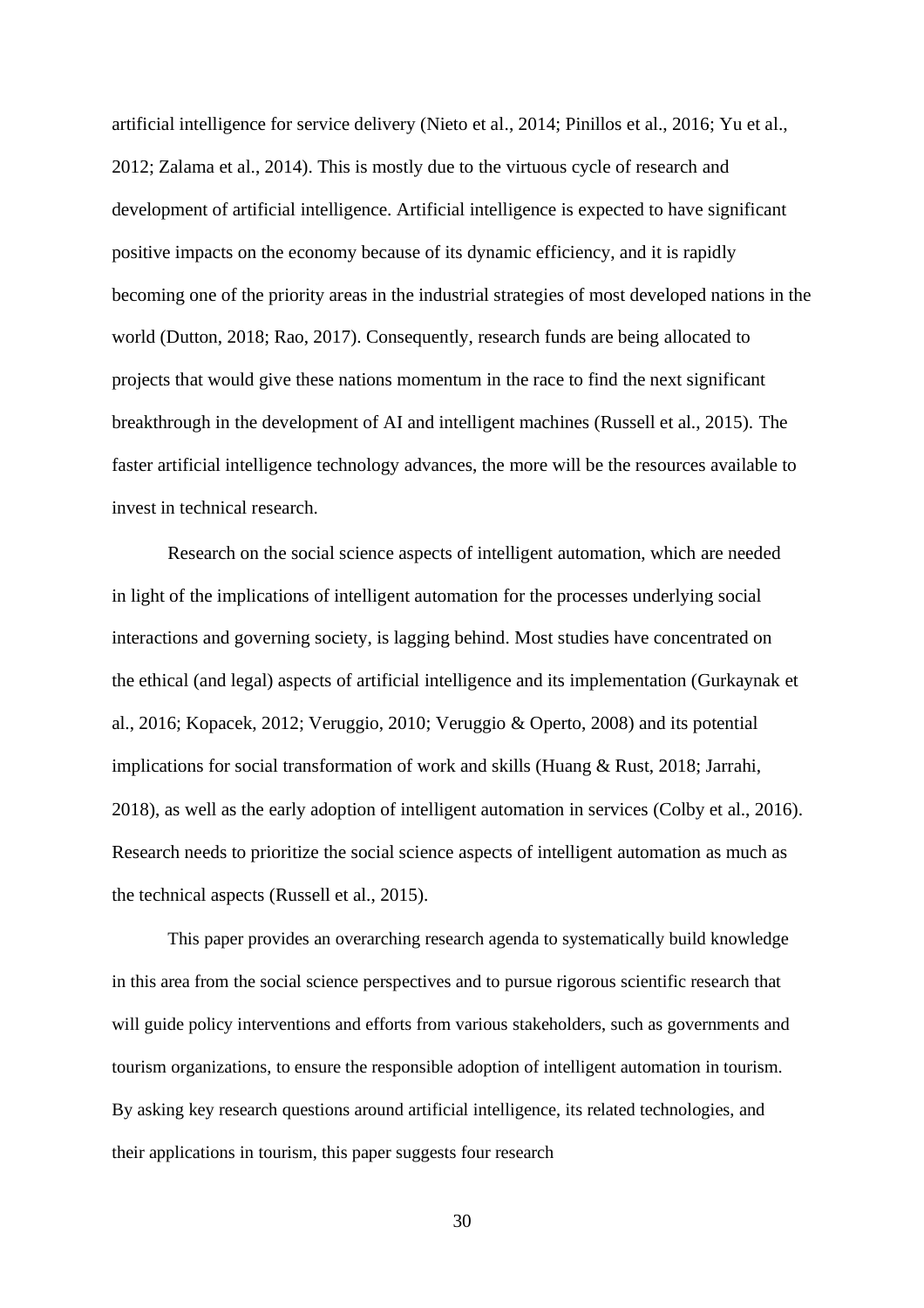priorities: designing beneficial artificial intelligence, facilitating adoption, assessing impacts of intelligent automation, and creating a sustainable future with AI systems. Contributions to theorizing and shaping the future of tourism in the era of artificial intelligence using multiple disciplinary perspectives and methodologies are expected to enrich industry- and policyrelevant knowledge production in this area.

### **References**

- Addo, E., Yagci, K. (2014) Automation, tourism. *In:* Jafari J., Xiao H. (eds). Encyclopedia of Tourism. Springer, Cham.
- Ahmed, N.K., Atiya, A.F., Gayar, N.E., El-Shishiny, H. (2010). An Empirical Comparison of Machine Learning Models for Time Series Forecasting. *Econometric Reviews*, 29(5–6), 594–621.
- Ajzen, I. (1991). The theory of planned behavior. *Organizational Behavior and Human Decision Processes*, 50(2), 179-211.
- Arsénio, A., Serra, H., Francisco, R., Nabais, F., Andrade, J., Serrano, E. (2014). Internet of Intelligent Things: Bringing artificial intelligence into things and communication networks. *In:* Xhafa F., Bessis N. (eds.), Inter-Cooperative Collective Intelligence: Techniques and Applications. Studies in Computational Intelligence. Springer, Berlin.
- Atzori, L., Iera, A., Morabito, G. (2010). The Internet of Things: A survey. *Computer Networks*, 54, 2787-2805.
- Atzori, L., Iera, A., Morabito, G. (2017). Understanding the Internet of Things: Definition, potentials, and societal role of a fast evolving paradigm. *Ad Hoc Networks*, 56, 122-140.
- Ayyagari, R., Grover, V., Purvis, R. (2011). Technostress: Technological Antecedents and Implications. *MIS Quarterly*, 35(4), 831-858.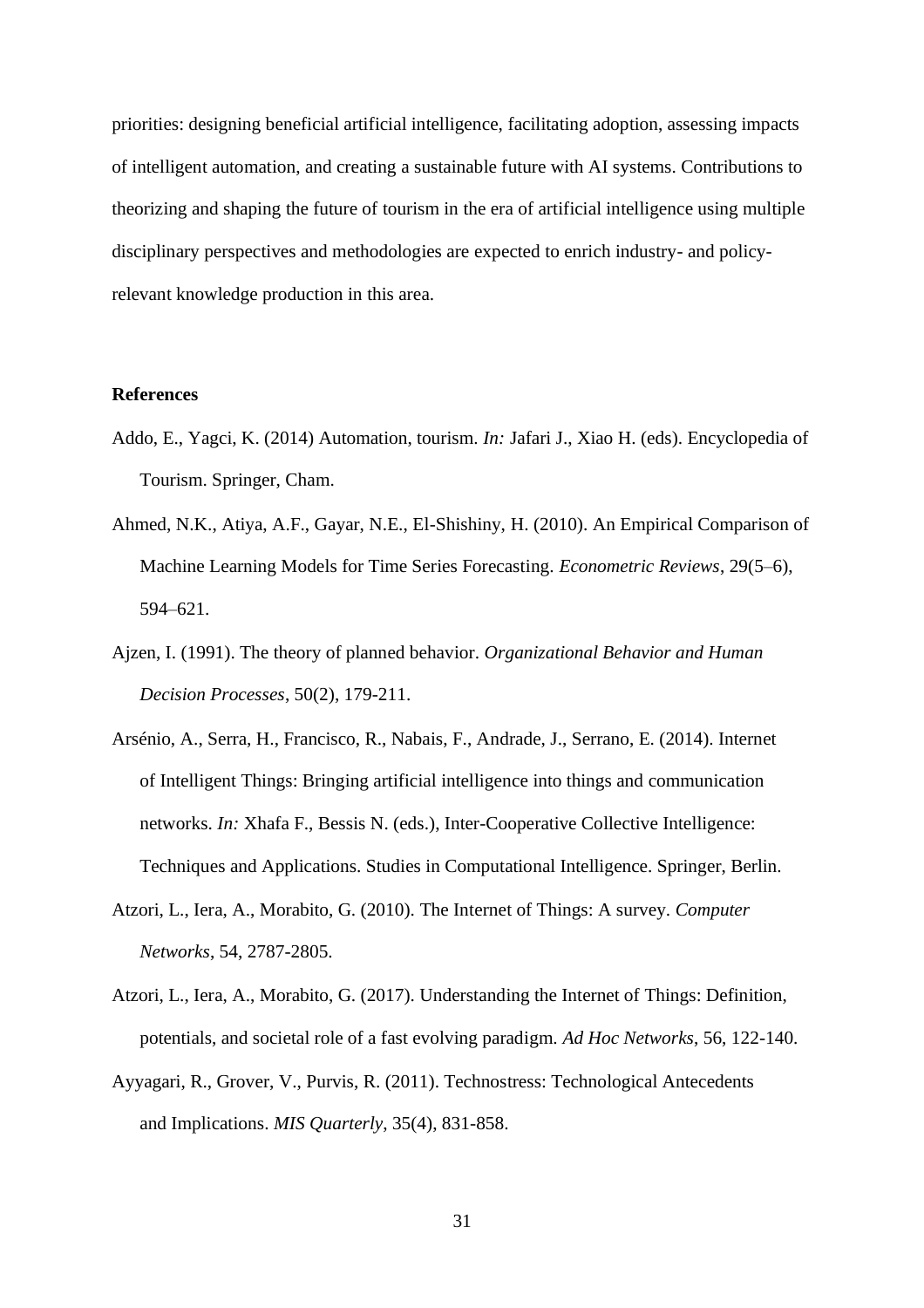- Bass, B.M. (1990). From transactional to transformational leadership: Learning to share the vision. *Organizational Dynamics*, 18(3), 19–31.
- Bimonte, S., Punzo, L.F. (2016). Tourist development and host–guest interaction: An economic exchange theory. *Annals of Tourism Research*, 58, 128-139.
- Boyd, R., Holton, R.J. (2018). Technology, innovation, employment and power: Does robotics and artificial intelligence really mean social transformation? *Journal of Sociology*, 54(3), 331-345.
- Brosnan, M.J. (1998). *Technophobia: The Psychological Impact of Information Technology*. Routledge, London.
- Brussevich, M., Dabla-Norris, E., Kamunge, C., Karnane, P., Khalid, S., Kochhar, K. (2018). Gender, technology, and the future of work. International Monetary Fund (IMF) Staff Discussion Notes.

https://www.imf.org/~/media/Files/Publications/SDN/2018/SDN1807.ashx

- Brynjolfsson, E., Rock, D., Syverson, C. (2018). Artificial intelligence and the modern productivity paradox: a clash of expectations and statistics. National Bureau of Economic Research, Inc.
- Chessell, D. (2018). The jobless economy in a post-work society: How automation will transform the labor market. *Psychosociological Issues in Human Resource Management* 6(2), 74–79.
- Churchill, E., van Allen, P., Kurniavsky, M. (2018). Special Topic: Designing AI– Introducton. *Interactions*, 25(6), 34-37.
- CNN (2018). KLM'S new airport robot Care-E will guide you to the gate. https://edition.cnn.com/travel/article/klm-airport-robot/index.html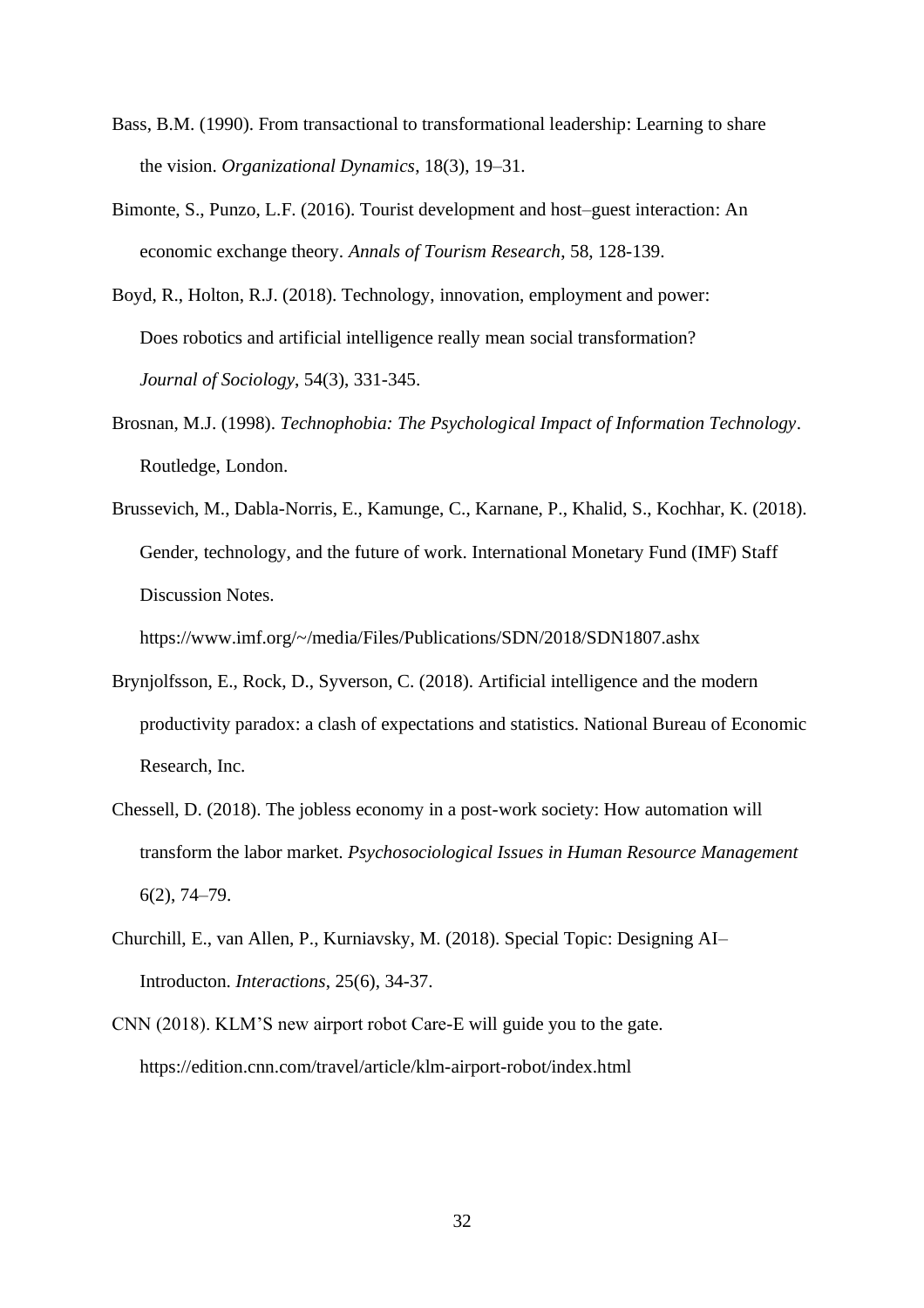- Colby, C.L., Mithas, S., Parasuraman, A. (2016). Service Robotics: How ready are consumers to adopt and what drives acceptance? Proceedings of Frontiers in Service Conference, June 23-26, 2016, Bergen, Norway.
- Cornish, E. (2004). *Futuring: The Exploration of the Future*. World Future Society, Bethesda.
- Dautenhahn, K. (2011). The art of designing socially intelligent agents: Science, fiction, and the human in the loop. *Applied Artificial Intelligence*, 12(7-8), 573-617.
- Davis, F.A. (1989). Perceived usefulness perceived ease of use and user acceptance of information technology. *MIS Quarterly*, 8, 318-339.
- Doran, D., Schulz, S., Besold, T.R. (2017). What does explainable AI really mean? A new conceptualization of perspectives. https://arxiv.org/abs/1710.00794
- Dutton, T. (2018). An overview of national AI strategies. https://medium.com/politics-ai/anoverview-of-national-ai-strategies-2a70ec6edfd
- Eden, A.H., Moor, J.H. (2012). *Singularity hypotheses: A Scientific and Philosophical Assessment*. Springer, Dordrecht.
- Encyclopedia Britannica (n.d.). Artificial Intelligence. https://www.britannica.com/technology/artificial-intelligence
- Fishbein, M., Ajzen, I. (1975). *Belief, Attitude, Intention, and Behavior: An Introduction to Theory and Research*. Addison-Wesley, Reading.
- Fogg, B.J. (2009). A behavior model for persuasive design. Proceedings of the 4th International Conference on Persuasive Technology. ACM, New York.
- Ford, M. (2015). *The Rise of the Robots: Technology and the Threat of Mass Unemployment*. Basic Books, New York.
- Frambach, R.T. (1993). An integrated model of organizational adoption and diffusion of innovations. *European Journal of Marketing*, 27(5), 22-41.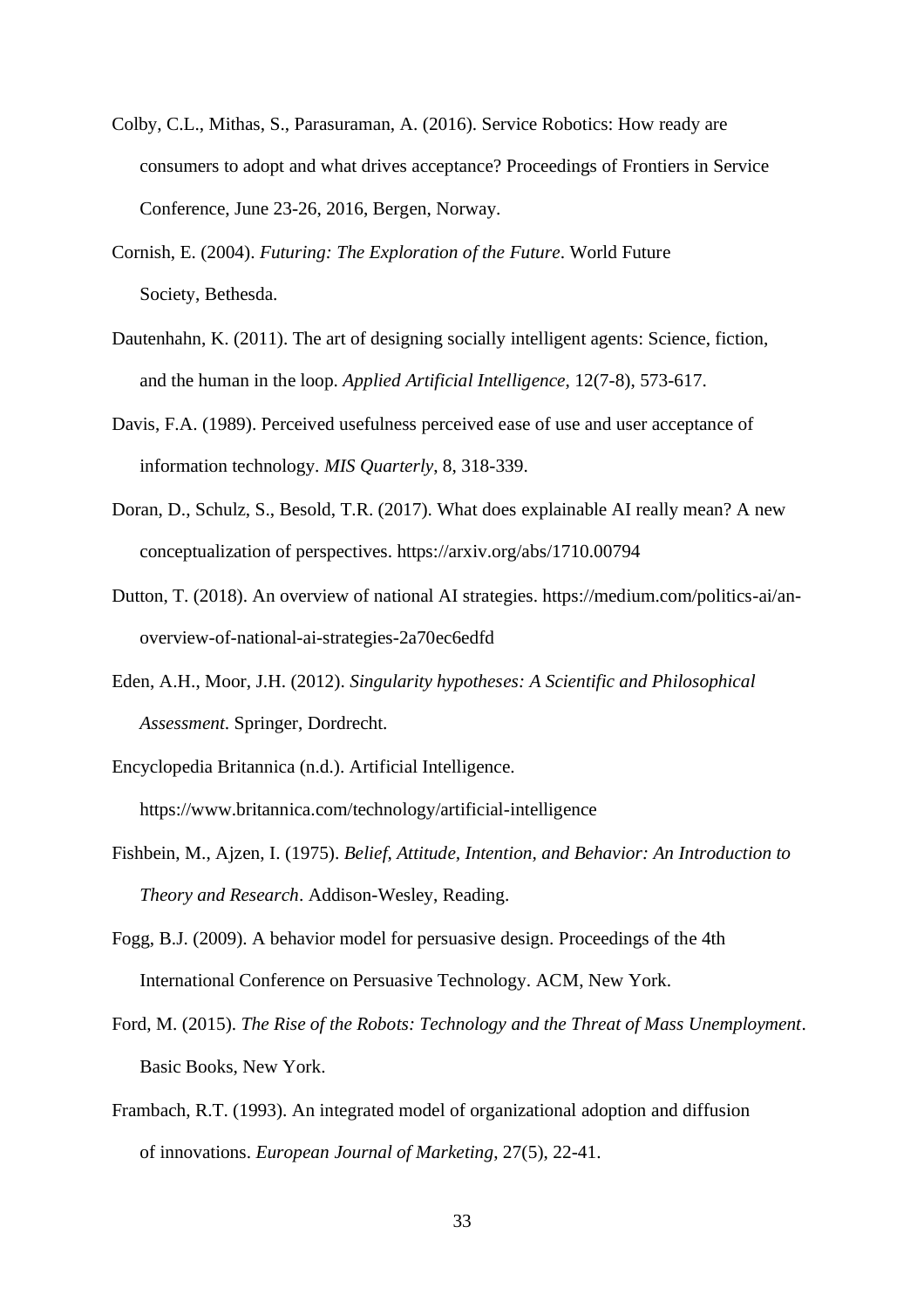- Frambach, R.T., Schillewaert, N. (2002). Organizational innovation adoption: A multilevel framework of determinants and opportunities for future research. *Journal of Business Research*, 55(2), 163-176.
- Garfinkel. S.L. (2015). *De-Identification of Personal Information*. National Institute of Standards and Technology. http://dx.doi.org/10.6028/NIST.IR.8053
- Gershgorn, D. (2016). Stealing an AI algorithm and its underlying data is a "high-school level exercise." https://qz.com/786219/stealing-an-ai-algorithm-and-its-underlying-datais-a-high-school-level-exercise/
- Gretzel, U. (2011). Intelligent systems in tourism: A social science perspective. *Annals of Tourism Research*, 38(3), 757-779.
- Gretzel, U., Sigala, M., Xiang, Z., Koo, C. (2015). Smart tourism: foundations and developments. *Electronic Markets*, 25(3), 179-188.
- Gretzel, U., Werthner, H., Koo, C., Lamsfus, C. (2015). Conceptual foundations for understanding smart tourism ecosystems. *Computers in Human Behavior*, 50, 558-563.
- Groover, M. (n.d.). Automation. https://www.britannica.com/technology/automation
- Guardian, the (2015). Inside Japan's first robot-staffed hotel. https://www.theguardian.com/travel/2015/aug/14/japan-henn-na-hotel-staffed-by-robots
- Gurkaynak, G., Yilmaz, I., Haksever, G. (2016). Stifling artificial intelligence: Human perils. *Computer Law & Security Review*, 32(5), 749-758.
- Hajer, M.A., Pelzer, P. (2018). *2050–An Energetic Odyssey*: Understanding "Techniques of Futuring" in the transition towards renewable energy. *Energy Research & Social Science*, 44, 222-231.
- House of Lords (2018). AI in the UK: ready, willing and able? https://publications.parliament.uk/pa/ld201719/ldselect/ldai/100/100.pdf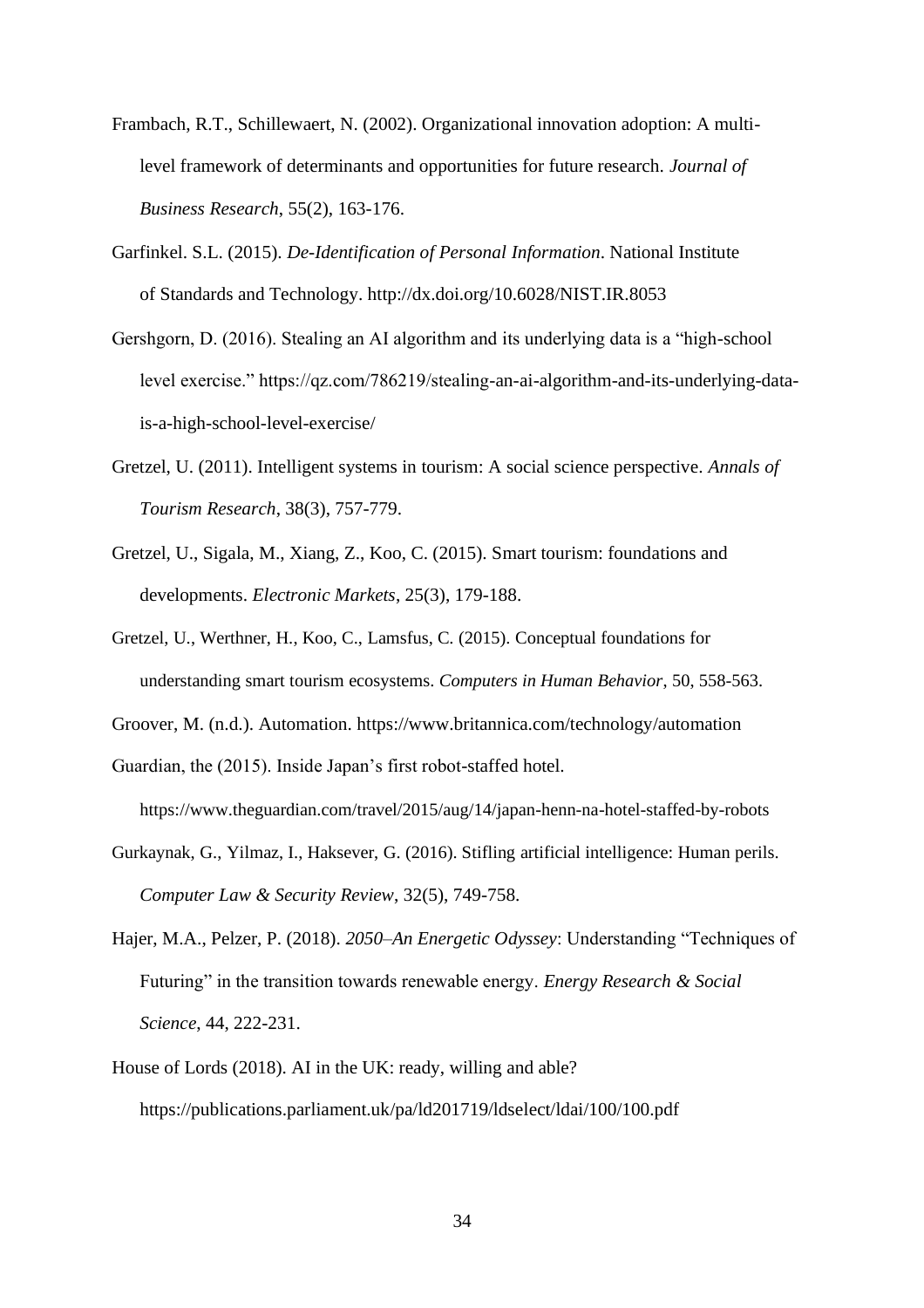- Huang, M.H., Rust, R.T. (2018). Artificial intelligence in service. *Journal of Service Research*, 21(2), 155-172.
- International Federation of Robotics (2018). *Artificial Intelligence and Robotics*. https://ifr.org/downloads/papers/Media\_Backgrounder\_on\_Artificial\_Intelligence\_in\_Ro botics\_May\_2018.pdf
- International Organization for Standardization (2012). ISO/CD 8373. Robots and robotic devices–Vocabulary. https://www.iso.org/standard/75539.html
- Ivanov S., Webster C. (2019a). Perceived Appropriateness and Intention to Use Service Robots in Tourism. *In*: Pesonen J., Neidhardt J. (eds) Information and Communication Technologies in Tourism 2019. Springer, Cham
- Ivanov S., Webster C. (2019b). What Should Robots Do? A Comparative Analysis of Industry Professionals, Educators and Tourists. *In*: Pesonen J., Neidhardt J. (eds) Information and Communication Technologies in Tourism 2019. Springer, Cham
- Ivanov, S., Webster, C. (2019c). Robots in tourism: A research agenda for tourism economics. *Tourism Economics*, 1-21.
- Japan Times, the (2018). Sharp's humanoid RoBoHon robot to guide tourists in Kyoto. https://www.japantimes.co.jp/news/2018/09/11/business/sharps-humanoid-robohonrobot-guide-tourists-kyoto/#.XAHf\_y10cnU
- Jarrahi, M.H. (2018). Artificial intelligence and the future of work: Human-AI symbiosis in organizational decision making. *Business Horizons*, 61(4), 577-586.
- Javelosa, J. (2017). Major firm announces it's replacing its employees with A.I. Welcome to the age of automation. https://futurism.com/major-firm-announces-its-replacing-itsemployees-with-a-i
- Khalil, M., Ebner, M. (2016). De-Identification in Learning Analytics. *Journal of Learning Analytics*, 3(1), 129–138.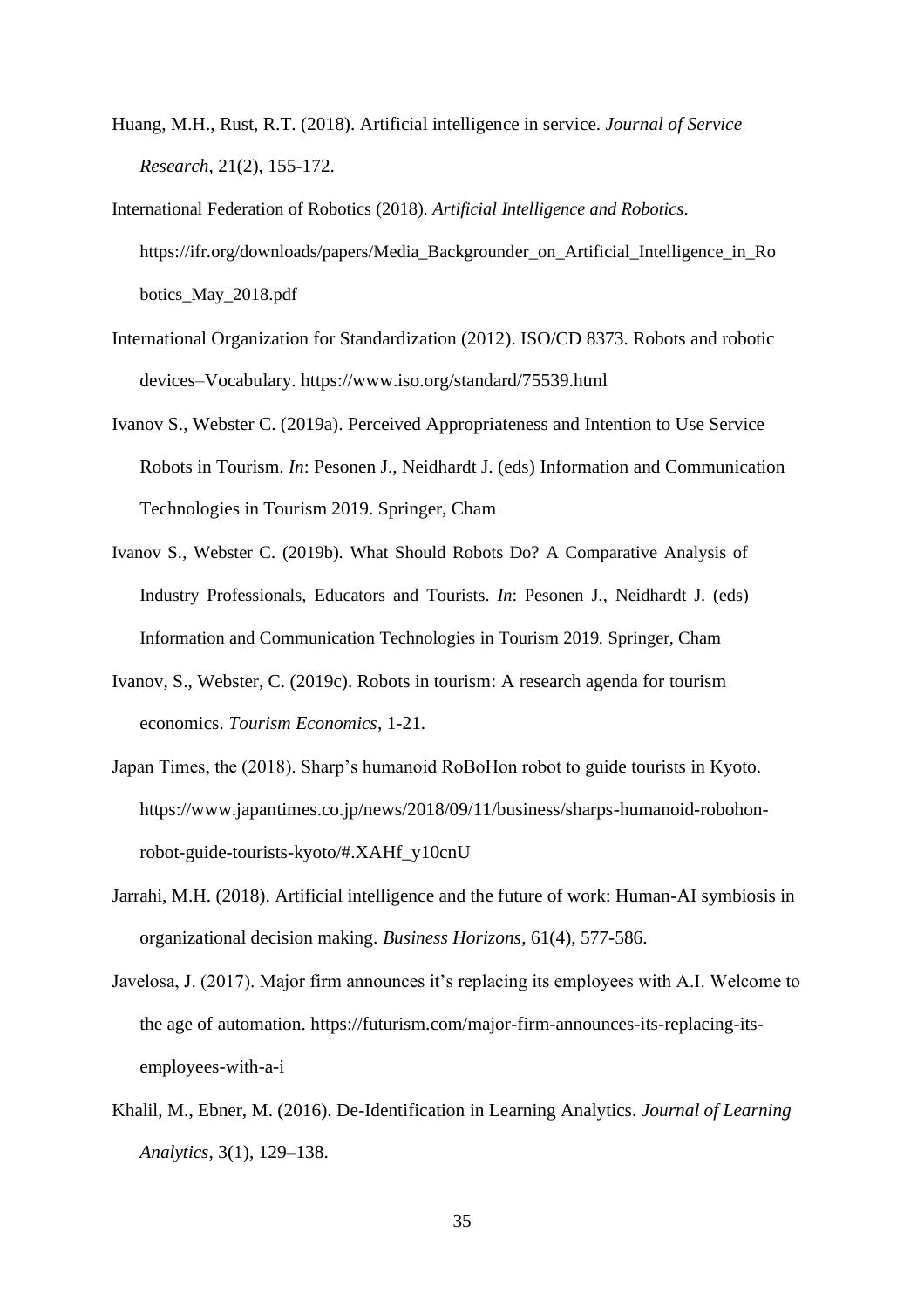- KLM (2015). Robot "Spencer" to guide KLM passengers at Amsterdam Airport Schiphol. https://news.klm.com/robot-spencer-to-guide-klm-passengers-atamsterdam-airport-schiphol/
- KLM (2016). Spencer robot completed tests guiding KLM passengers at Schiphol. https://news.klm.com/spencer-robot-completed-tests-guiding-klm-passengers-at-schiphol/

Kopacek, K. (2012). Roboethics. *IFAC Proceedings Volumes*, 45(10), 67-72.

- Kurtessis, J.N., Eisenberger, R., Ford, M.T., Buffardi, L.C., Stewart, K.A., Adis, C.S. (2017). Perceived organizational support: A meta-analytic evaluation of organizational support theory. *Journal of Management*, 43(6), 1854-1884.
- Lai, R., Lin, W., Wu, Y. (2018). Review of research on the key technologies, application fields and development trends of intelligent robots. *In*: Chen, Z., Mendes, A., Yan, Y., Chen, S. (eds) Intelligent Robotics and Applications. ICIRA 2018. Springer, Cham
- Larivière, B., Bowen, D., Andreassen, T.W., Kunz, W., Sirianni, N.J., Voss, C., Wünderlich, N.V., De Keyser, A. (2017). "Service Encounter 2.0": An investigation into the roles of technology, employees and customers. *Journal of Business Research*, 79, 238-246.
- Lee, K.M., Jung, Y., Kim, J., Kim, S.R. (2006). Are physically embodied social agents better than disembodied social agents?: The effects of physical embodiment, tactile interaction, and people's loneliness in human–robot interaction. *International Journal of Human-Computer Studies*, 64(10), 962-973.
- Li, J., Bonn, M.A., Ye, H. (2019). Hotel employee's artificial intelligence and robotics awareness and its impact on turnover intention: The moderating roles of perceived organizational support and competitive psychological climate. *Tourism Management*, 72, 172-181.
- Li, S., Xu, D.L., Zhao, S. (2015). The internet of things: A survey. *Information Systems Frontiers*, 17, 243-259.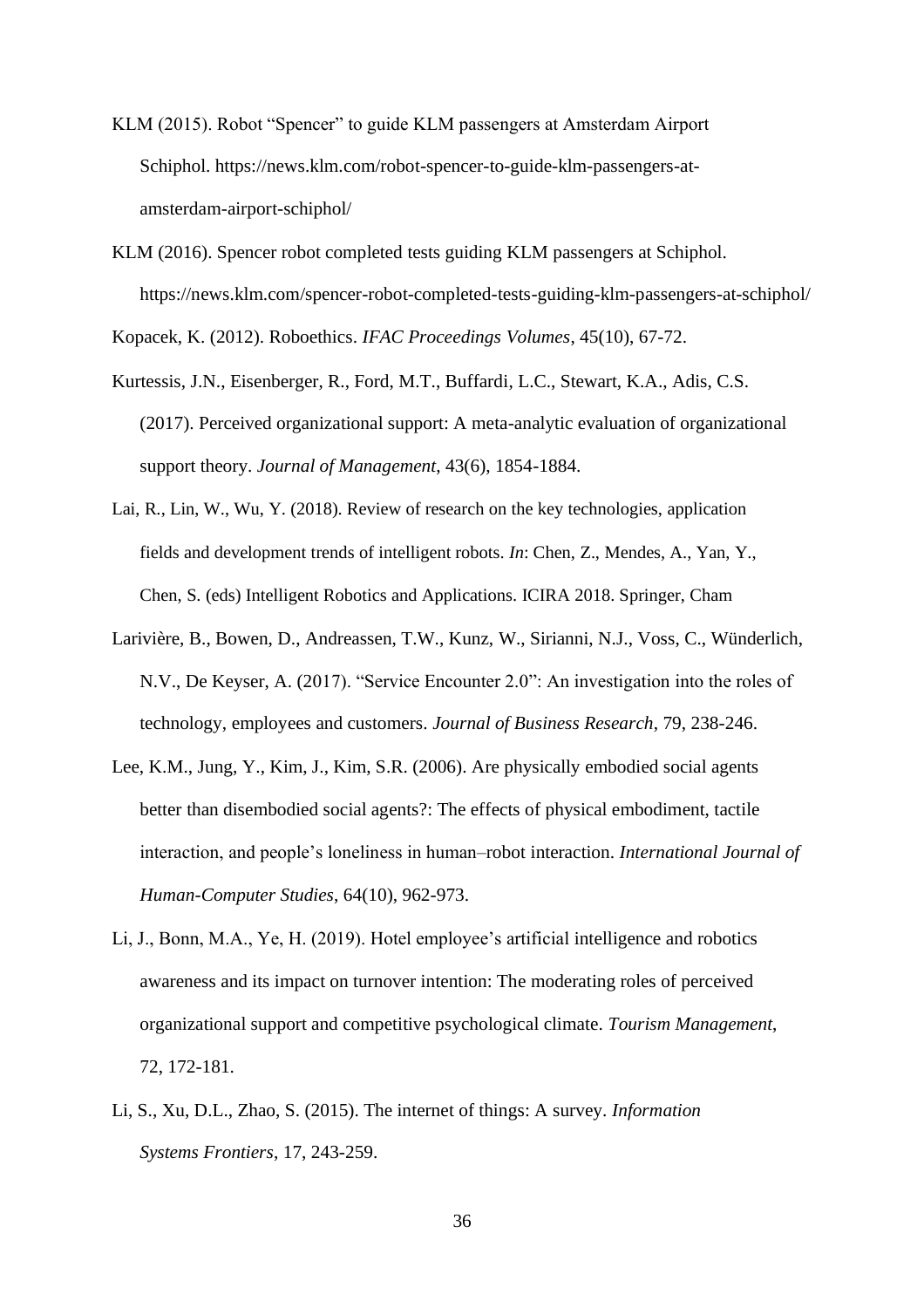- Lin, P., Abney, K., Bekey, G. (2011). Robot ethics: Mapping the issues for a mechanized world. *Artificial Intelligence*, 175, 942-949.
- Lin, Z., Chen, Y., Filieri, R. (2017). Resident-tourist value co-creation: The role of residents' perceived tourism impacts and life satisfaction. *Tourism Management*, 61, 436-442.
- Lindvall, M., Molin, J., Löwgren, J. (2018). From machine learning to machine teaching: The importance of UX. *Interactions*, 25(6), 53-57.
- Lu, L., Cai, R., Gursoy, D. (2020). Developing and validating a service robot integration willingness scale. *International Journal of Hospitality Management*, 80, 36-51.
- Lu, Y., Ioannou, A., Tussyadiah, I., Li, S. (2019). Segmenting travelers based on responses to nudging for information disclosure. *eReview of Tourism Research*,17(3). Pp. 394-406
- MacVaugh, J., Schiavone, F. (2010). Limits to the diffusion of innovation: A literature review and integrative model. *European Journal of Innovation Management*, 13(2), 197- 221.
- Markard, J., Raven, R., Truffer, B. (2012). Sustainability transitions: An emerging field of research and its prospects. *Research Policy*, 41(6), 955-967.
- Martelaro, N., Ju, W. (2018). Cybernetics and the design of the user experience of AI systems. *Interactions*, 25(6), 38-41.
- McCarthy, J. (2007). What is artificial intelligence? http://jmc.stanford.edu/articles/whatisai/whatisai.pdf
- McKinsey Global Institute (2017). Jobs lost, jobs gained: Workforce transitions in a time of automation.

https://www.mckinsey.com/~/media/McKinsey/Featured%20Insights/Future%20of%20O rganizations/What%20the%20future%20of%20work%20will%20mean%20for%20jobs% 20skills%20and%20wages/MGI-Jobs-Lost-Jobs-Gained-Report-December-6-2017.ashx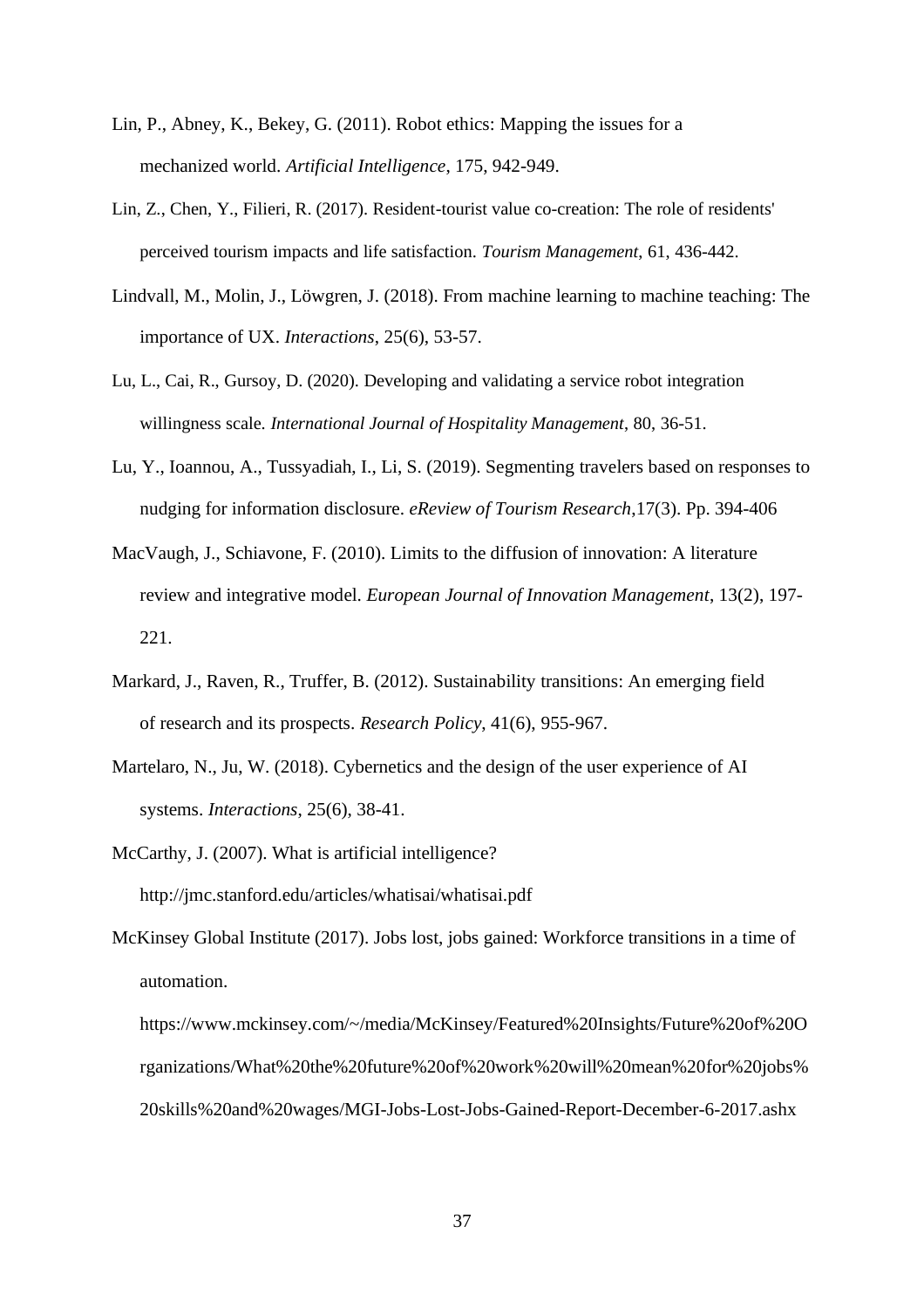- Melendez, S. (2018). A new border security app uses AI to flag suspicious people in seconds. https://www.fastcompany.com/40539812/new-unisys-tool-brings-machine-learning-toborder-security
- Menzies, T., Pecheur, C. (2005). Verification and validation and artificial intelligence. *Advances in Computers*, 65, 153-201.
- Millett, S. (2006). Futuring and visioning: complementary approaches to strategic decision making. *Strategy & Leadership*, 34(3), 43-50.
- Monroe, D. (2018). AI, explain yourself. *Communications of the ACM*, 61(11),11-13. Mori,
- M. (2012). The uncanny valley: The original essay by Masahiro Mori. *IEEE Robotics and Automation*, 19(2), 98–100.
- Murphy, J., Gretzel, U., Pesonen, J. (2019). Marketing robot services in hospitality and tourism: the role of anthropomorphism. *Journal of Travel & Tourism Marketing*, 36(7), 784-795.
- Murphy, J.C., Hofacker, U., Gretzel, U. (2017). Dawning of the age of robots in hospitality and tourism: Challenges for teaching and research. *European Journal of Tourism Research*, 15, 104-111.
- Nedelkoska, L., Quintini, G. (2018). Automation, skills use and training. OECD Social, Employment and Migration Working Papers, No. 202, OECD Publishing, Paris.
- Nieto, D., Quesada-Arencibia, A., Garcia, C.R., Moreno-Diaz, R. (2014). A social robot in a tourist environment. *In*: Hervás, R., Lee, S., Nugent, C., Bravo, J. (Eds.), Ubiquitous Computing and Ambient Intelligence. Personalisation and User Adapted Services. Springer, Cham.
- Nilsson, N.J. (2006). Human-level artificial intelligence? Be serious! *AI Magazine*, 26(4), 68- 75.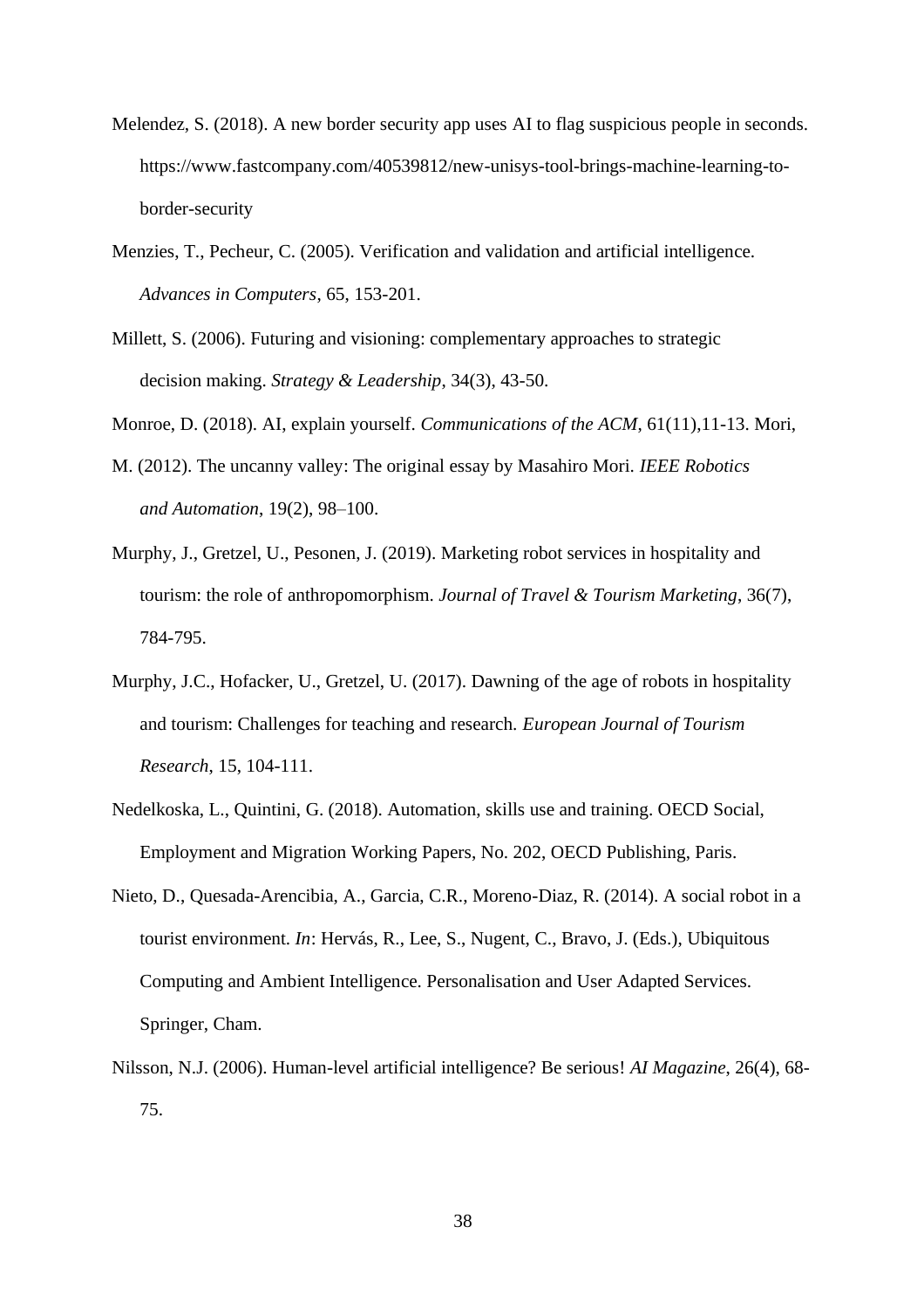- Nomura, T., Kanda, T., Suzuki, T. (2006). Experimental investigation into influence of negative attitudes toward robots on human–robot interaction. *AI and Society*, 20(2), 138- 150.
- Nomura, T., Suzuki, T., Kanda, T., Kato, K. (2006). Measurement of negative attitudes towards robots. *Interaction Studies*, 7(3), 437-454.
- Özdemir, V., Hekim, N. (2018). Birth of Industry 5.0: Making sense of big data with artificial intelligence, "The Internet of Things" and next-generation technology policy. *OMICS: A Journal of Integrative Biology*, 22(1), n.p.
- Pagallo, U. (2016). The impact of domestic robots on privacy and data protection, and the troubles with legal regulation by design. *In*: Gutwirth, S., Leenes, R., De Hert, P. (eds), Data Protection on the Move. Law, Governance and Technology Series, 24. Springer, Dordrecht.
- Pham, Q.-C., Madhavan, R., Righetti, L., Smart, W., Chatila, R. (2018). The Impact of Robotics and Automation on Working Conditions and Employment. *IEEE Robotics & Automation Magazine*, 25(2), 126-128.
- Pinillos, R., Marcos, S., Feliz, R., Zalama, E., Gómez-García-Bermejo, J. (2016). Long-term assessment of a service robot in a hotel environment. *Robotics and Autonomous Systems*, 79, 40-57.
- Pizam, A., Uriely, N., Reichel, A. (2000). The intensity of tourist–host social relationship and its effects on satisfaction and change of attitudes: the case of working tourists in Israel. *Tourism Management*, 21(4), 395-406.
- Prentice, R.C., Witt, S.F., Wydenbach, E.G. (1994). The endearment behaviour of tourists through their interaction with the host community. *Tourism Management*, 15(2), 117-125.
- Rajan, K., Saffiotti, A. (2017). Towards a science of integrated AI and Robotics. *Artificial Intelligence*, 247, 1-9.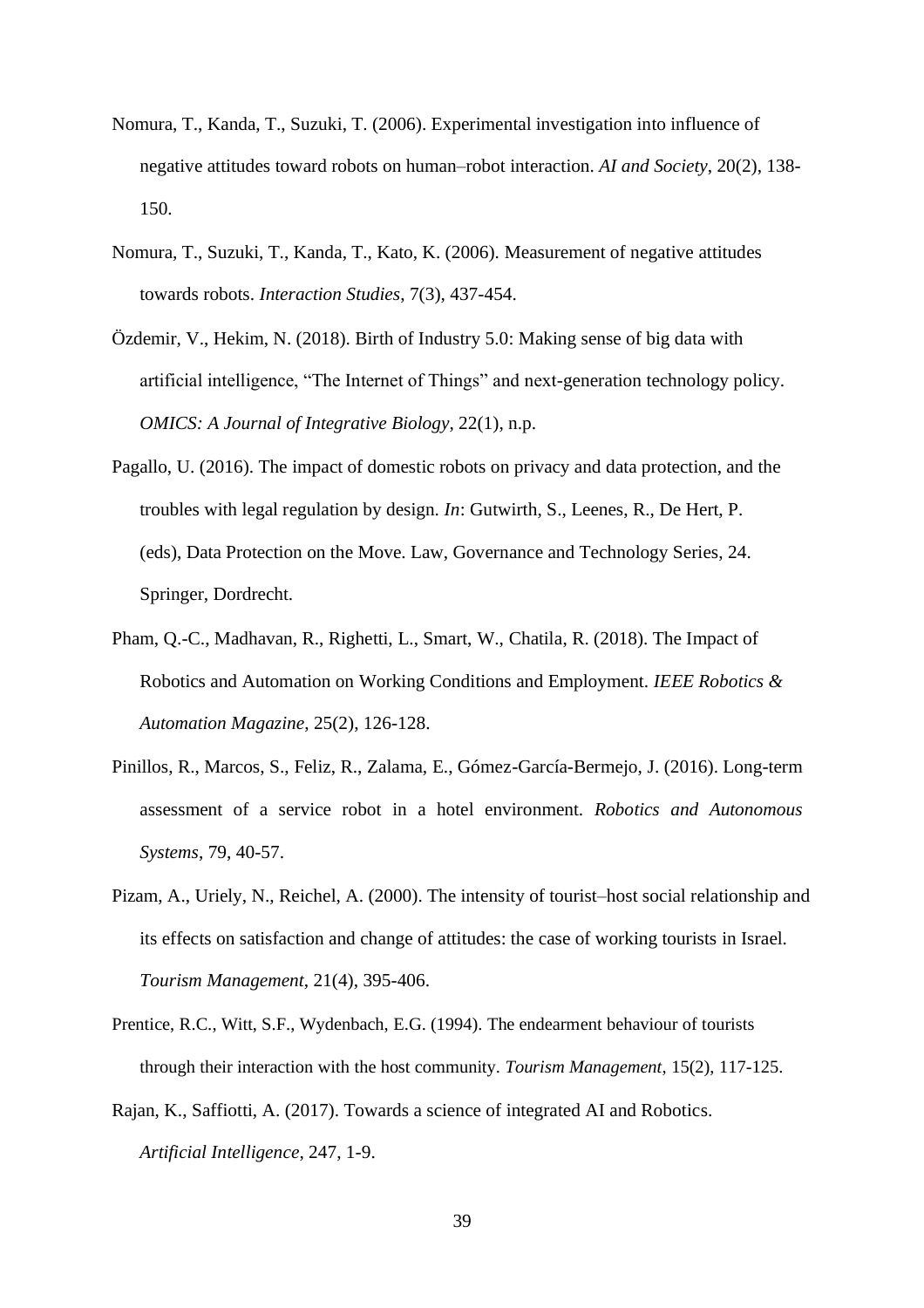Rao, A.S. (2017). Responsible AI and national AI strategies. European Union Commission. https://ec.europa.eu/growth/tools-

databases/dem/monitor/sites/default/files/4%20International%20initiatives%20v3\_0.pdf

Robotic Industries Association (2009). Robot terms and definitions. https://www.robotics.org/product-catalog-detail.cfm/Robotic-Industries-Association/Robot-Terms-and-Definitions/productid/2953

Rogers, E.M. (2003). *Diffusion of Innovations*. Free Press, New York.

Russell, S., Dewey, D., Tegmark, M. (2015). Research priorities for robust and beneficial artificial intelligence. *AI Magazine*, 36(4), n.p.

Russell,S., Norvig, P. (2010). *Artificial Intelligence: A Modern Approach*. Prentice Hall.

- Safarzyńska, K., Frenken, K., van den Bergh, J.C.J.M. (2012). Evolutionary theorizing and modeling of sustainability transitions. *Research Policy*, 41(6), 1011-1024.
- Sanfeliu, A., Punsola, A., Yoshimura, Y., Llacer, M.R., Gramunt, M.D. (2009). Legal challenges for networking robots deployment in European urban areas: The privacy issue. Workshop on Network Robots Systems, IEEE International Conference on Robotics and Automaton (ICRA2009), Kobe, Japan, May 12, 2009.
- Schneider, C., Weinmann, M., vom Brocke, J. (2018). Digital Nudging–Guiding Choices by Using Interface Design. *Communications of the ACM*, 61(7), 67-73.
- Schirner, G., Erdogmus, D., Chowdhury, K., Padir, T. (2013). The future of human-inthe-loop cyber-physical systems. *Computer*, 46(1), 36-45.
- Schulze, E. (2019). Everything you need to know about the Fourth Industrial Revolution. https://www.cnbc.com/2019/01/16/fourth-industrial-revolution-explained-davos-2019.html

Schwab, K. (2016). *The Fourth Industrial Revolution*. World Economic Forum/Penguin.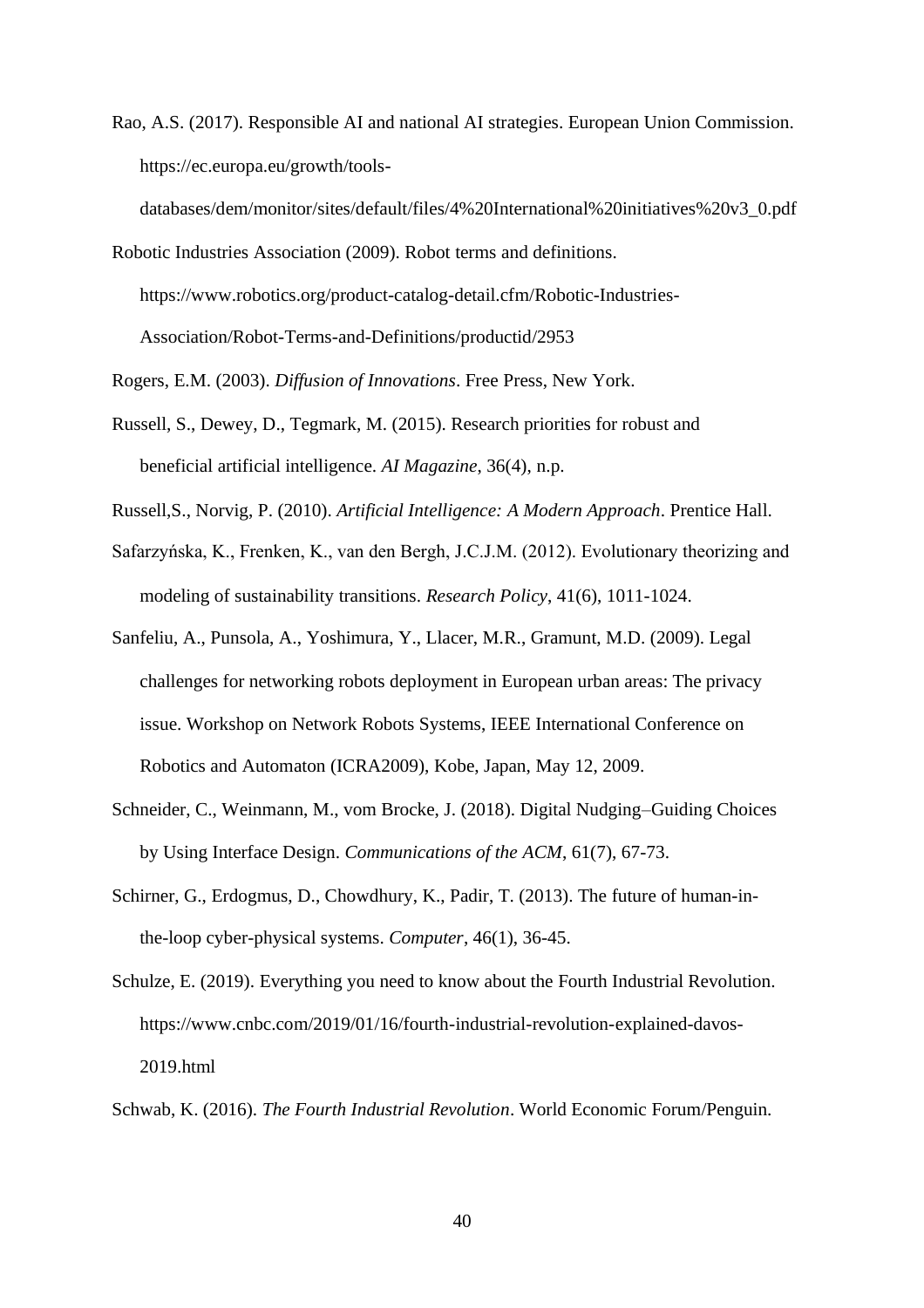- Smith, A., Voß, J.-P., Grin, J. (2010). Innovation studies and sustainability transitions: The allure of the multi-level perspective and its challenges. *Research Policy*, 36(4), 435-448.
- Szántó, Z. O. (2018). Social futuring An analytical conceptual framework. *Society and Economy*, 40, 5-20.
- Tarafdar, M., Gupta, A., Turel, O. (2013). The dark side of information technology use. *Information Systems Journal*, 23(3), 269–275.
- Tarafdar, M., Tu, Q., Ragu-Nathan, T.S., Ragu-Nathan, B.S. (2011). Crossing to the dark side: examining creators, outcomes, and inhibitors of technostress. *Communications of the ACM*, 54(9), 113-120.
- Thaler, R.H, Sunstein, C.R. (2008) *Nudge: Improving Decisions about Health, Wealth, and Happiness*. Yale University Press.
- Thrun, S. (2004). Toward a framework for human-robot interaction. *Human–Computer Interaction*, 19(1-2), 9-24.
- Tung, V.W.S., Law, R. (2017). The potential for tourism and hospitality experience research in human-robot interactions. *International Journal of Contemporary Hospitality Management*, 29(10), 2498-2513.
- Tung, V.W.S., Au, N. (2018). Exploring customer experiences with robotics in hospitality. *International Journal of Contemporary Hospitality Management*, 30(7), 2680-2697.
- Tuomi, A., Tussyadiah, I., Stienmetz, J. (2019). Leveraging LEGO® Serious Play® to embrace AI and robots in tourism. *Annals of Tourism Research*.
- Turnheim, B., Berkhout, F., Geels, F., Hof, A., McMeekin, A., Nykvist, B., van Vuuren, D. (2015). Evaluating sustainability transitions pathways: Bridging analytical approaches to address governance challenges. *Global Environmental Change*, 35, 239-253,
- Tussyadiah, I.P. (2014). Toward a theoretical foundation for experience design in tourism. *Journal of Travel Research*, 53(5), 543-564.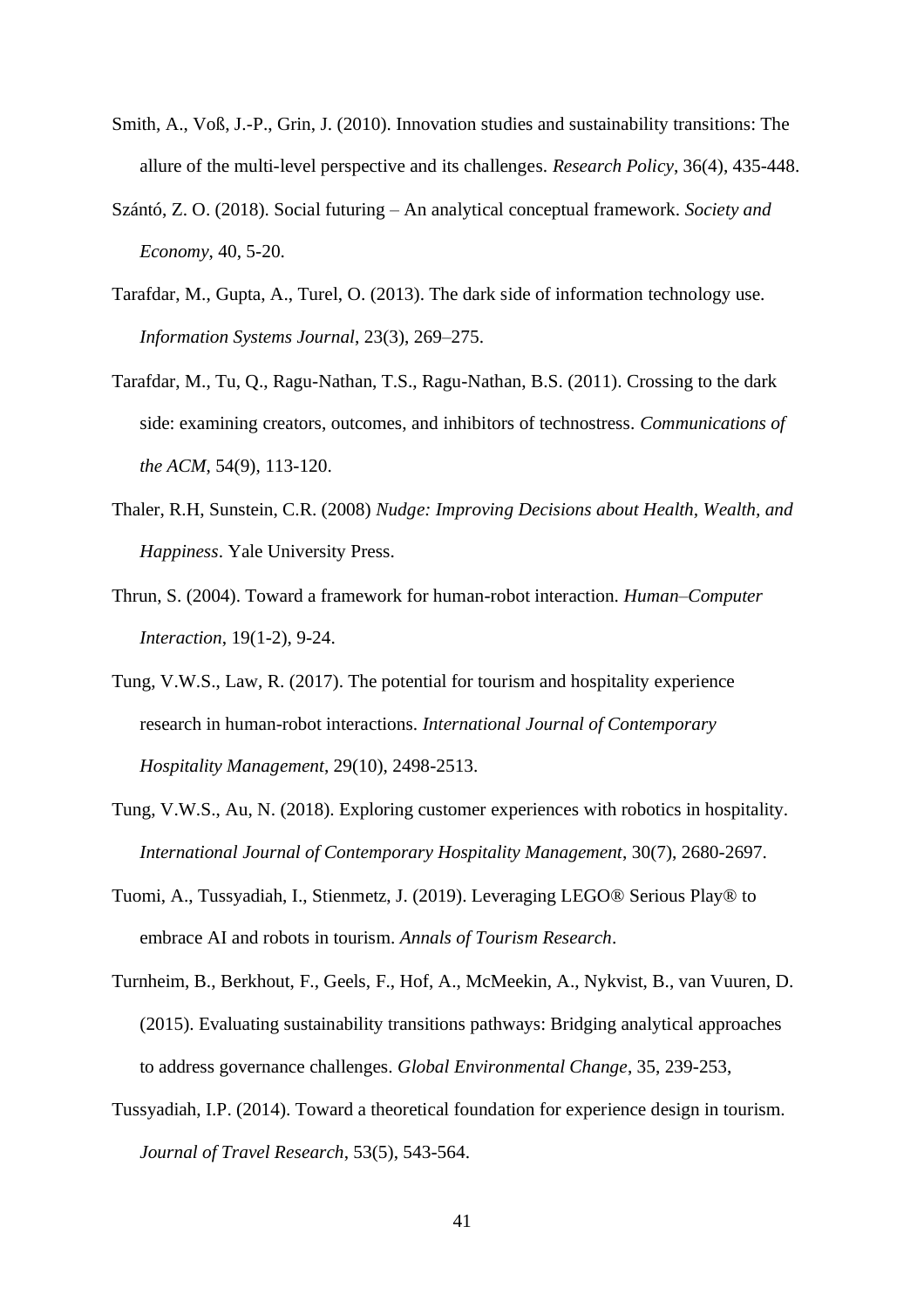- Tussyadiah, I.P. (2017). Technology and Behavioral Design in Tourism. *In* Fesenmaier, D.R., & Xiang, Z. (Eds.), Design Science in Tourism. Springer, Cham.
- Tussyadiah, I.P., Fesenmaier, D.R. (2009). Mediating tourist experiences: Access to places via shared videos. *Annals of Tourism Research*, 36(1), 24-40.
- Tussyadiah, I., Li, S., Miller, G. (2019). Privacy protection in tourism: Where we are and where we should be heading for. *In* Pesonen, J., & Neidhardt, J. (Eds.), Information and Communication Technologies in Tourism 2019. Springer.
- Tussyadiah, I., Miller, G. (2019). Nudged by a robot: Responses to agency and feedback. *Annals of Tourism Research*.
- Tussyadiah, I.P., Park, S. (2018). Consumer evaluation of hotel service robots. *In* Stangl, B., & Pesonen, J. (Eds.), Information and Communication Technologies in Tourism 2018. Springer.
- van Allen (2018). Prototyping ways to prototyping AI. *Interactions*, 25(6), 46-51.
- Venkatesh, V., Davis, F. (2000). A theoretical extension of the technology acceptance model: four longitudinal field studies. *Management Science*, 46(2), 186-204.
- Venkatesh, V., Morris, M.G., Davis, G.B., Davis, F.D. (2003). User acceptance of information technology: Toward a unified view. *MIS Quarterly*, 27(3), 425-478.
- Venkatesh, V., Thong, J.Y.L., Xu, X. (2012). Consumer acceptance and use of information technology: Extending the Unified Theory of Acceptance and Use of Technology. *MIS Quarterly*, 36(1), 157-178.
- Veruggio, G. (2010). Roboethics. *IEEE Robotics & Automation Magazine,* 17, 105-109.
- Veruggio, G., Operto, F. (2008). Roboethics: Social and ethical implications of robotics. *In* Siciliano, B., Khatib, O. (eds) Springer Handbook of Robotics. Springer, Berlin.
- Walters, M.L., Syrdal, D.S., Dautenhahn, K., te Boekhorst, R., Koay, K.L. (2008). Avoiding the uncanny valley: robot appearance, personality and consistency of behavior in an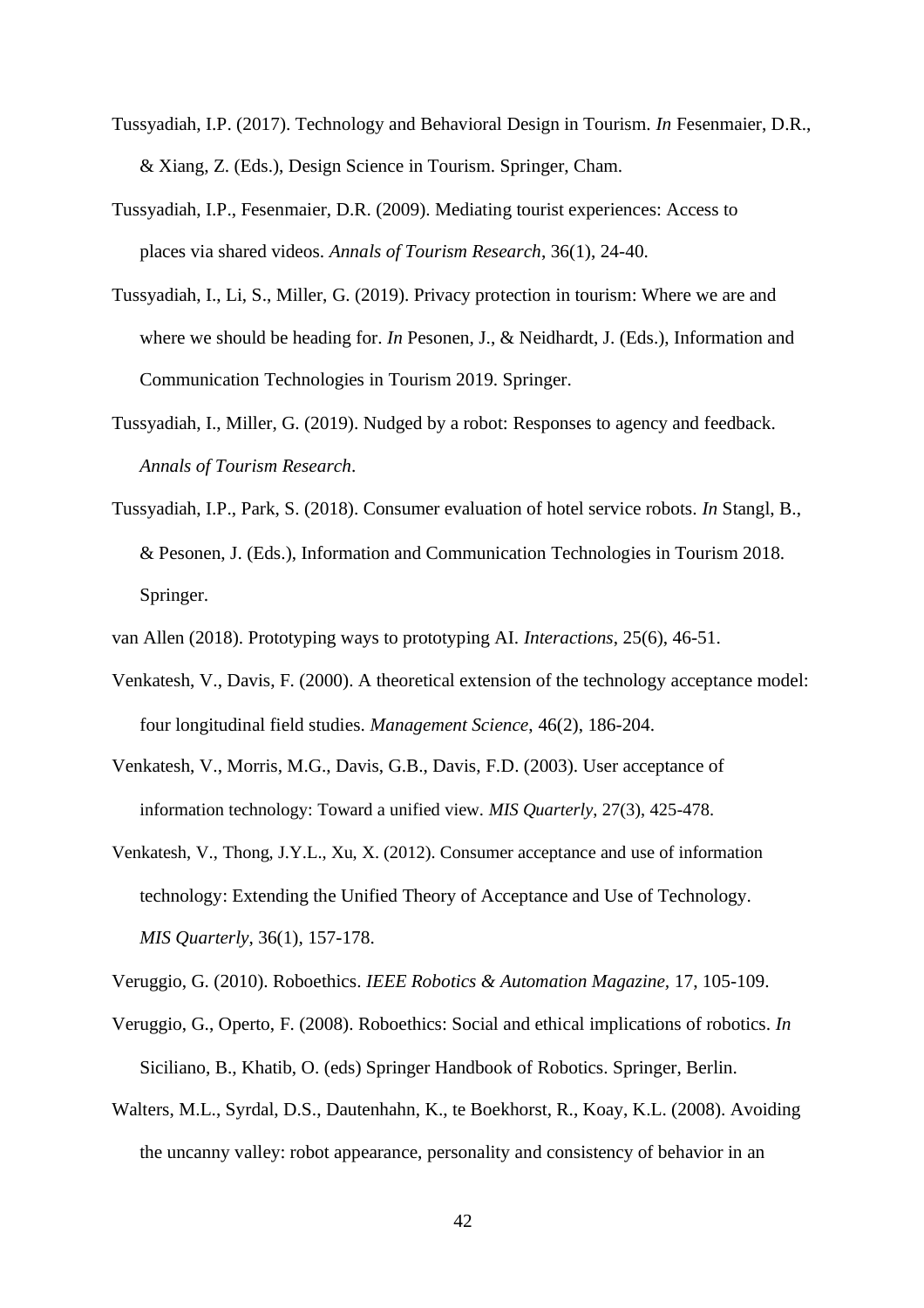attention-seeking home scenario for a robot companion. *Autonomous Robots*, 24(2), 159- 178.

- Whitmore, A., Agarwal, A., Xu, D. L. (2015). The Internet of Things–A survey of topics and trends. *Information System Frontiers*, 17(2), 261-274.
- Wong, J.S. (2018). Design and fiction: Imagining civic AI. *Interactions*, 25(6), 42-45.
- Yeoman, I., Mars, M. (2012). Robots, men and sex tourism. *Futures*, 44(4), 365-372. Yu, Q., Yuan, C., Z. Fu, Z., Zhao, Y. (2012). An autonomous restaurant service robot with
	- high positioning accuracy. *Industrial Robot: An International Journal*, 39(3), 271-281.
- Zalama, E., Gómez-García-Bermejo, J., Marcos, S., Domínguez, S., Feliz, R., Pinillos, R., López, J. (2014). Sacarino, a Service Robot in a Hotel Environment. In: Armada, M., Sanfeliu, A., Ferre, M. (eds), ROBOT2013: First Iberian Robotics Conference. Advances in Intelligent Systems and Computing. Springer, Cham.

### **Author's Bio**

**Iis Tussyadiah** (i.tussyadiah@surrey.ac.uk) is Professor of Intelligent Systems in Service and Head of Department of Hospitality in School of Hospitality and Tourism Management at University of Surrey. Her research interest lies in the intersection of digital technologies and tourism experiences. She investigates the application and implication of intelligent systems in the services sector to inform policy and business practice.